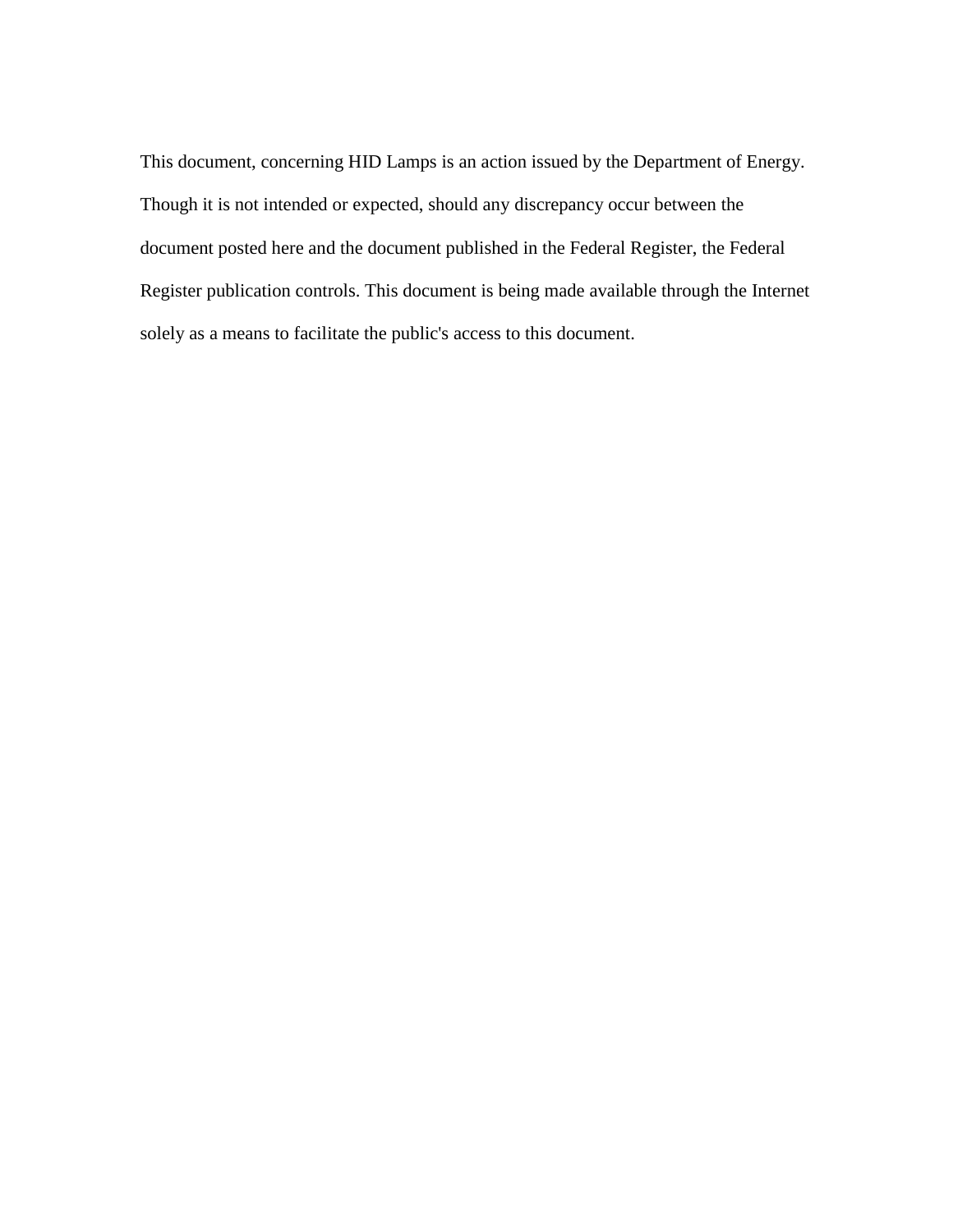# **[6450-01-P]**

# **DEPARTMENT OF ENERGY**

# **10 CFR Part 431**

#### **[Docket Number EERE**–**2010**–**BT**–**STD**–**0043]**

#### **RIN: 1904-AC36**

# **Energy Conservation Program: Energy Conservation Standards for High-Intensity Discharge Lamps**

**AGENCY:** Office of Energy Efficiency and Renewable Energy, Department of Energy.

**ACTION:** Final Determination

 **SUMMARY:** The Energy Policy and Conservation Act of 1975 (EPCA), as amended, standards for high-intensity discharge (HID) lamps do not meet these criteria. requires DOE to prescribe test procedures and energy conservation standards for highintensity discharge (HID) lamps for which it has determined that standards would be technologically feasible and economically justified, and would result in significant energy savings. In this final determination, DOE determines that energy conservation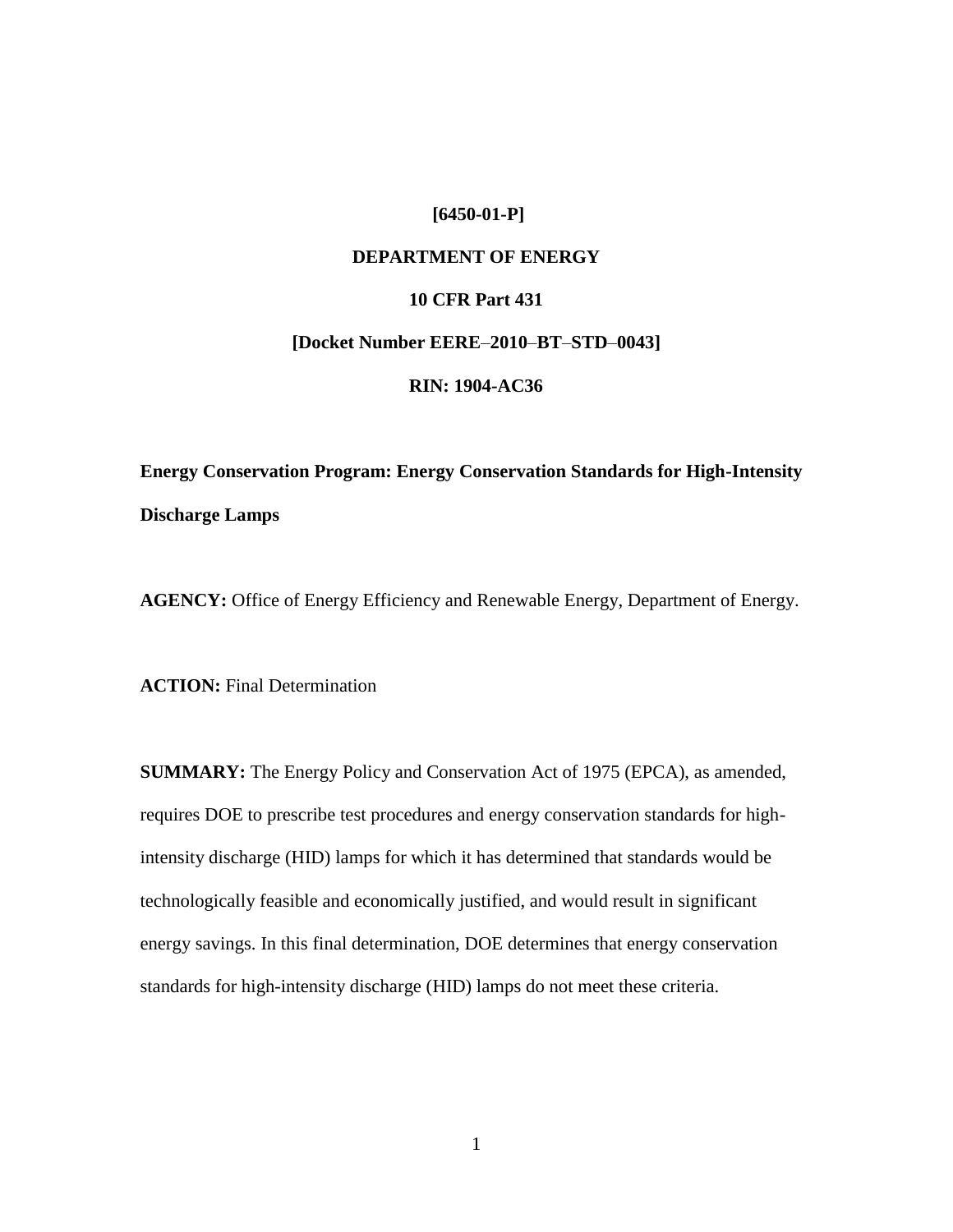**ADDRESSES:** The docket, which includes Federal Register notices, framework documents, public meeting attendee lists and transcripts, comments, and other supporting documents/materials, is available for review at [regulations.gov.](http://www.regulations.gov/) All documents in the docket are listed in the www.regulations.gov index. However, not all documents listed in the index may be publicly available, such as information that is exempt from public disclosure.

The docket webpage can be found at:

 This webpage contains a link to the docket for this notice on the regulations.gov site. The [https://www1.eere.energy.gov/buildings/appliance\\_standards/rulemaking.aspx/ruleid/23.](https://www1.eere.energy.gov/buildings/appliance_standards/rulemaking.aspx/ruleid/23) regulations.gov webpage contains simple instructions on how to access all documents, including public comments, in the docket.

at (202) 586-2945 or by email: **Brenda.Edwards@ee.doe.gov.** For further information on how to review the docket, contact Ms. Brenda Edwards

#### **FOR FURTHER INFORMATION CONTACT:**

Ms. Lucy deButts, U.S. Department of Energy, Office of Energy Efficiency and Renewable Energy, Building Technologies Program, EE-2J, 1000 Independence Avenue, SW., Washington, DC, 20585-0121. Telephone: (202) 287-1604. Email: [high\\_intensity\\_discharge\\_lamps@ee.doe.gov.](mailto:high_intensity_discharge_lamps@ee.doe.gov)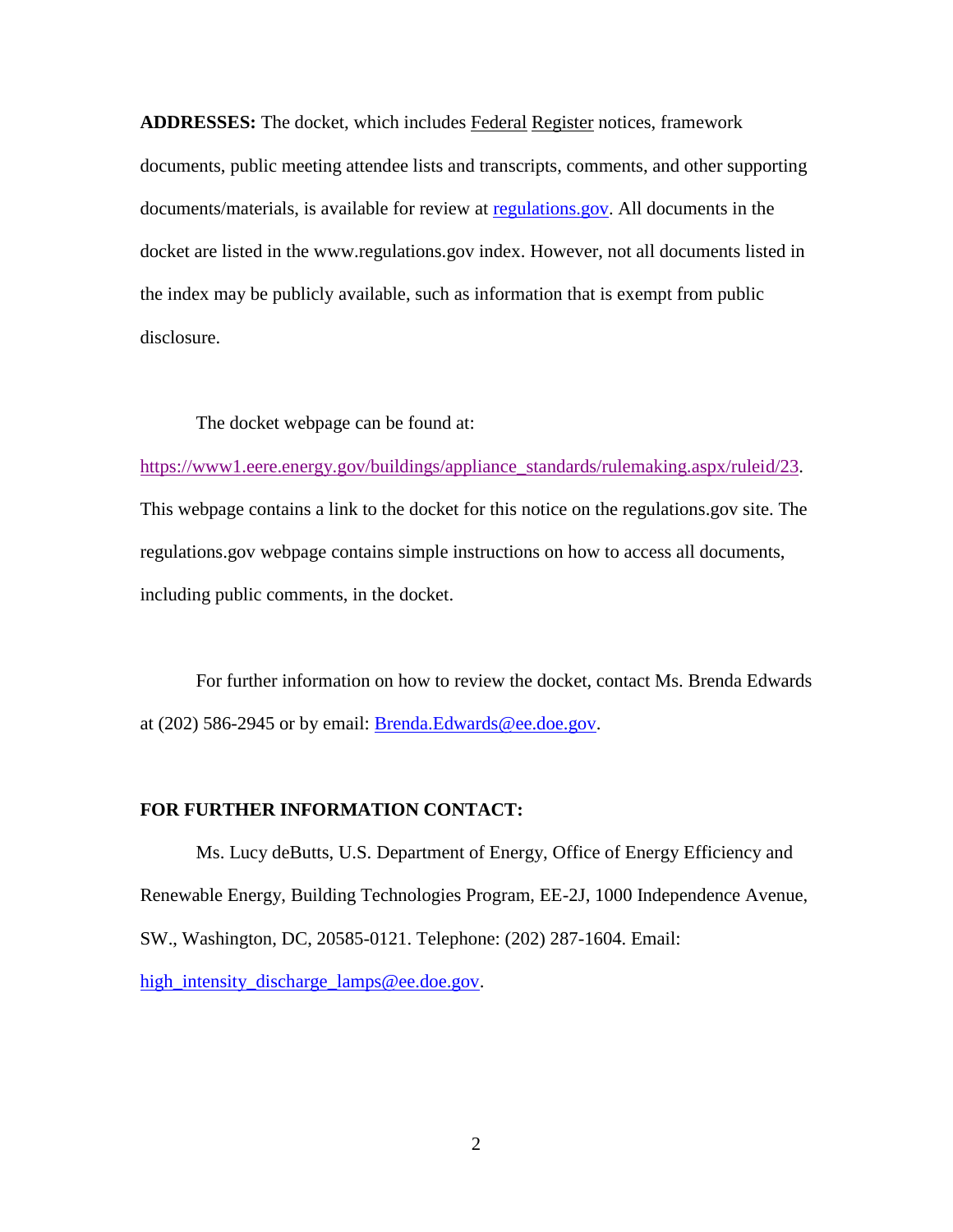Ms. Francine Pinto, U.S. Department of Energy, Office of the General Counsel,

GC-33, 1000 Independence Avenue, SW., Washington, DC, 20585-0121. Telephone:

(202) 586-7432. Email: francine.pinto@hq.doe.gov.

# **SUPPLEMENTARY INFORMATION:**

# **Table of Contents**

- [I. Synopsis of the Determination](#page-5-0)
- [II. Introduction](#page-5-1) 
	- [A. Legal Authority](#page-5-2)
	- [B. Background](#page-6-0) 
		- [1. Current Standards](#page-6-1)
		- [2. History of Standards Rulemaking for High-Intensity Discharge Lamps](#page-6-2)
		- [3. Changes from the 2010 Determination](#page-9-0)
		- [a. Color](#page-10-0)
		- [b. Replacement Options](#page-11-0)
		- [c. Shipments](#page-12-0)
		- [d. Summary of Changes](#page-12-1)
- [III. Issues Affecting the Lamps Analyzed by this Determination](#page-13-0) 
	- [A. Lamps Analyzed by this Determination](#page-13-1)
	- [B. Standby/Off Mode](#page-16-0)
	- [C. Metric](#page-17-0)
	- [D. Coordination of the Metal Halide Lamp Fixture and HID Lamp Rulemakings](#page-17-1)
- [IV. General Discussion](#page-17-2) 
	- [A. Test Procedures](#page-17-3)
	- [B. Technological Feasibility](#page-18-0) 
		- [1. General](#page-18-1)
		- [2. Maximum Technologically Feasible Levels](#page-19-0)
	- [C. Energy Savings](#page-20-0) 
		- [1. Determination of Savings](#page-20-1)
		- [2. Significance of Savings](#page-22-0)
	- [D. Economic Justification](#page-22-1)
- [V. Methodology and Discussion](#page-23-0) 
	- [A. Market and Technology Assessment](#page-23-1) 
		- [1. General](#page-23-2)
		- [2. Equipment Classes](#page-23-3)
		- [3. Technology Options](#page-25-0)
		- [a. Mercury Vapor](#page-25-1)
		- [b. High-Pressure Sodium Lamps](#page-25-2)
		- [c. Metal Halide](#page-27-0)
		- [d. Summary](#page-27-1)
	- [B. Screening Analysis](#page-28-0)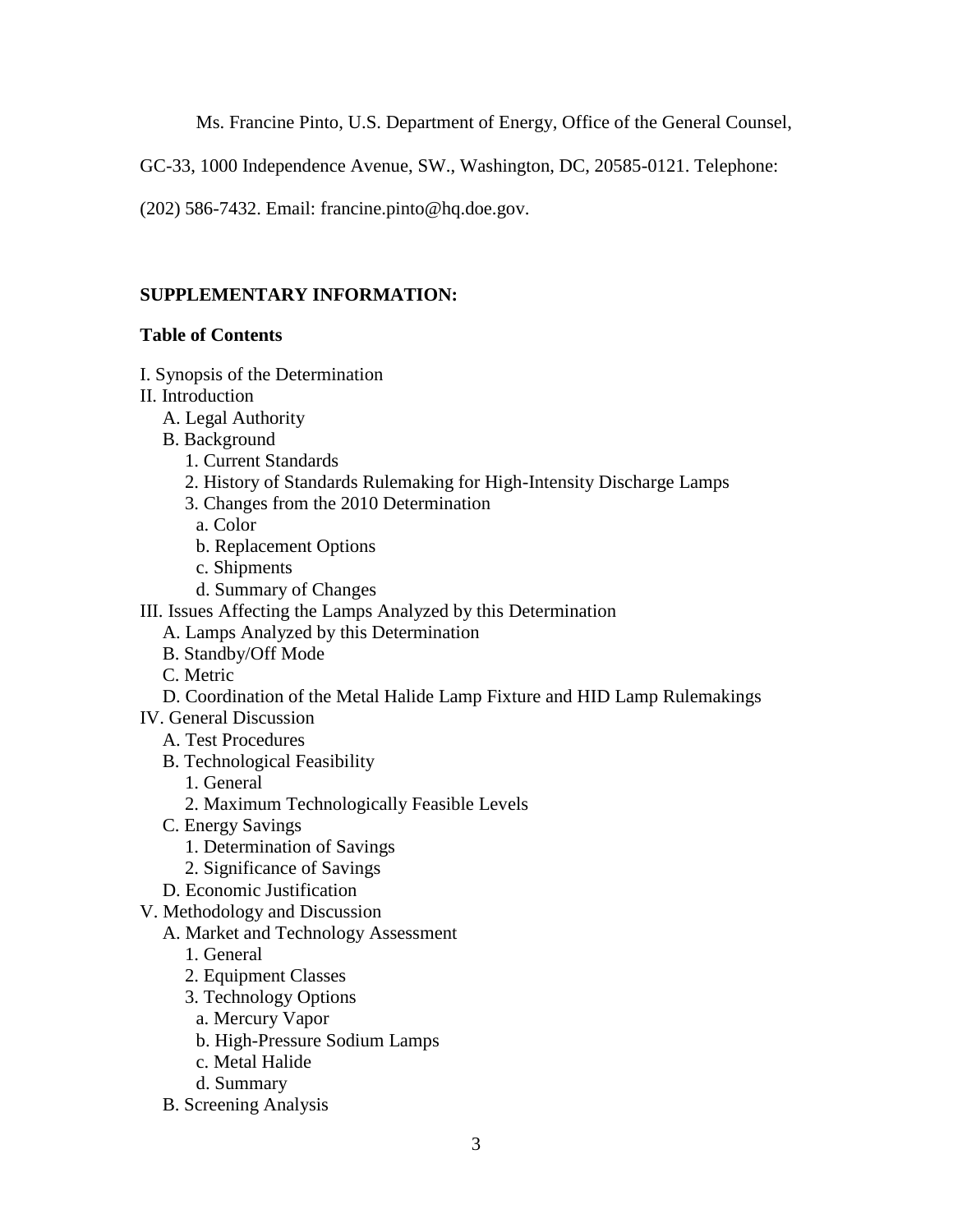[C. Engineering Analysis](#page-30-0) 

- [1. Representative Equipment Classes](#page-30-1)
- [2. Baseline Lamps and Representative Lamp Types](#page-30-2)
- [3. More Efficacious Substitutes](#page-32-0)
- [4. Determine Efficacy Levels](#page-33-0)
- [5. Scaling to Equipment Classes Not Directly Analyzed](#page-34-0)
- [6. HID Systems](#page-34-1)
- [D. Equipment Price Determination](#page-35-0)
- [E. Markups Analysis](#page-36-0)
- [F. Energy Use Analysis](#page-36-1)
- [G. Life-Cycle Cost and Payback Period Analysis](#page-37-0)
- [H. Shipments Analysis](#page-37-1)
- [I. National Impact Analysis](#page-38-0)
- [J. Manufacturer Impact Analysis](#page-38-1)
- [VI. Analytical Results](#page-39-0) 
	- [A. Economic Impacts on Individual Commercial Consumers](#page-39-1)
	- [B. Economic Impacts on Manufacturers](#page-44-0) 
		- [1. Industry Cash-Flow Analysis Results](#page-44-1)
		- [2. Impacts on Employment](#page-47-0)
		- [3. Impacts on Manufacturing Capacity](#page-49-0)
		- [4. Impacts on Subgroups of Manufacturers](#page-50-0)
		- [5. Cumulative Regulatory Burden](#page-50-1)
	- [C. National Impact Analysis](#page-51-0) 
		- [1. Significance of Energy Savings](#page-51-1)
		- [2. Net Present Value of Commercial Consumer Costs and Benefits](#page-52-0)
	- [D. Determination](#page-53-0) 
		- [1. Technological Feasibility](#page-54-0)
		- [2. Significance of Energy Savings](#page-54-1)
		- [3. Economic Justification](#page-55-0)
		- [4. Conclusions](#page-59-0)
- [VII. Procedural Issues and Regulatory Review](#page-60-0) 
	- [A. Review Under Executive Orders 12866 and 13563](#page-60-1)
	- [B. Review Under the Regulatory Flexibility Act](#page-60-2)
	- [C. Review Under the Paperwork Reduction Act](#page-61-0)
	- [D. Review Under the National Environmental Policy Act of 1969](#page-61-1)
	- [E. Review Under Executive Order 13132](#page-62-0)
	- [F. Review Under Executive Order 12988](#page-63-0)
	- [G. Review Under the Unfunded Mandates Reform Act of 1995](#page-64-0)
	- [H. Review Under the Treasury and General Government Appropriations Act, 1999](#page-65-0)
	- [I. Review Under Executive Order 12630](#page-65-1)
	- [J. Review Under the Treasury and General Government Appropriations Act, 2001](#page-65-2)
	- [K. Review Under Executive Order 13211](#page-66-0)
	- [L. Review Under the Information Quality Bulletin for Peer Review](#page-66-1)
- VIII. Approval of the Office of the Secretary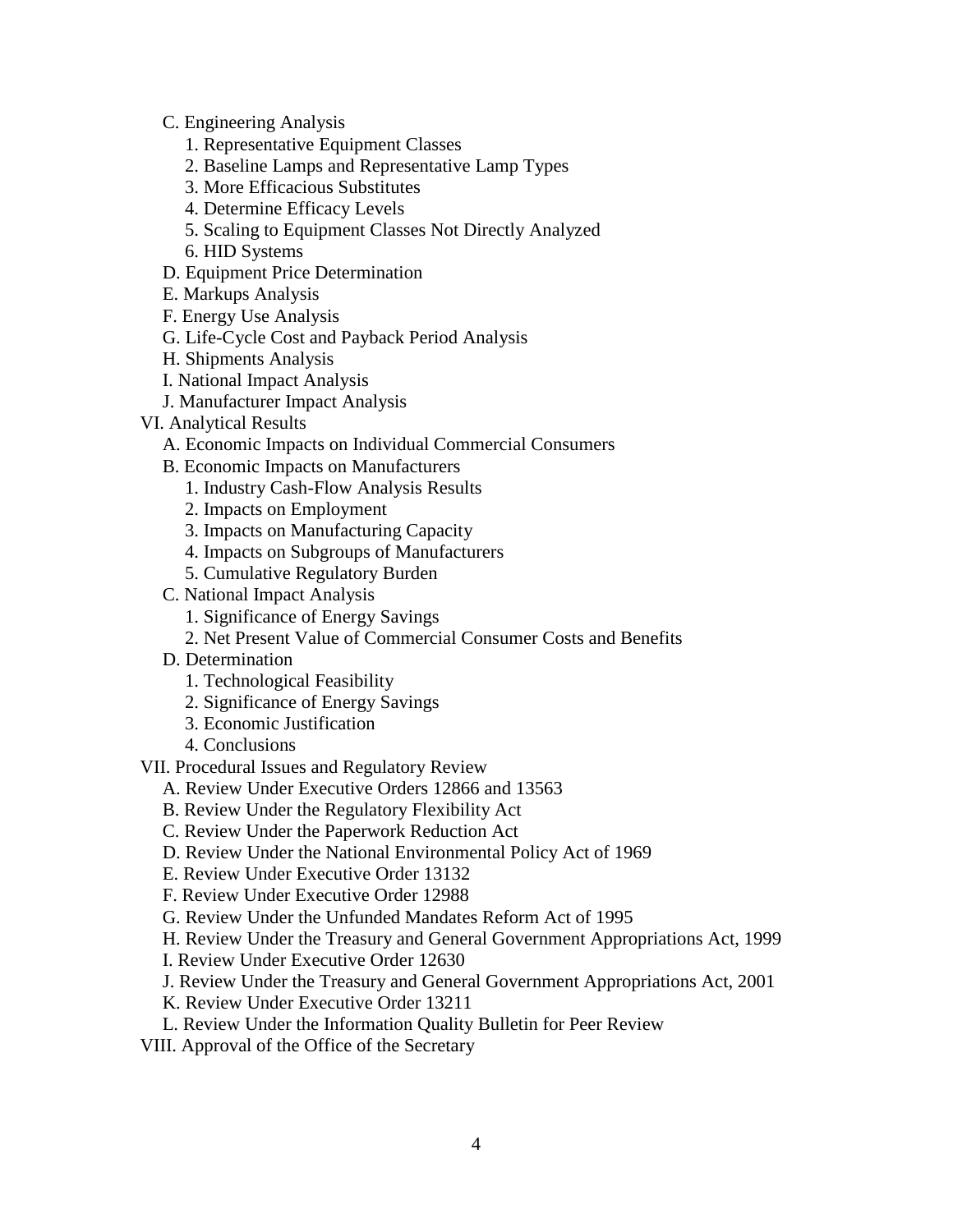#### <span id="page-5-0"></span>**I. Synopsis of the Determination**

 DOE determines that energy conservation standards for HID lamps do not meet (HPS) lamps are not technologically feasible, and that standards for mercury vapor (MV) and metal halide (MH) lamps are not economically justified (HPS, MV, and MH lamps are described in the following sections of this notice and in the final determination the EPCA requirements described in section [II.A,](#page-5-2) that such standards be technologically feasible, economically justified, and result in a significant conservation of energy. (42 U.S.C.  $6317(a)(1)$ ) Specifically, DOE concludes that standards for high-pressure sodium are subcategories of HID lamps). DOE's determination is based on analysis of several efficacy levels (ELs) as a means of conserving energy. These analyses and DOE's results technical support document (TSD).

#### <span id="page-5-1"></span>**II. Introduction**

#### <span id="page-5-2"></span>A. Legal Authority

 lamps that are the subject of this determination. Pursuant to EPCA, DOE must prescribe would result in a significant conservation of energy.  $(42 \text{ U.S.C. } 6317(a)(1))$ <br>5 Title III of EPCA (42 U.S.C.6291, et seq.), Pub. L. 94-163, sets forth a variety of provisions designed to improve energy efficiency. Part C of title III, which for editorial reasons was re-designated as Part A-1 upon incorporation into the U.S. Code (42 U.S.C. 6311–6317), establishes the "Energy Conservation Program for Certain Industrial Equipment," a program covering certain industrial equipment, which include the HID test procedures and energy conservation standards for HID lamps for which DOE has determined that standards would be technologically feasible, economically justified, and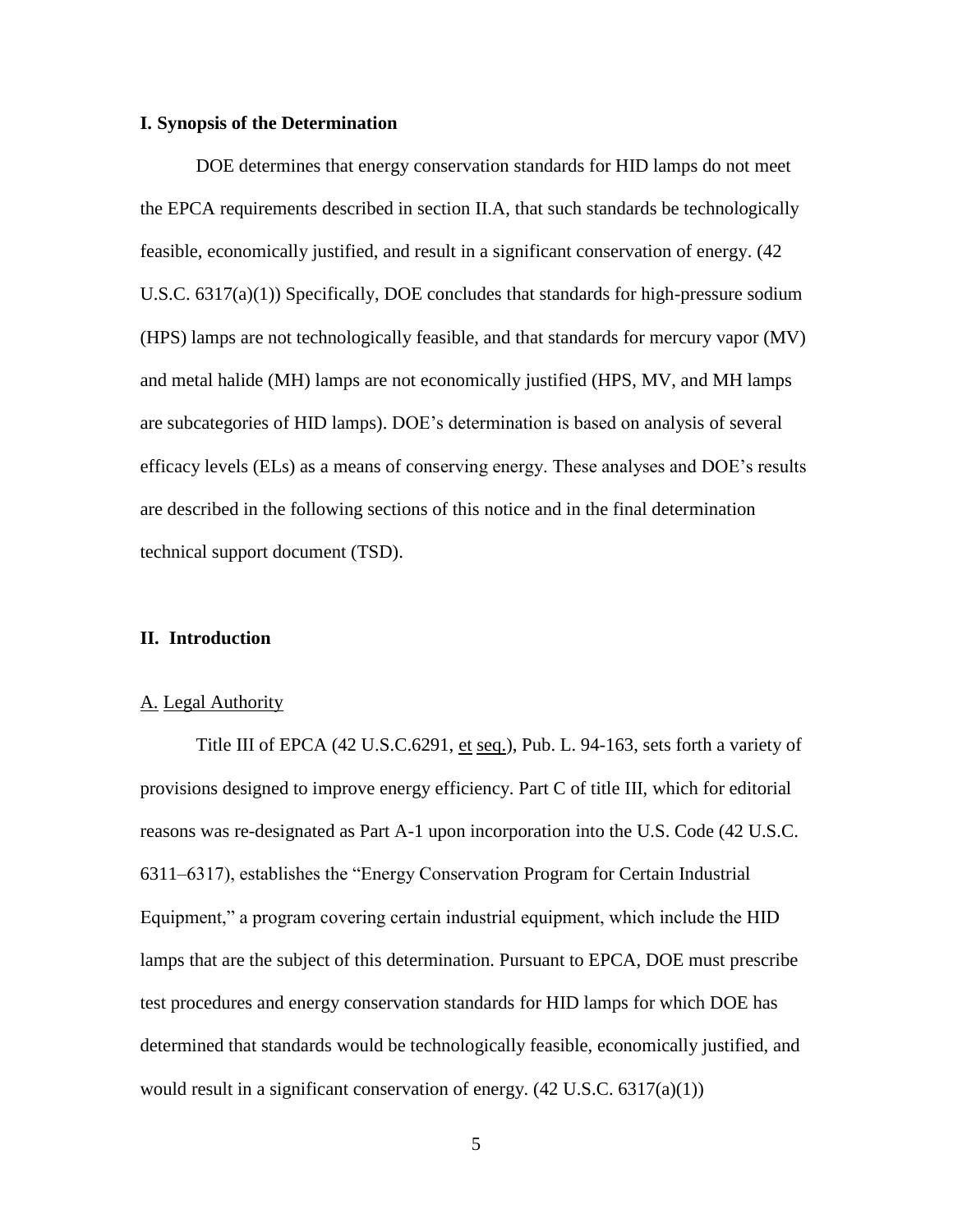# <span id="page-6-0"></span>B. Background

 $\overline{a}$ 

#### <span id="page-6-1"></span>1. Current Standards

There are currently no Federal energy conservation standards for HID lamps.

#### <span id="page-6-2"></span>2. History of Standards Rulemaking for High-Intensity Discharge Lamps

 initiated a test procedure rulemaking for the specified lamps (see section [IV.A\)](#page-17-3). Pursuant to EPCA, in 2010 DOE published a final determination<sup>1</sup> (hereafter the "2010 determination") that standards for certain HID lamps are technologically feasible, economically justified, and would result in significant energy savings (a positive determination). 75 FR 37975 (July 1, 2010). As a result of the 2010 determination, DOE

the 2010 determination. On February 28, 2012, DOE published in the Federal Register an standards for HID lamps, as well as a notice of a public meeting. 77 FR 11785. DOE held DOE also initiated an energy conservation standards rulemaking in response to announcement of the availability of a framework document for energy conservation a public meeting on March 29, 2012, to receive feedback in response to the framework document.

published in the Federal Register an announcement of the availability of the interim DOE gathered additional information and performed interim analyses to develop potential energy conservation standards for HID lamps. On February 28, 2013, DOE

<sup>&</sup>lt;sup>1</sup> The final determination is available at: http://www.regulations.gov/#!documentDetail:D=EERE-2006-[DET-0112-0002.](http://www.regulations.gov/#!documentDetail;D=EERE-2006-DET-0112-0002)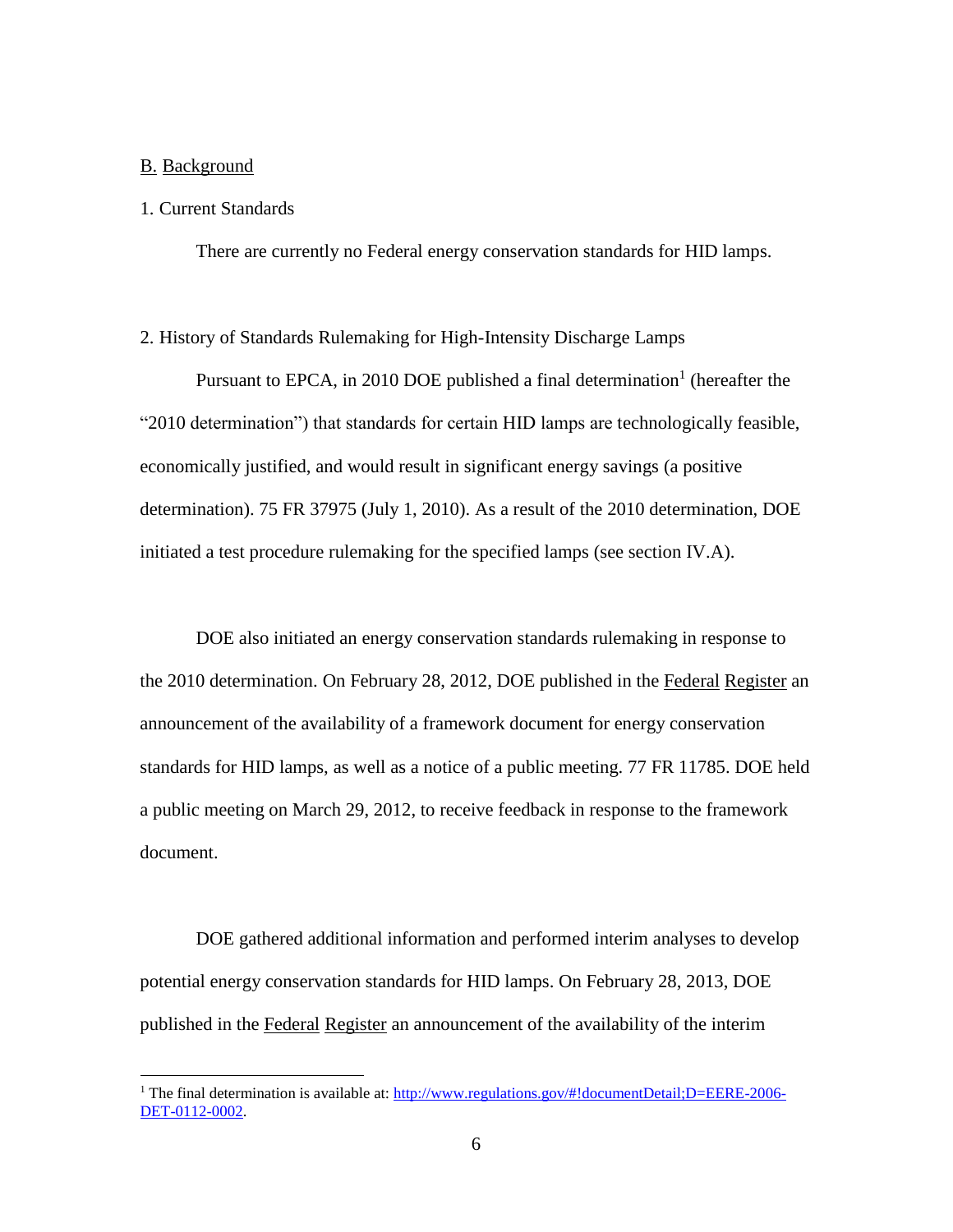technical support document (the interim TSD) and notice of a public meeting (hereafter, the "February 2013 notice") to discuss and receive comments on the following matters: (1) the equipment classes DOE planned to analyze; (2) the analytical framework, models and tools that DOE used to evaluate standards; (3) the results of the interim analyses performed by DOE; and (4) potential standard levels that DOE could consider. 78 FR 13566. In the February 2013 notice, DOE requested comment on issues that would affect energy conservation standards for HID lamps or that DOE should address in the following analysis stage. The interim TSD is available at:

[http://www.regulations.gov/#!documentDetail;D=EERE-2010-BT-STD-0043-0016.](http://www.regulations.gov/#!documentDetail;D=EERE-2010-BT-STD-0043-0016)

The interim TSD summarized the activities DOE undertook in developing standards for HID lamps. It also described the analytical framework that DOE uses in a typical energy conservation standards rulemaking, including a description of the methodology, the analytical tools, and the relationships among the various analyses that are part of the rulemaking. The interim TSD presented and described in detail each analysis DOE performed, including descriptions of inputs, sources, methodologies, and results.

 interim TSD. Interested parties discussed the following major issues at the public technology, the engineering analysis (including representative units, baselines, and The public meeting for the interim analysis took place on April 2, 2013. At this meeting, DOE presented the methodologies and results of the analyses set forth in the meeting: the scope of the interim analysis, equipment classes, sapphire arc tube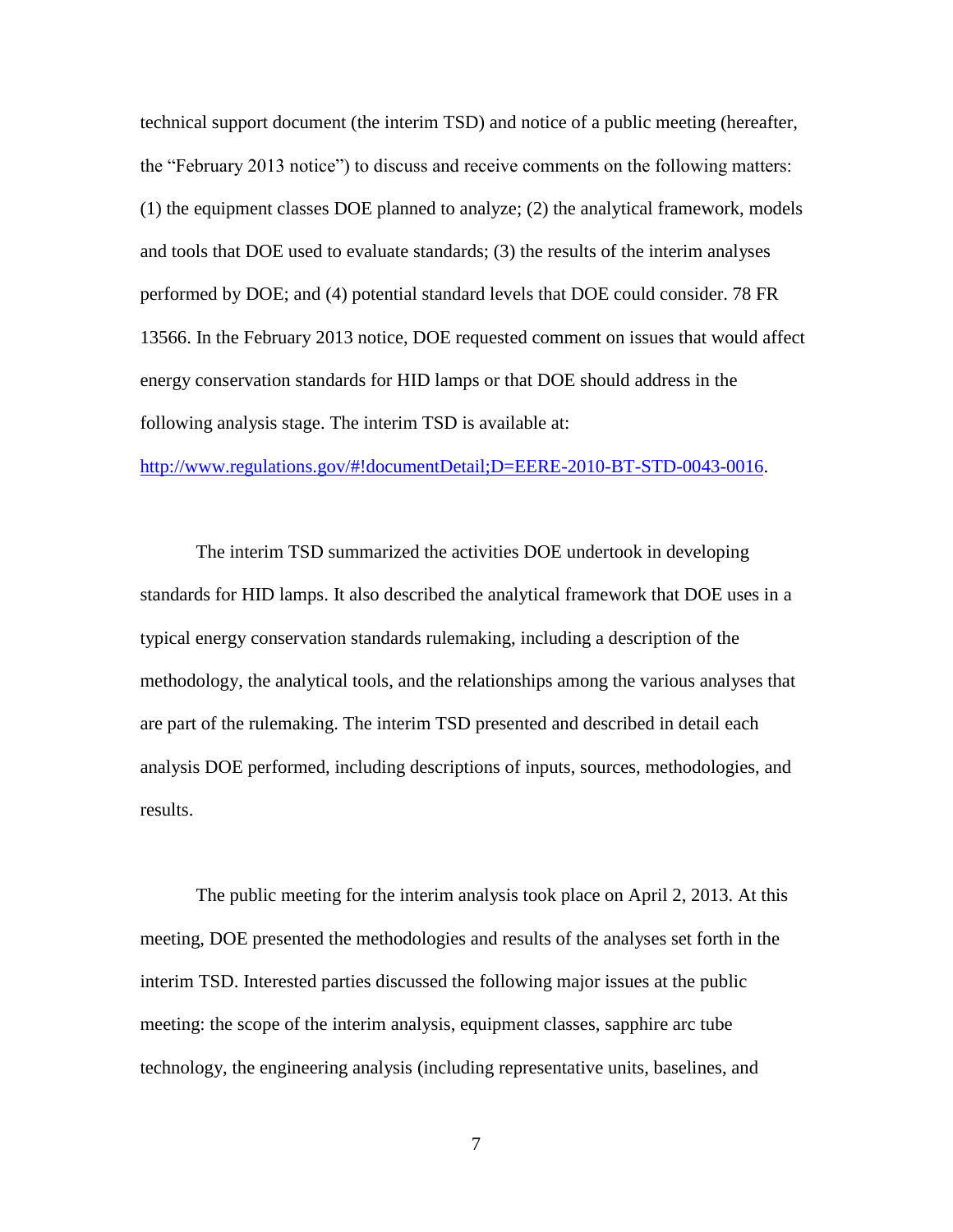candidate standard levels [CSLs]), the life-cycle cost (LCC) and payback period (PBP) analysis, and the shipment analysis.

in the Federal Register which proposed that energy conservations standards for HID spreadsheet, and the manufacturer impact analysis (MIA) spreadsheet—all of which are available in the rulemaking docket EERE–2010–BT–STD–0043 at: On October 21, 2014, DOE published a notice of proposed determination (NOPD) lamps were not justified. 79 FR 62910. In conjunction with the NOPD, DOE also published on its website the complete TSD for the NOPD, which incorporated the analyses DOE conducted and technical documentation for each analysis. The NOPD TSD was accompanied by the LCC spreadsheet, the national impact analysis (NIA)

[http://www.regulations.gov/#!docketDetail;D=EERE-2010-BT-STD-0043.](http://www.regulations.gov/#!docketDetail;D=EERE-2010-BT-STD-0043)

In the NOPD, DOE invited comment, particularly on the following issues: (1) the HID lamps selected for and excluded from analysis of economic justification for standards, (2) the decision to analyze equal wattage replacement lamps, as well as the methodology used to select the equal wattage replacement lamps, (3) the decision to include replacement pathways other than full fixture replacement, and (4) the proposal of a negative determination stating that standards for HID lamps were not justified. 79 FR 62910 (October 21, 2014).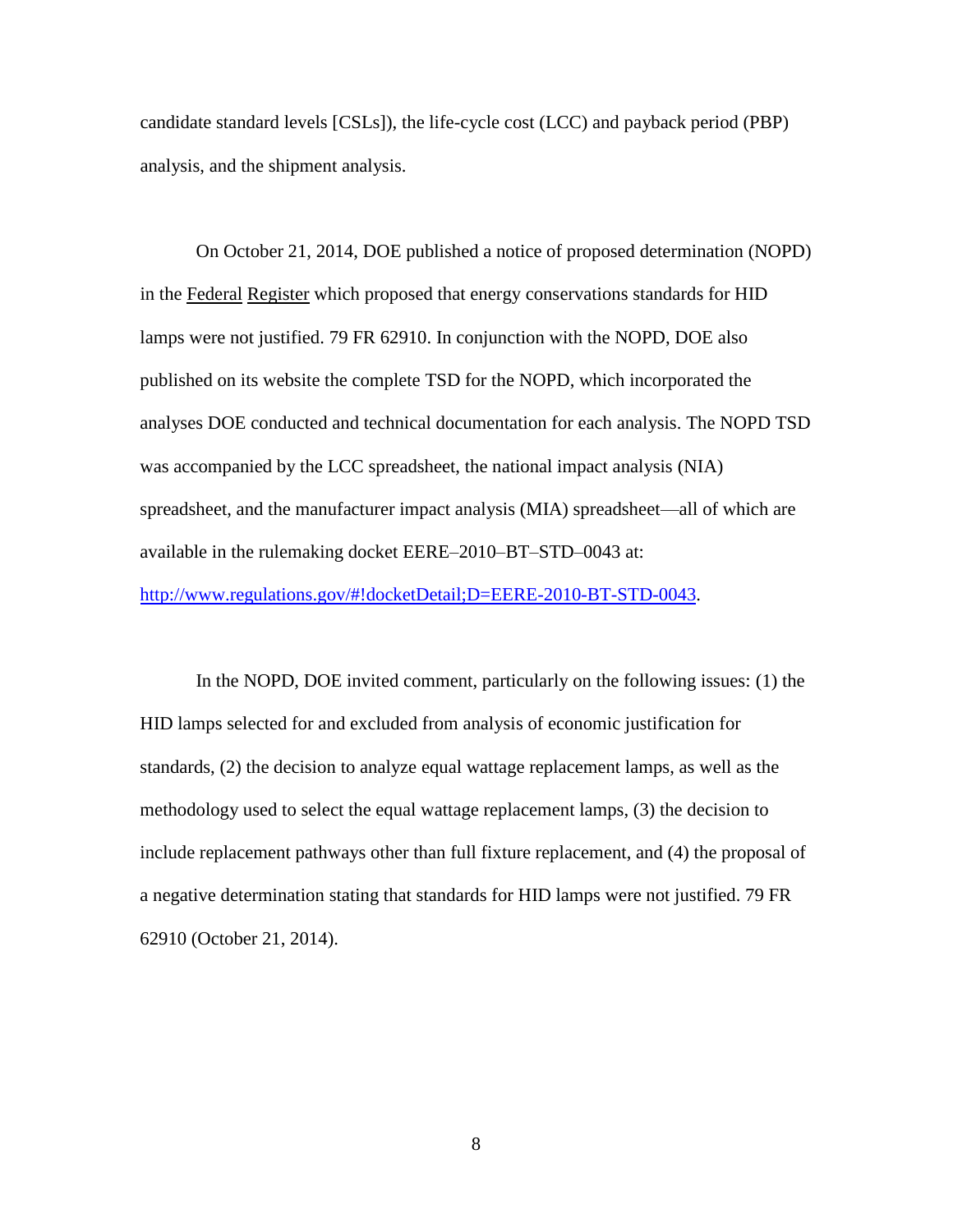hold a public meeting for the NOPD. The NOPD detailed that there would not be a public meeting unless one was requested by stakeholders. Because a public meeting was not requested, DOE did not

 All comments received by DOE in response to the NOPD were considered in this final determination, including those received during the reopened comment period. 80 FR 6016 (February 4, 2015). Chapter 2 of this TSD summarizes and responds to comments received on the NOPD.

 DOE concludes in this final determination that standards for HID lamps do not meet the statutory requirements for the establishment of standards, based either upon lack of technological feasibility, economic justification, or significant energy savings.

#### <span id="page-9-0"></span>3. Changes from the 2010 Determination

As discussed previously, DOE published a determination in 2010 that concluded that standards for certain HID lamps would be technologically feasible, economically justified, and would result in significant energy savings. 75 FR 37975 (July 1, 2010) Since the publication of the 2010 determination, DOE held public meetings, received written comments, conducted interviews with manufacturers, and conducted additional research. Based upon this new information, DOE revised its analyses for potential HID lamp energy conservation standards. The following sections summarize the major changes in assumptions and analyses between the 2010 determination and this final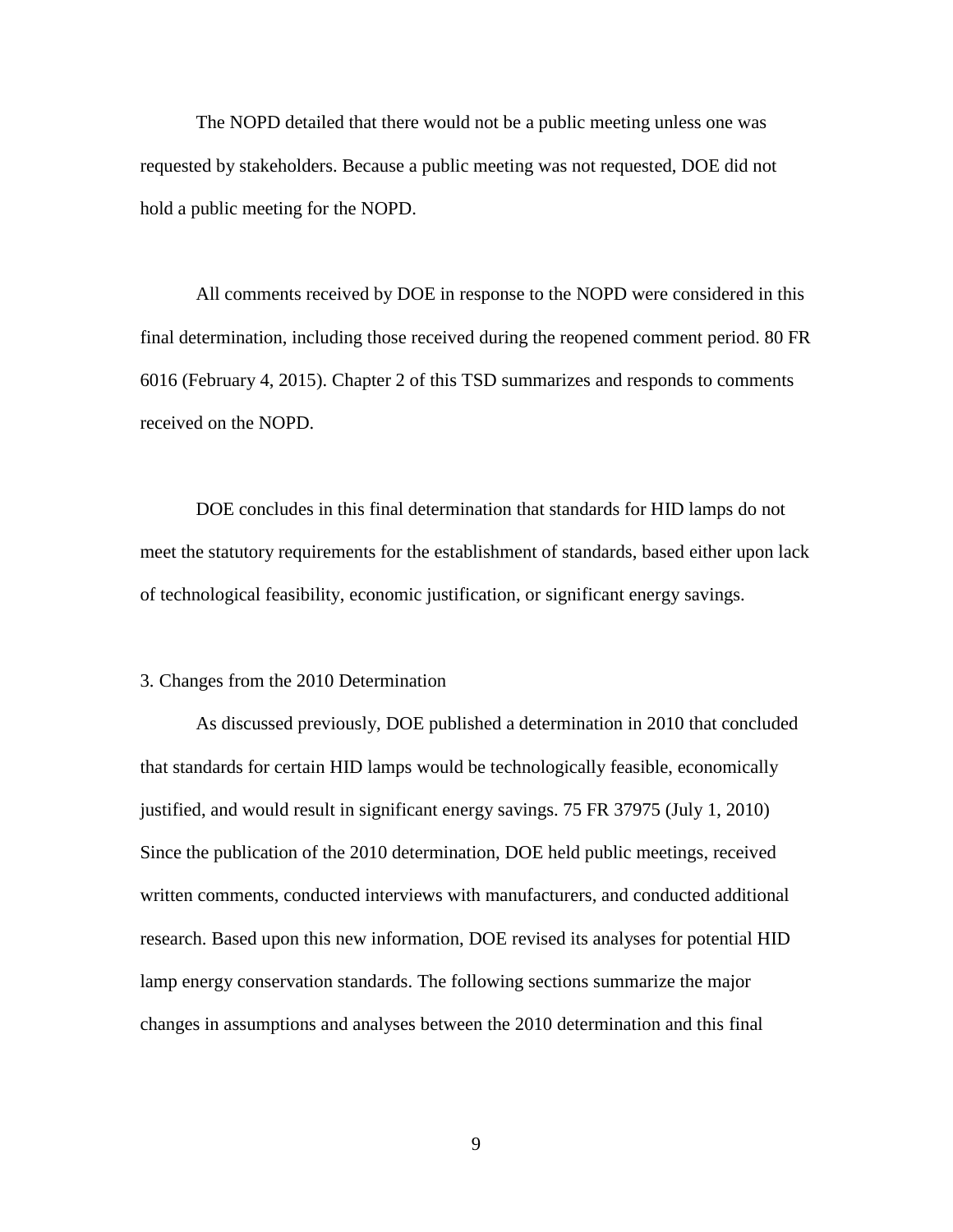determination, in which DOE concludes that standards for HID lamps are either not technologically feasible or not economically justified.

#### a. Color

<span id="page-10-0"></span> classes based on correlated color temperature (CCT) in this final determination. CCT In contrast to the 2010 determination, DOE established separate equipment represents the color appearance of a light source and is expressed in kelvin (K). The higher the CCT, the cooler or more blue the light appears, and the lower the CCT, the warmer or more red the light appears. HID lamps are available with a wide range of CCT values depending on lamp type and design. DOE's analysis of commercially available lamp manufacturer catalog data concluded that CCT is correlated with lamp efficacy. DOE determined that higher-CCT lamps are less efficacious than lower CCT lamps of the same wattage. Because CCT is an approximation of the color appearance of a lamp, commercial consumers typically specify different CCTs for different applications. Some lamp substitutions are not suitable because certain applications have specific color requirements (typically indoor applications that demand white light). Because CCT affects HID lamp efficacy and impacts consumer utility, DOE established separate equipment classes based on CCT.

DOE established two different equipment classes based on CCT for MH and MV lamps,  $\geq$ 2800 K to  $\leq$ 4500 K range (hereafter referred to as the 2800–4500 K CCT range) and >4500 and <7000 K (hereafter referred to as the 4501–6999 K CCT range). HPS lamps are the only HID lamps available below 2800 K. DOE investigated higher efficacy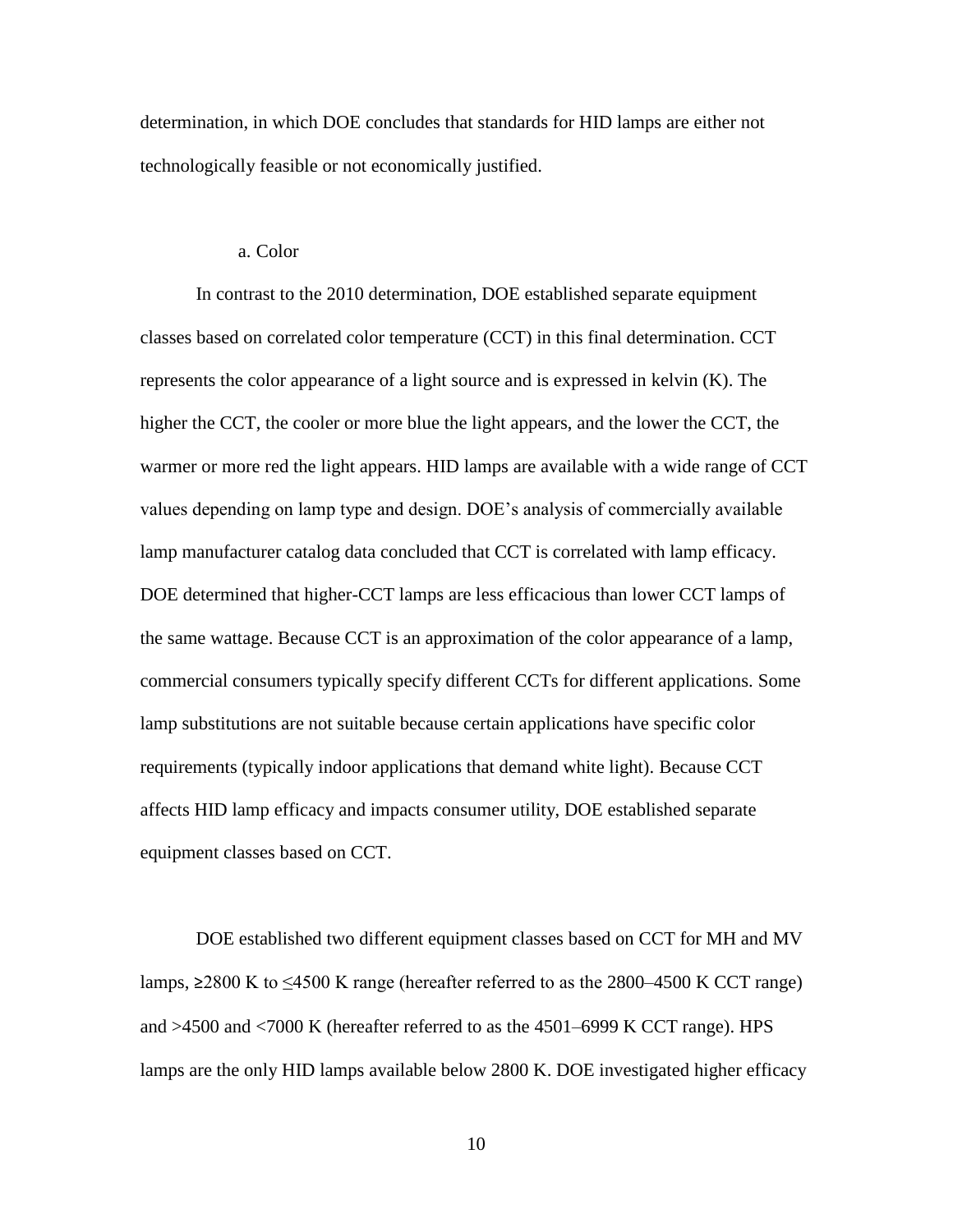replacement options for HPS lamps such that commercial consumers could save energy while maintaining the utility (*e.g.*, CCT) of the lamp type. As discussed in section [V.A.3,](#page-25-0) DOE concluded no technology options exist for improving the efficacy of HPS lamps. Therefore, DOE determined standards for HPS lamps are not technologically feasible and did not conduct a full economic analysis on standards for HID lamps below 2800 K in this final determination.

#### b. Replacement Options

<span id="page-11-0"></span> and lower cost of not purchasing a new fixture and/or ballast that may be necessary for some commercial consumers may not understand the metrics used to measure light output modeled a portion of commercial consumers replacing lamps with more efficacious, In the 2010 determination, DOE assumed that any commercial consumer purchasing a compliant lamp would choose a reduced-wattage lamp more efficacious than their existing non-compliant lamp. However, DOE received feedback from manufacturer interviews that not all commercial consumers would choose to reduce wattage in response to standards for HID lamps. Some commercial consumers would choose to continue using their existing wattage (e.g., a more-efficacious, increased lumen output lamp that complies with standards, but has the same wattage) for the convenience use with the reduced-wattage lamp. During interviews, manufacturers also indicated that and would opt to keep lamps at their existing wattage because wattage is the metric they most commonly consider for lighting. These commercial consumers would experience an increase in light output, but no energy savings. As a result of this information, DOE equal wattage lamps in addition to commercial consumers replacing lamps with reduced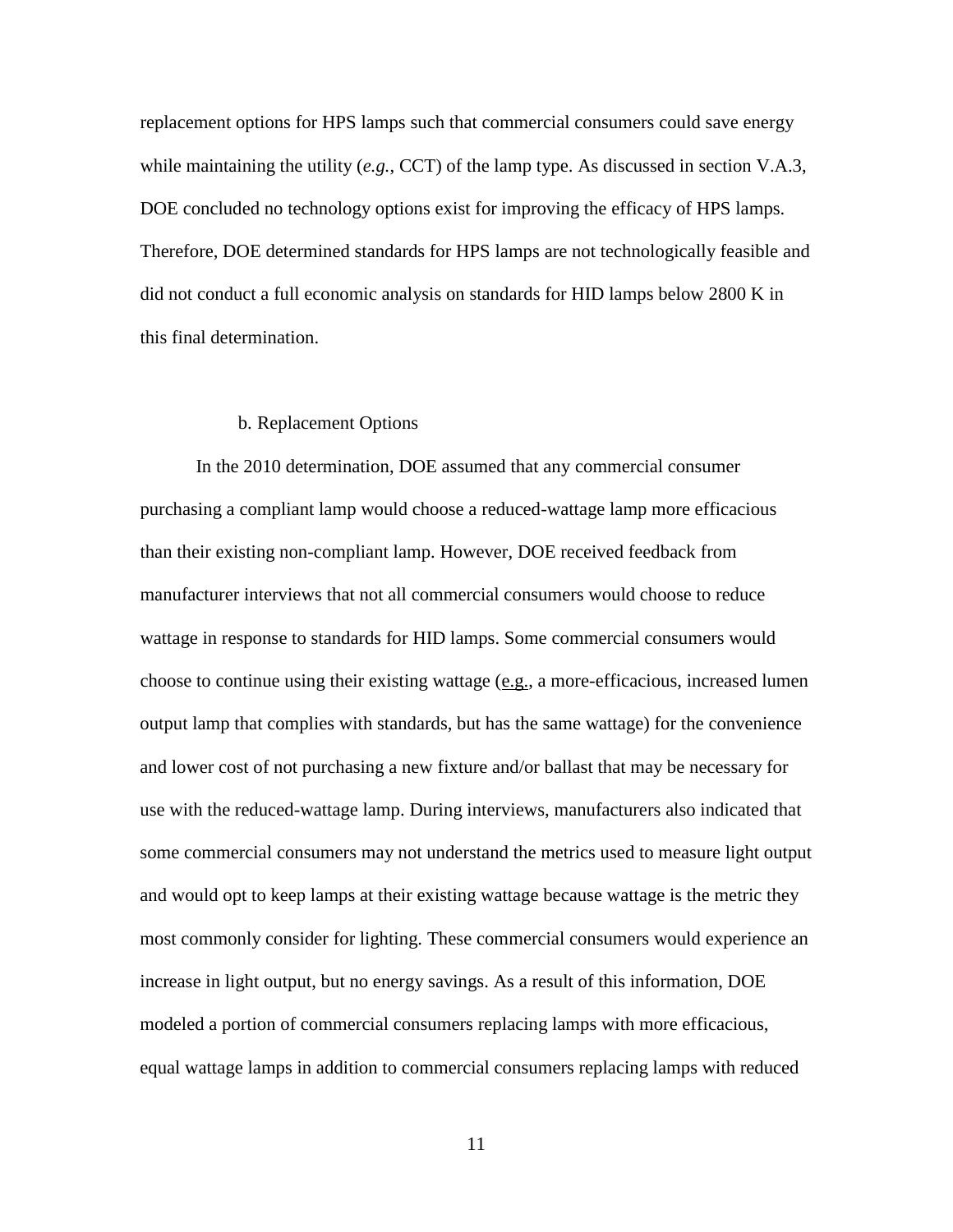wattage lamps in this final determination. This change reduced potential energy savings and chapter 11 of the final determination TSD for more detail about the NIA. and corresponding operating cost savings associated with HID lamp standards. See chapter 5 of the final determination TSD for more details about the engineering analysis

#### c. Shipments

<span id="page-12-0"></span> 37975, 37981 (July 1, 2010). The shipments analysis and NIA for this final determination For the 2010 determination, DOE calculated the installed base of HID lamps using historical shipments data provided by the National Electrical Manufacturers Association (NEMA). DOE projected future lamp shipments based on the lamp lifetimes and operating scenarios developed for the LCC and PBP analysis, as well as estimated market and substitution trends in the no-new-standards case and standards case. 75 FR (see sections [V.H](#page-37-1) and [V.I\)](#page-38-0) draw upon the same historical NEMA lamp shipments data in calculating the installed base of HID lamps, supplemented with additional shipments data and manufacturer input on HID market trends. DOE's current projections illustrate a sharper decline in and lower overall shipments of HID lamps than projected in the 2010 determination.

#### d. Summary of Changes

<span id="page-12-1"></span> further research. This new information led to the following major changes presented in based on CCT; (2) the introduction of a percentage of commercial consumers replacing Since the publication of the 2010 determination, DOE received additional information from public meetings, written comments, manufacturer interviews, and this final determination: (1) the determination that equipment classes should be separated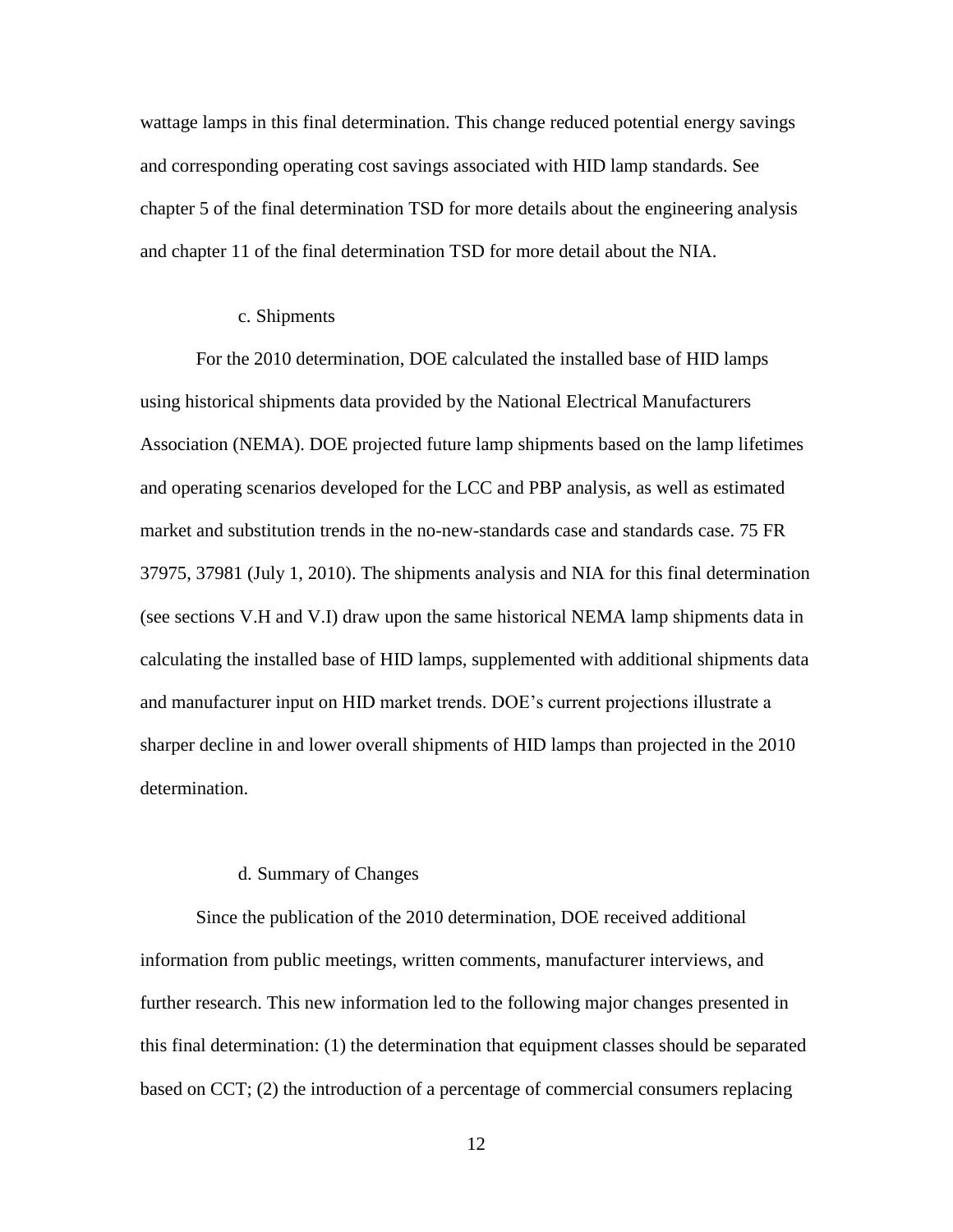lamps with more efficacious, equal wattage lamps in response to potential standards; and based on supplemental data and manufacturer input collected on HID market trends. By creating separate equipment classes for CCT, DOE determined that standards for HPS consumers replacing lamps with more efficacious, equal wattage lamps and revising downward projected shipments of HID lamps, the NIA yielded negative NPVs for all (3) the revision downward of projected HID lamp shipments in the shipments analysis, lamps are not technologically feasible. Additionally, in modeling some commercial analyzed levels in this final determination (see section [VI.C](#page-51-0) for a discussion of NIA results in the final determination). As such, DOE determined that standards for MV and MH lamps would not be economically justified.

#### <span id="page-13-0"></span> **III. Issues Affecting the Lamps Analyzed by this Determination**

#### <span id="page-13-1"></span>A. Lamps Analyzed by this Determination

 Definitions for these lamps are discussed in chapter 2 of the final determination TSD. HID is the generic name for a family of lamps including MV, MH, and HPS lamps. Although low-pressure sodium lamps are often included in the family, the definition of HID lamp set forth in EPCA requires the arc tube wall loading to be greater than three watts per square centimeter. (42 U.S.C. 6291(46)) Because low-pressure sodium lamps do not satisfy this requirement, they are not considered HID lamps according to the statute, and are therefore not considered in this final determination.

DOE first analyzed the potential energy savings of the HID lamp types that fall within the EPCA definition of "HID lamp," as well as the technological feasibility of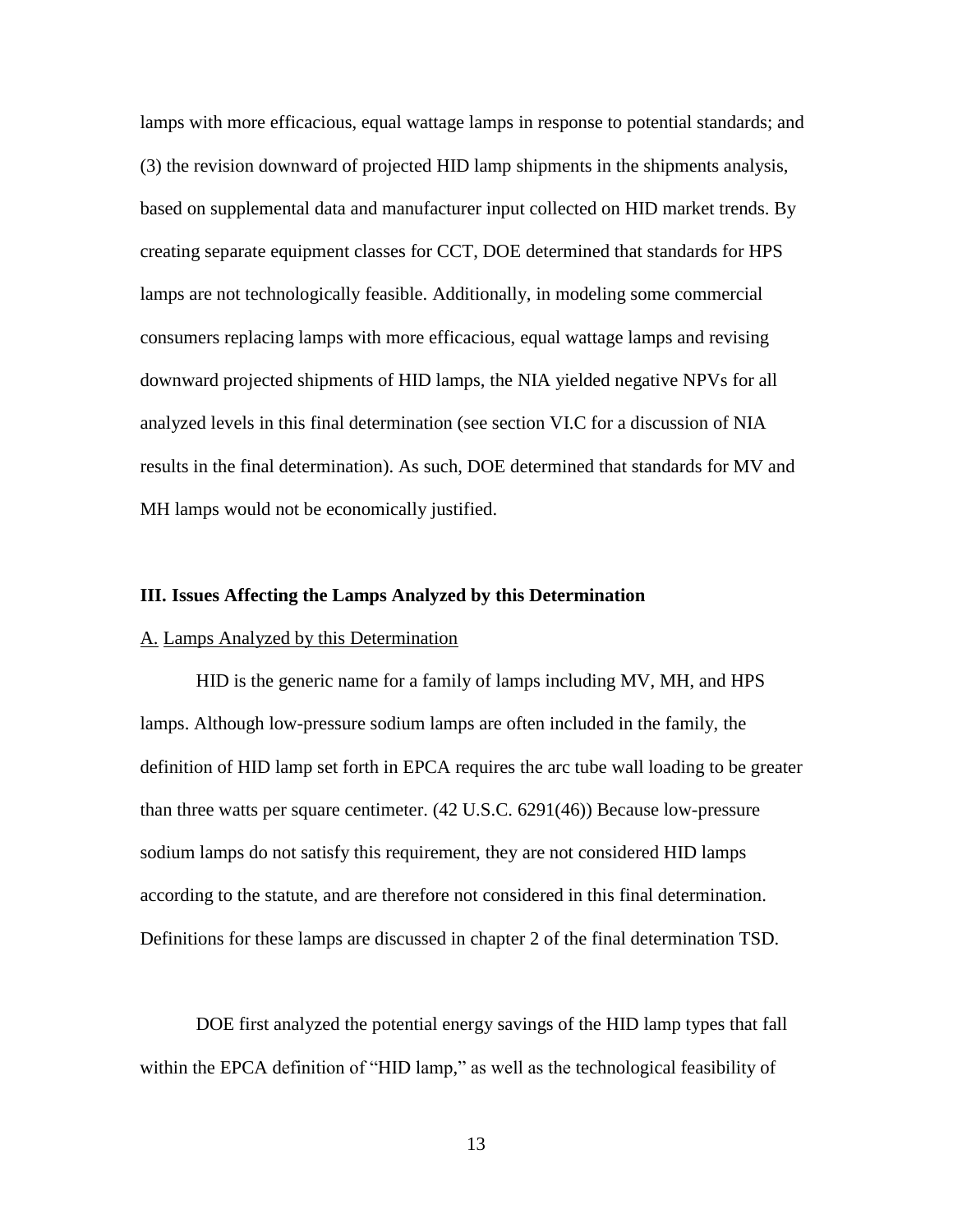more efficient lamps for each lamp type. For the HID lamps that met these ladder EPCA criteria, DOE conducted a full economic analysis with the LCC analysis, NIA, and MIA (see sections [V.G,](#page-37-0) [V.I,](#page-38-0) and [V.J](#page-38-1) below) to determine whether standards would be economically justified.

 design options to increase the efficacy of HPS lamps, indicating that standards for this HPS lamps (see section [V.A.3.b](#page-25-2) below for further details). After considering the comments on the NOPD, DOE determined that there are no lamp technology are not technologically feasible. Specifically, DOE determined that sapphire arc tube technology is not a valid technology option for increased efficacy in

 Regarding MV and MH lamps, available information indicated that energy conservation standards for certain MV and MH lamps were both technologically feasible and would save a significant amount of energy. Therefore, DOE conducted the full economic analysis for those lamp types to determine whether standards would be economically justified. Specifically, DOE analyzed the economic justification of potential energy conservation standards for MH lamps with a rated wattage greater than or equal to 50 watts (W) and less than or equal to 2000 W, and CCTs greater than or equal to 2800 K and less than 7000 K. DOE also analyzed the economic justification of energy conservation standards for MV lamps with a rated wattage greater than or equal to 50 W and less than or equal to 1000 W, and CCTs greater than or equal to 3200 K and less than or equal to 6800 K. [Table III.1](#page-15-0) provides a summary of the HID lamps analyzed.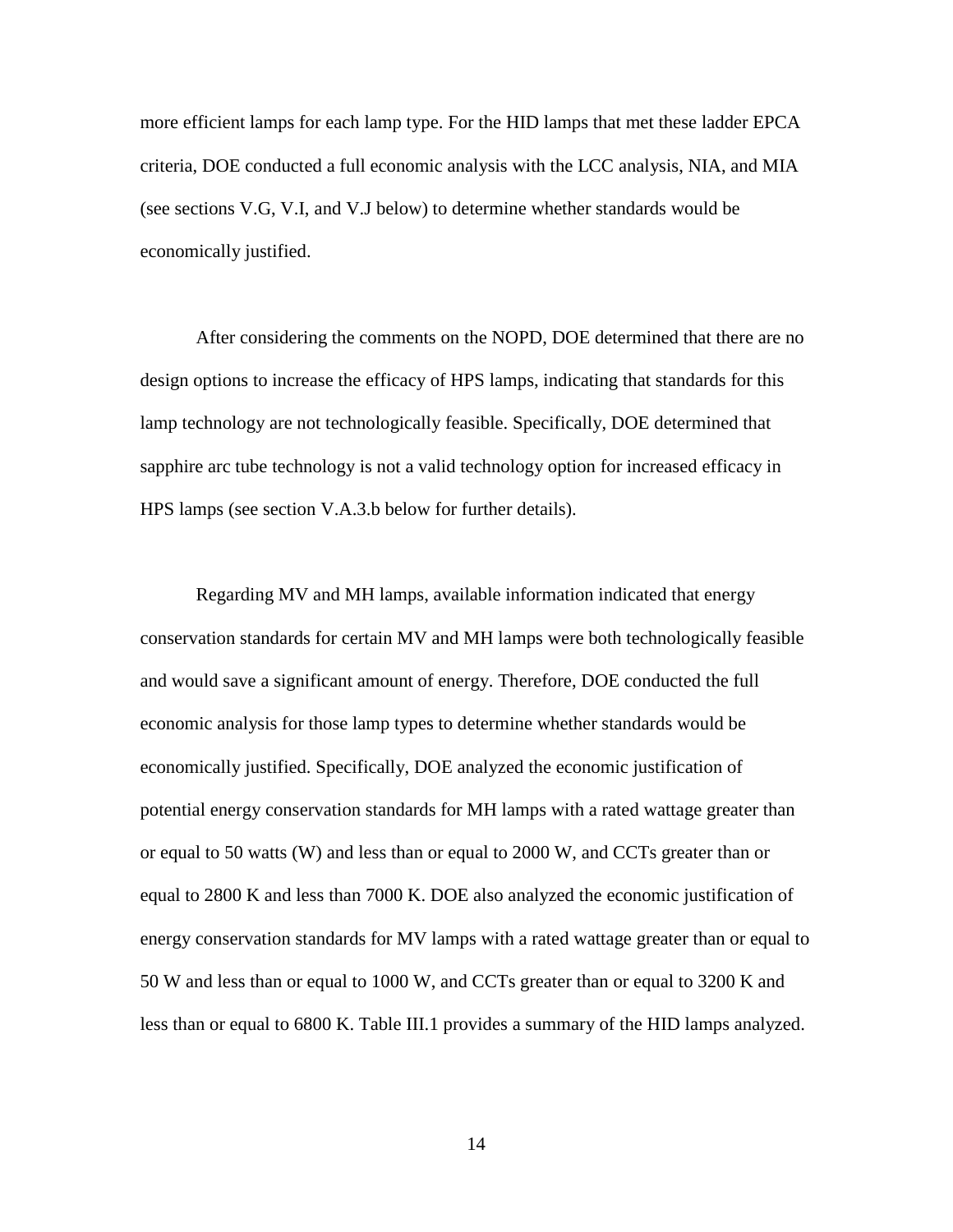| Lamp Type | Wattage       | <b>CCT</b>  |
|-----------|---------------|-------------|
| MV        | $50 - 1000$ W | 3200–6800 K |
| MН        | $50 - 2000$ W | 2800–6999 K |

<span id="page-15-0"></span>**Table III.1 CCT and Wattage Ranges Analyzed** 

 justification based on these lamps not meeting the criteria of significant energy savings or In summary, DOE excluded the following HID lamps from analysis of economic technological feasibility:

- HPS lamps;
- directional HID lamps;
- self-ballasted HID lamps;
- lamps designed to operate exclusively on electronic ballasts;
- high-color rendering index (CRI) MH lamps (a CRI greater than or equal to 95);
- colored MH lamps (a CRI of less than 40);
- bulb; MV lamps that are double-ended, have a non-screw base, and have no outer
- HID lamps that have a CCT of 5000–6999 K, have a non-screw base, and have non-T-shaped bulbs; and
- electrodeless HID lamps.

See chapter 2 of the final determination TSD for a more detailed discussion of which HID lamps did and did not meet the criteria for analysis and of the rationale behind those selections.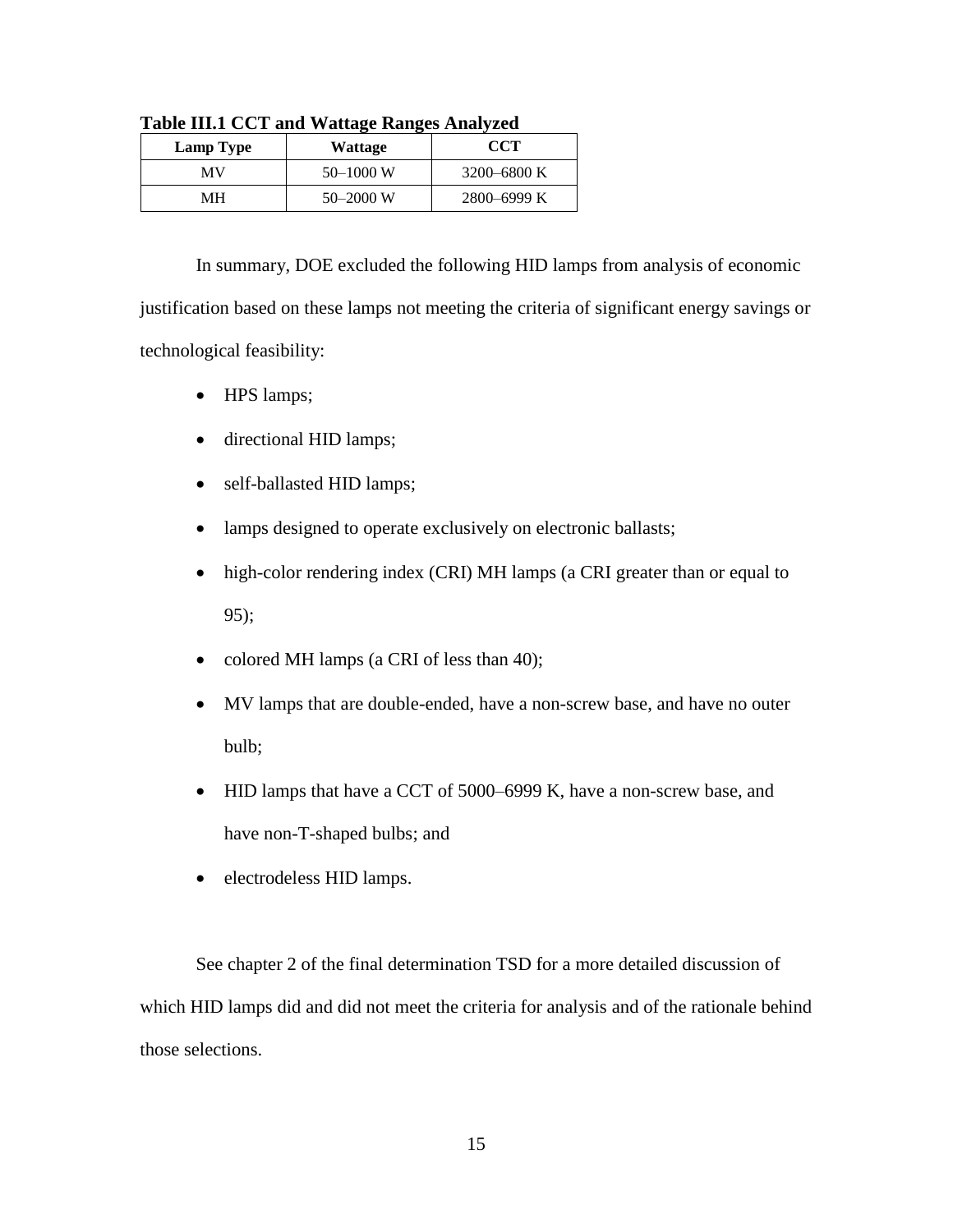#### <span id="page-16-0"></span>B. Standby/Off Mode

 source and offers one or more of the following user-oriented or protective functions: EPCA defines active mode as the condition in which an energy-using piece of equipment is connected to a main power source, has been activated, and provides one or more main functions.  $(42 \text{ U.S.C. } 6295)(gg)(1)(A))$  Standby mode is defined as the condition in which an energy-using piece of equipment is connected to a main power facilitating the activation or deactivation of other functions (including active mode) by remote switch (including remote control), internal sensor, or timer; or providing continuous functions, including information or status displays (including clocks) or sensor-based functions. Id. Off mode is defined as the condition in which an energy-using piece of equipment is connected to a main power source, and is not providing any standby or active mode function. Id.

 Because all energy use of HID lamps is accounted for in the active mode, DOE did not DOE conducted an analysis of the applicability of standby mode and off mode energy use for HID lamps. DOE determined that HID lamps that are subject of this final determination do not operate in standby mode or off mode. HID lamps do not offer any secondary user-oriented or protective functions or continuous standby mode functions. analyze potential standards for lamp operation in standby and off mode in this final determination.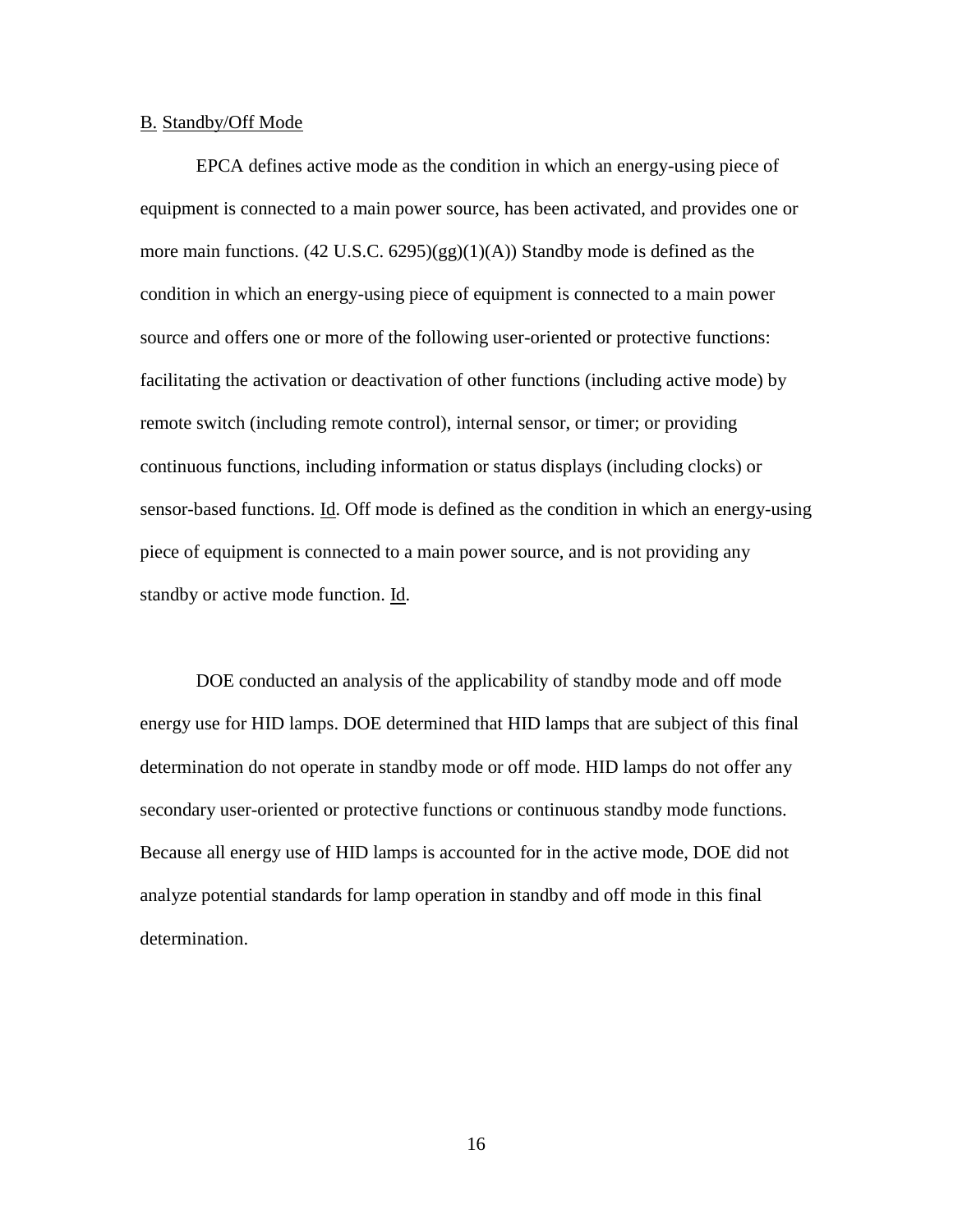#### <span id="page-17-0"></span>C. Metric

 because dimming is uncommon for HID lamps, DOE assessed initial efficacy of all lamps To analyze energy conservation standards related to HID lamps, DOE must select a metric for rating the performance of the lamps. DOE used initial efficacy for consideration and analysis of energy conservation standards for HID lamps. Additionally, while operating at full light output.

#### <span id="page-17-1"></span>D. Coordination of the Metal Halide Lamp Fixture and HID Lamp Rulemakings

For this final determination, DOE used shared data sources between the metal halide lamp fixture (MHLF) standards rulemaking (Docket No. EERE-2009-BT-STD- $0.018$ <sup>2</sup> and this HID lamp determination. DOE's analysis of HID lamps assumed that MHLFs purchased after the compliance date of the MHLF final rule use ballasts compliant with those standards.

### <span id="page-17-2"></span>**IV. General Discussion**

#### <span id="page-17-3"></span>A. Test Procedures

 $\overline{a}$ 

EPCA sets forth generally applicable criteria and procedures for DOE's adoption and amendment of test procedures. (42 U.S.C. 6314) Manufacturers of covered equipment must use these test procedures to certify to DOE that their equipment complies with EPCA energy conservation standards and to quantify the efficiency of their equipment. Also, these test procedures must be used whenever testing is required in an

 $2A$  final rule for MHLF energy conservation standards was published in February 2014. For more information on the MHLF standards rulemaking, see http://www.regulations.gov/#!docketDetail;D=EERE-2009-BT-STD-0018.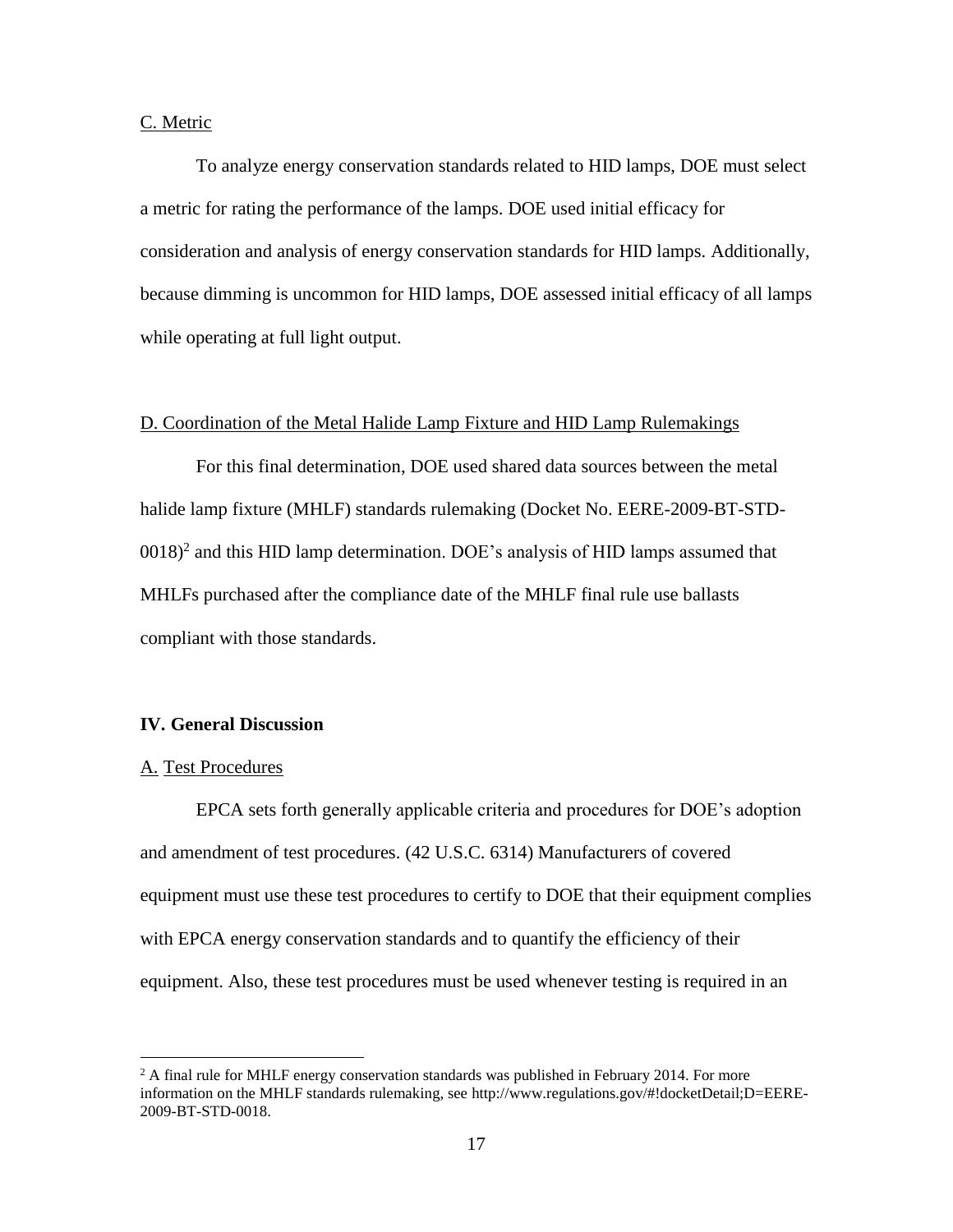enforcement action to determine whether covered equipment complies with EPCA standards.

Based on comments received on a HID lamps test procedure notice of proposed rulemaking (NOPR) published on December 15, 2011 (76 FR 77914) and subsequent additional research, DOE proposed revisions to and clarification of the proposed HID lamp test procedures. DOE published these proposed revisions and clarifications in a test procedure supplemental notice of proposed rulemaking  $(SNOPR)$ .<sup>3</sup> 79 FR 29631 (May 22, 2014). The analysis in this final determination is based upon the test procedures put forward in the test procedure SNOPR.

#### <span id="page-18-0"></span>B. Technological Feasibility

# <span id="page-18-1"></span>1. General

 $\overline{a}$ 

 improving efficacy are technologically feasible. DOE considers technologies technologically feasible, pursuant to 10 CFR part 430, subpart C, appendix A, section In the final determination, DOE conducted a screening analysis based on information gathered on all current technology options and prototype designs that could improve the efficacy of HID lamps. As the first step in such an analysis, DOE developed a list of technology options for consideration in consultation with manufacturers, design engineers, and other interested parties. DOE then determined which of those means for incorporated in commercially available products or in working prototypes to be  $4(a)(4)(i)$ .

<sup>&</sup>lt;sup>3</sup> The HID lamp test procedure SNOPR is available at: [http://www.regulations.gov/#!documentDetail;D=EERE-2010-BT-TP-0044-0013.](http://www.regulations.gov/#!documentDetail;D=EERE-2010-BT-TP-0044-0013)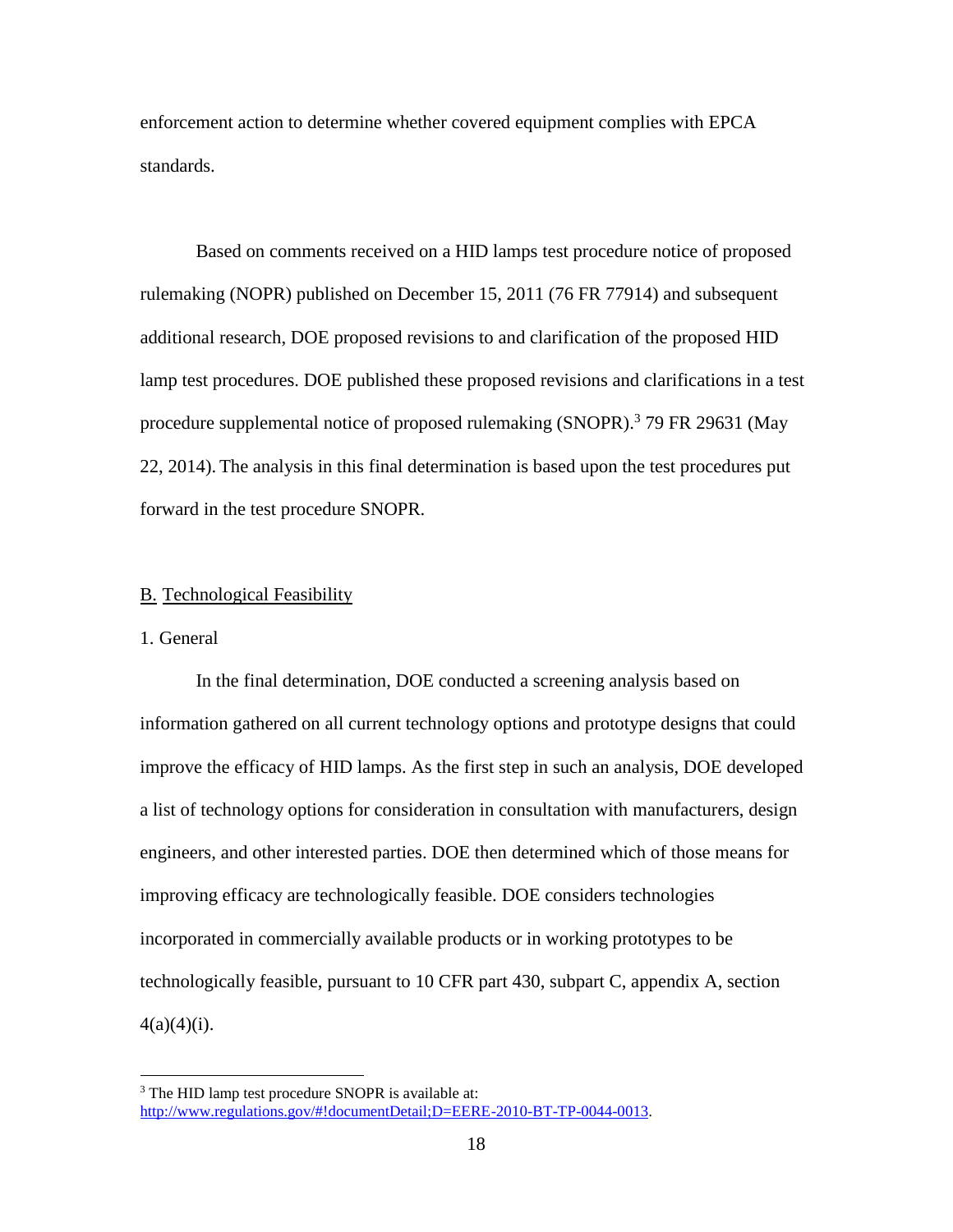screening analysis, see section [V.B](#page-28-0) of this final determination and chapters 2 and 4 of the After DOE has determined that particular technology options are technologically feasible, it further evaluates each technology option in light of the following additional screening criteria: (1) practicability to manufacture, install, and service; (2) adverse impacts on product utility or availability; and (3) adverse impacts on health or safety. 10 CFR part 430, subpart C, appendix A, section  $4(a)(4)(ii)$ -(iv). For further details on the final determination TSD.

# <span id="page-19-0"></span>2. Maximum Technologically Feasible Levels

 prototypes. (See chapter 5 of the final determination TSD.) The max-tech levels that When DOE analyzes a new standard for a type or class of covered product, it must determine the maximum improvement in energy efficiency or maximum reduction in energy use that is technologically feasible for that product.  $(42 \text{ U.S.C. } 6295(p)(1))$ Accordingly, in the engineering analysis, DOE determined the maximum technologically feasible ("max-tech") improvements in efficacy for HID lamps, using the design parameters for the most efficacious products available on the market or in working DOE determined for this final determination are described in chapters 2 and 5 of the final determination TSD.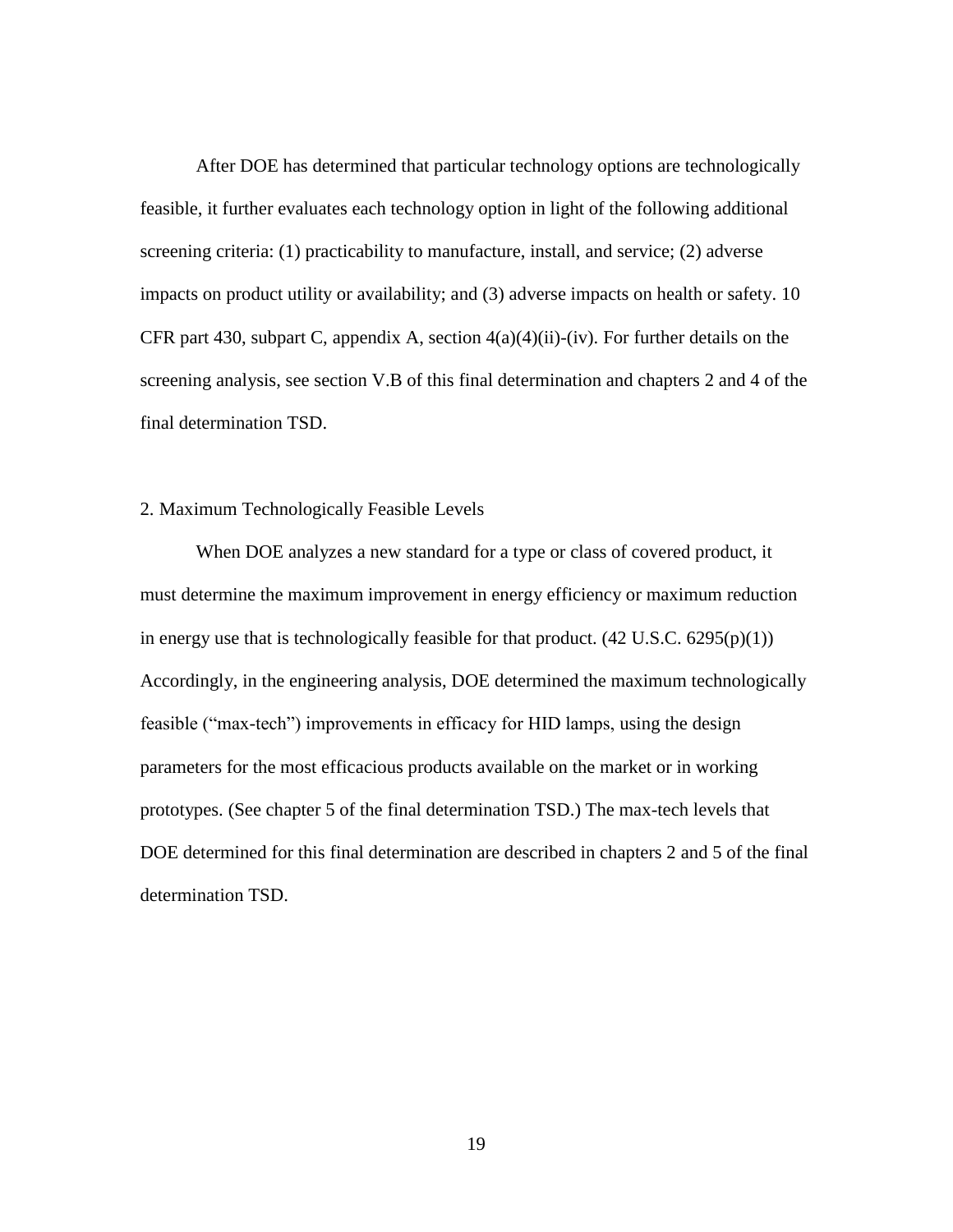#### <span id="page-20-0"></span>C. Energy Savings

 $\overline{a}$ 

#### <span id="page-20-1"></span>1. Determination of Savings

 For each EL in each equipment class, DOE projected energy savings for the 2047). The savings are measured over the entire lifetime of equipment purchased in the 30-year analysis period.<sup>4</sup> DOE quantified the energy savings attributable to each EL as standards case. The no-new-standards case represents a projection of energy consumption equipment that is the subject of this final determination purchased in the 30-year period that would begin in the expected year of compliance with any new standards (2018– the difference in energy consumption between each standards case and the no-newin the absence of new mandatory efficacy standards, and it considers market forces and policies that affect demand for more efficient equipment.

DOE used its NIA spreadsheet model to estimate energy savings from potential standards for the equipment that are the subject of this final determination. The NIA spreadsheet model (described in section [V.I](#page-38-0) of this notice) calculates energy savings in site energy, which is the energy directly consumed by equipment at the locations where they are used. DOE reports national energy savings on an annual basis in terms of the source (primary) energy savings, which is the savings in the energy that is used to generate and transmit the site energy. To convert site energy to source energy, DOE

<sup>&</sup>lt;sup>4</sup> In the past DOE presented energy savings results for only the 30-year period that begins in the year of compliance. In the calculation of economic impacts, however, DOE considered operating cost savings measured over the entire lifetime of equipment purchased in the 30-year period. DOE has chosen to modify its presentation of national energy savings to be consistent with the approach used for its national economic analysis.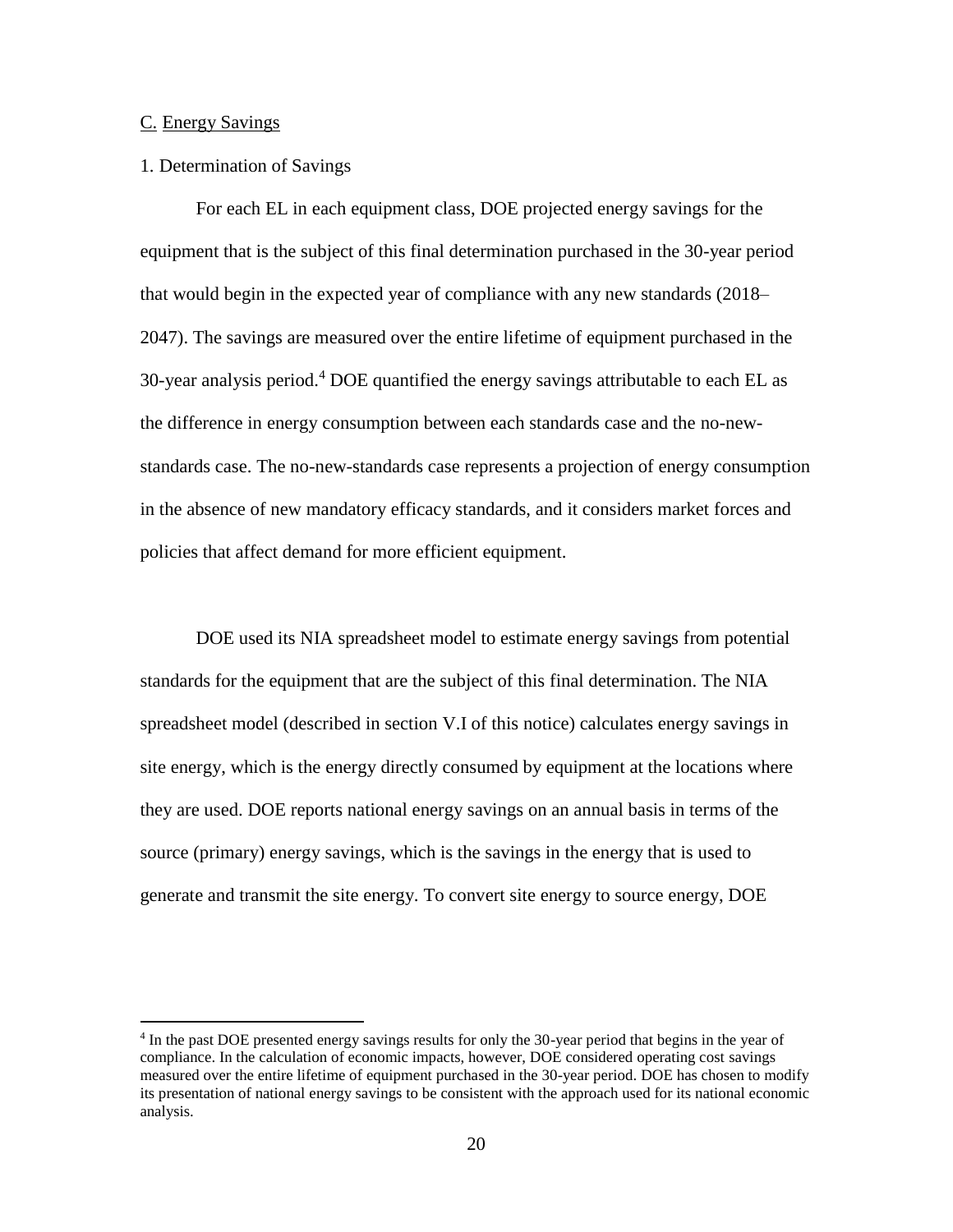Administration's (EIA's) Annual Energy Outlook 2015 (AEO2015). derived annual conversion factors from the model used to prepare the Energy Information

 DOE estimated full-fuel-cycle (FFC) energy savings. 76 FR 51281 (August 18, report on FFC measurement approaches for DOE's Appliance Standards Program.<sup>5</sup> The rulemakings where multiple fuels may be used by particular equipment. In the case of methodology for estimating FFC does not project how fuel markets would respond to a 2011), as amended at 77 FR 49701 (August 17, 2012). The FFC metric includes the energy consumed in extracting, processing, and transporting primary fuels, and thus presents a more complete picture of the impacts of energy efficiency standards. DOE's evaluation of FFC savings is driven in part by the National Academy of Science's (NAS) NAS report discusses that FFC was primarily intended for energy efficiency standards this final determination pertaining to HID lamps, only a single fuel—electricity—is consumed by the equipment. DOE's approach is based on the calculation of an FFC multiplier for each of the energy types used by covered equipment. Although the addition of FFC energy savings in rulemakings is consistent with the recommendations, the potential standards rulemaking. The FFC methodology simply estimates how much additional energy may be displaced if the estimated fuel were not consumed by the equipment covered in this final determination. It is also important to note that inclusion of FFC savings does not affect DOE's choice of potential standards. For more

 Appliance Energy- Efficiency Standards,'' (Academy report) was completed in May 2009 and included five recommendations. A copy of the study can be downloaded at: 5 "Review of Site (Point-of-Use) and Full-Fuel-Cycle Measurement Approaches to DOE/EERE Building [http://www.nap.edu/catalog/12670/review-of-site-point-of-use-and-full-fuel-cycle-measurement](http://www.nap.edu/catalog/12670/review-of-site-point-of-use-and-full-fuel-cycle-measurement-approaches-to-doeeere-building-appliance-energy-efficiency-standards-letter-report)[approaches-to-doeeere-building-appliance-energy-efficiency-standards-letter-report.](http://www.nap.edu/catalog/12670/review-of-site-point-of-use-and-full-fuel-cycle-measurement-approaches-to-doeeere-building-appliance-energy-efficiency-standards-letter-report)

 $\overline{a}$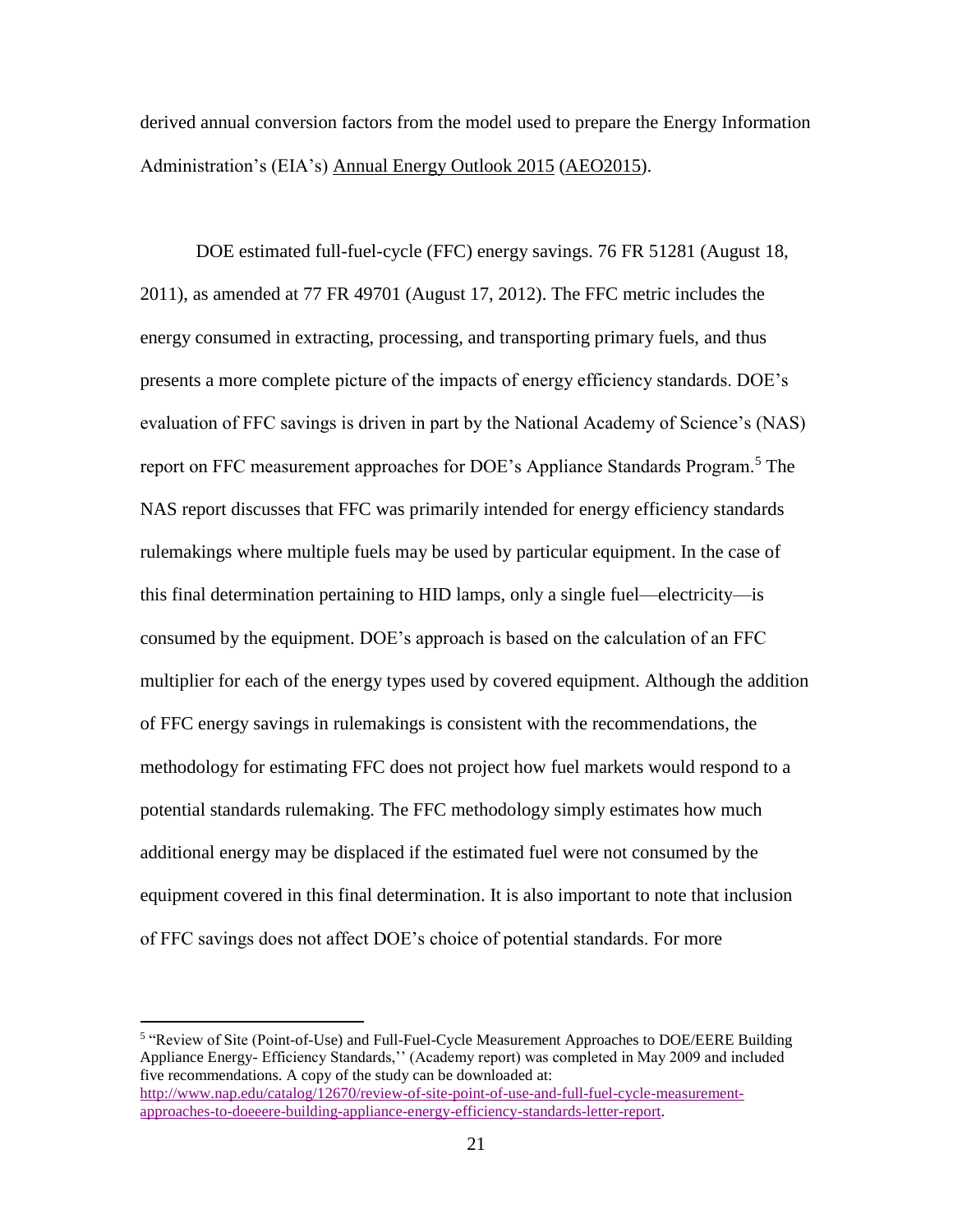information on FFC energy savings, see section [V.I](#page-38-0) of this determination, and chapter 11 and appendix 11A of the final determination TSD.

#### <span id="page-22-0"></span>2. Significance of Savings

determination (presented below in section [VI.C.1\)](#page-51-1).<br>D. Economic Justification To adopt standards that are more stringent for a covered product, DOE must determine that such action would result in "significant" energy savings. (42 U.S.C.  $6295(0)(3)(B)$ ) Although the term "significant" is not defined in the Act, the U.S. Court of Appeals, in Natural Resources Defense Council v. Herrington, 768 F.2d 1355, 1373 (D.C. Cir. 1985), indicated that Congress intended "significant" energy savings in the context of EPCA to be savings that were not "genuinely trivial." DOE analyzed the energy savings for each potential standard level for each equipment class in this final

<span id="page-22-1"></span> the market and technology assessment that characterizes where and how HID lamps are used; (2) an engineering analysis that estimates the relationship between equipment costs and energy use; (3) an LCC and PBP analysis that estimates the costs and benefits to users from increased efficacy in HID lamps; (4) an NIA that estimates potential energy In determining whether potential energy conservation standards for HID lamps would be economically justified, DOE analyzed the results of the following analyses: (1) savings on a national scale and potential economic costs and benefits that would result from improving efficacy in the considered HID lamps; and (5) an MIA that determines the potential impact new standards for HID lamps would have on manufacturers.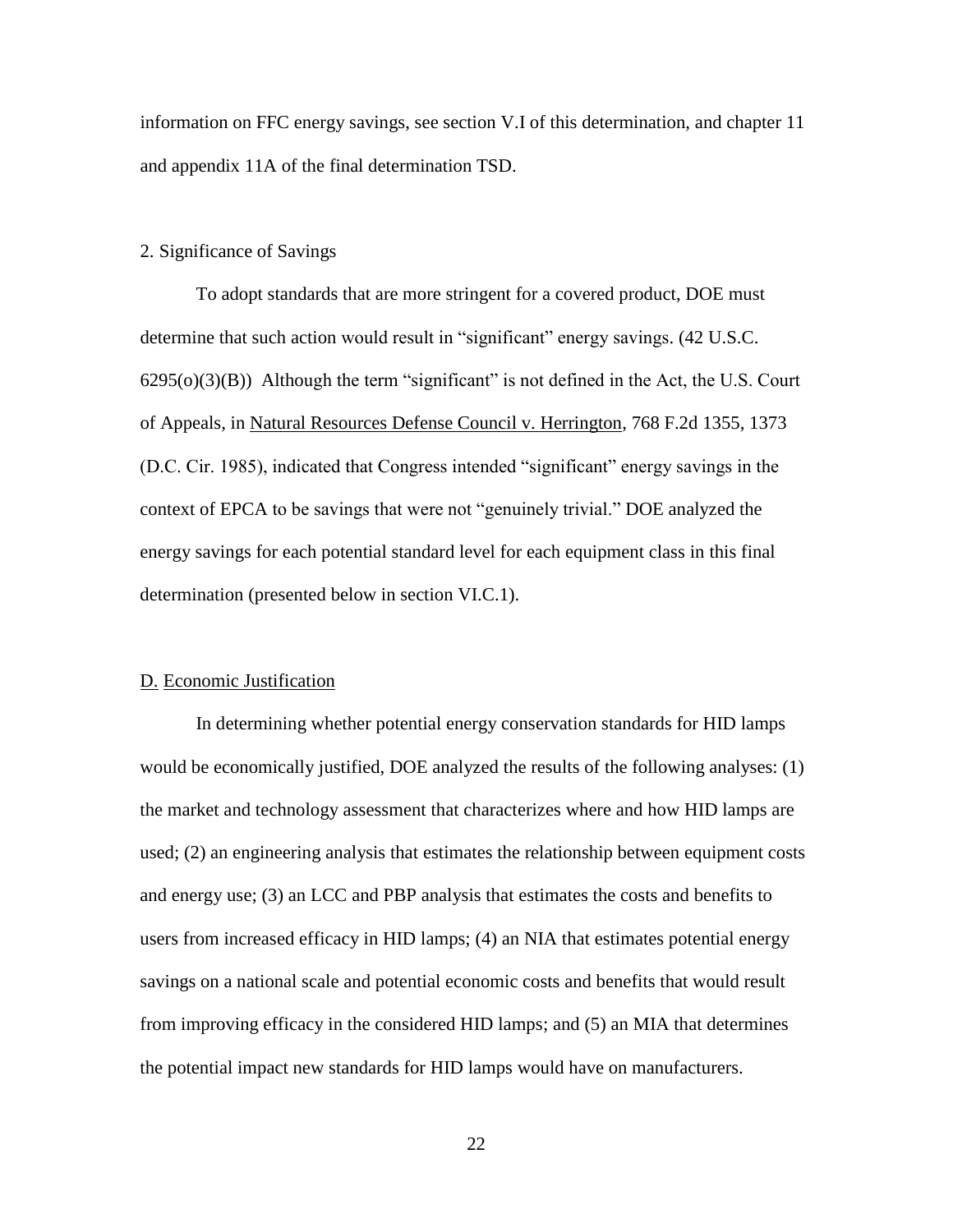#### <span id="page-23-0"></span>**V. Methodology and Discussion**

#### <span id="page-23-1"></span>A. Market and Technology Assessment

#### <span id="page-23-2"></span>1. General

 programs; and technologies that could improve the efficacy of the HID lamps under market and technology assessment. In conducting the market and technology assessment for this final determination, DOE developed information that provides an overall picture of the market for the equipment concerned, including the purpose of the products, the industry structure, and the market characteristics. This activity included both quantitative and qualitative assessments based on publicly available information. The subjects addressed in the market and technology assessment for this final determination include: equipment classes and manufacturers; historical shipments; market trends; regulatory and non-regulatory examination. See chapter 3 of the final determination TSD for further discussion of the

## <span id="page-23-3"></span>2. Equipment Classes

For this final determination, DOE divided equipment into classes by: (a) the type of energy used, (b) the capacity of the equipment, or (c) any other performance-related features that justifies different standard levels, such as features affecting consumer utility. (42 U.S.C. 6295(q)) DOE then considered establishing separate standard levels for each equipment class based on the criteria set forth in 42 U.S.C. 6317(a).

In this final determination, DOE analyzed CCT, wattage, bulb finish, and luminaire characteristic as the equipment-class-setting factors. DOE analyzed 24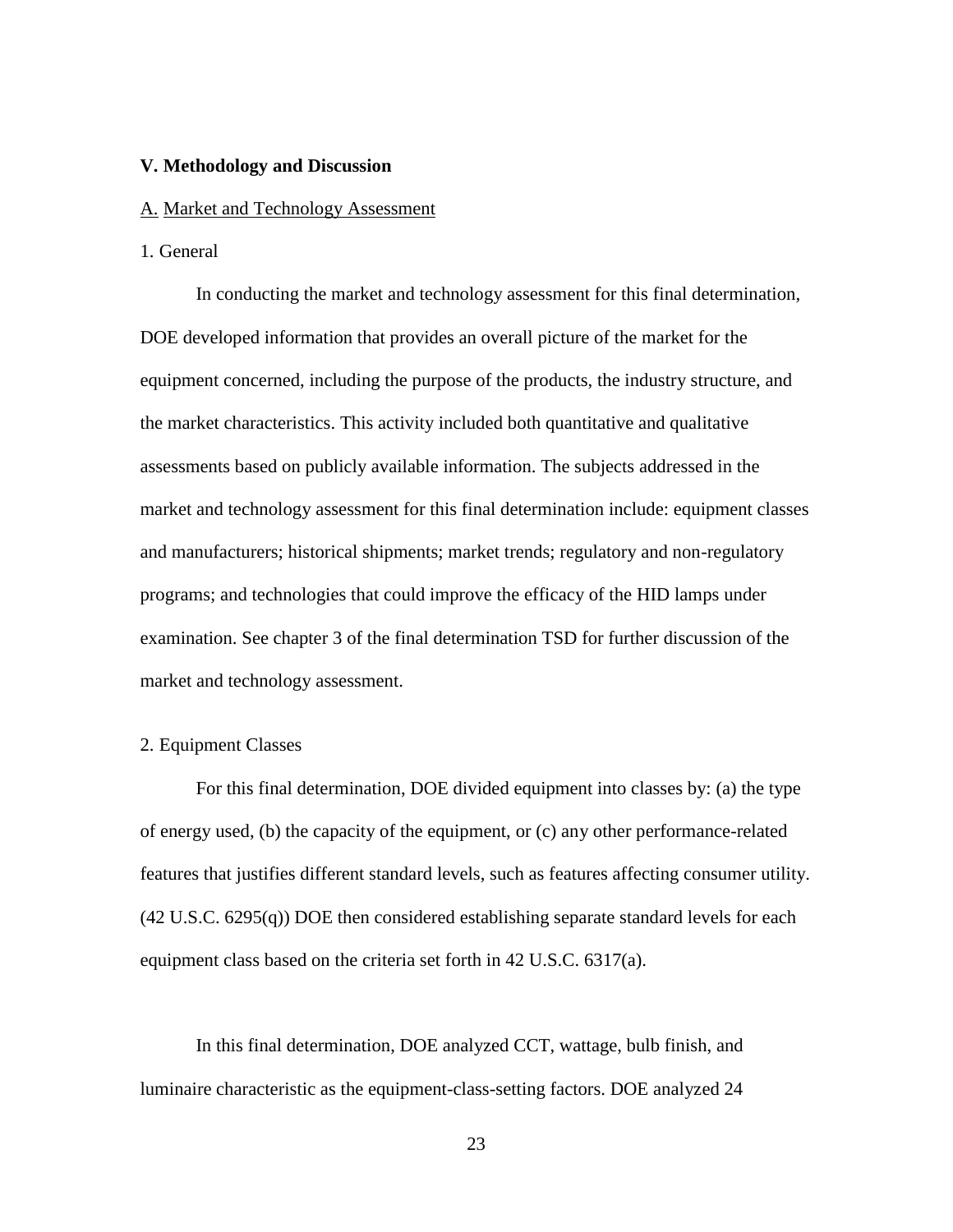equipment classes for HID lamps, as shown in [Table V.1.](#page-24-0) See chapters 2 and 3 of the final determination TSD for a more detailed discussion on equipment classes analyzed for HID lamps.<sup>6</sup>

| <b>CCT</b> Range     | <b>Wattage</b>           | <b>Bulb</b> | Luminaire        |
|----------------------|--------------------------|-------------|------------------|
| <u>K</u>             | $\underline{W}$          | Finish*     | Characteristic** |
|                      |                          | Clear       | Enclosed         |
|                      | $\geq 50$ and $\leq 400$ |             | Open             |
|                      |                          | Coated      | Enclosed         |
|                      |                          |             | Open             |
|                      |                          | Clear       | Enclosed         |
|                      | >400 and $\leq$ 1000     |             | Open             |
| $≥2800$ and ≤4500    |                          |             | Enclosed         |
|                      |                          | Coated      | Open             |
|                      |                          | Clear       | Enclosed         |
|                      |                          |             | Open             |
|                      | >1000 and $\leq$ 2000    | Coated      | Enclosed         |
|                      |                          |             | Open             |
|                      |                          | Clear       | Enclosed         |
|                      | $\geq$ 50 and $\leq$ 400 |             | Open             |
|                      |                          | Coated      | Enclosed         |
|                      |                          |             | Open             |
|                      |                          | Clear       | Enclosed         |
|                      |                          |             | Open             |
| $>4500$ and $< 7000$ | >400 and $\leq$ 1000     | Coated      | Enclosed         |
|                      |                          |             | Open             |
|                      |                          |             | Enclosed         |
|                      |                          | Clear       | Open             |
|                      | >1000 and $\leq$ 2000    | Coated      | Enclosed         |
|                      |                          |             | Open             |

<span id="page-24-0"></span>**Table V.1 Equipment Classes Analyzed in Final Determination** 

 \* MV lamps regardless of bulb finish are placed in the clear equipment classes for their respective CCT and wattage.

 $\overline{a}$ 

 \*\* MV lamps are placed in the enclosed equipment classes for their respective wattage and CCT.

<sup>6</sup> When delineating the equipment class CCT ranges of  $\geq$ 2800 K and  $\leq$ 4500 K and of >4500 K and <7000 K in text, DOE uses the shorthand  $2800 K - 4500 K$  and  $4501 K - 6999 K$ , respectively. Similarly, when writing out the equipment class wattage ranges of  $\geq$ 50 W and  $\leq$ 400 W,  $>$ 400 W and  $\leq$ 1000 W, and  $>$ 1000 W and  $\leq$ 2000 W in text, DOE uses the shorthand 50 W – 400 W, 401 W – 1000 W, and 1001 W – 2000 W, respectively.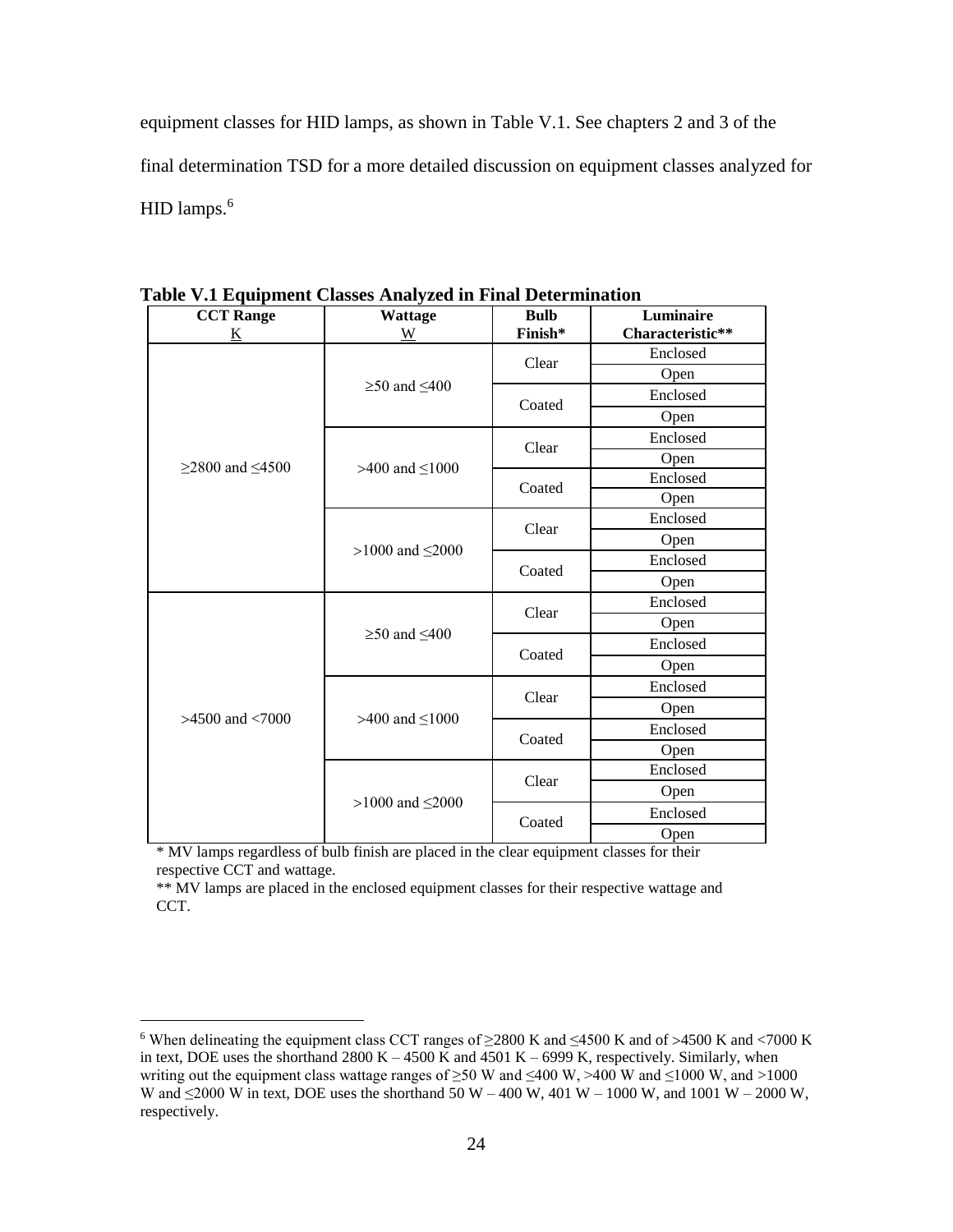#### <span id="page-25-0"></span>3. Technology Options

 The following sections detail the technology options that DOE analyzed in this final determination as viable means of increasing the efficacy of HID lamps.

# a. Mercury Vapor

<span id="page-25-1"></span> the efficacy of MV lamps using MV technology. In this final determination, DOE found lamps can obtain higher lamp efficacies. b. High-Pressure Sodium Lamps MV ballasts, other than specialty application MV ballasts, have been banned from import or production in the United States since January 1, 2008. (42 U.S.C. 6295(ee)) This ban effectively limits the installation of new MV fixtures and ballasts, meaning the only MV lamps currently sold are replacement lamps. DOE understands there is limited industry design emphasis on MV lamps and that there are limited methods to improving that change of technology is the sole method by which commercial consumers of MV

# b. High-Pressure Sodium Lamps

<span id="page-25-2"></span>HPS lamps are already very efficacious (up to 150 lumens per watt), but have intrinsically poor color quality. DOE did not identify any technology options currently utilized in commercially available HPS lamps that increase lamp efficacy. In the interim analysis, DOE identified academic papers that indicated potential increases in efficacy were possible by constructing the arc tubes out of a sapphire material, or single crystal aluminum oxide. Several manufacturers produced HPS lamps with a sapphire arc tube beginning in the late 1970s, but these lamps have since been discontinued.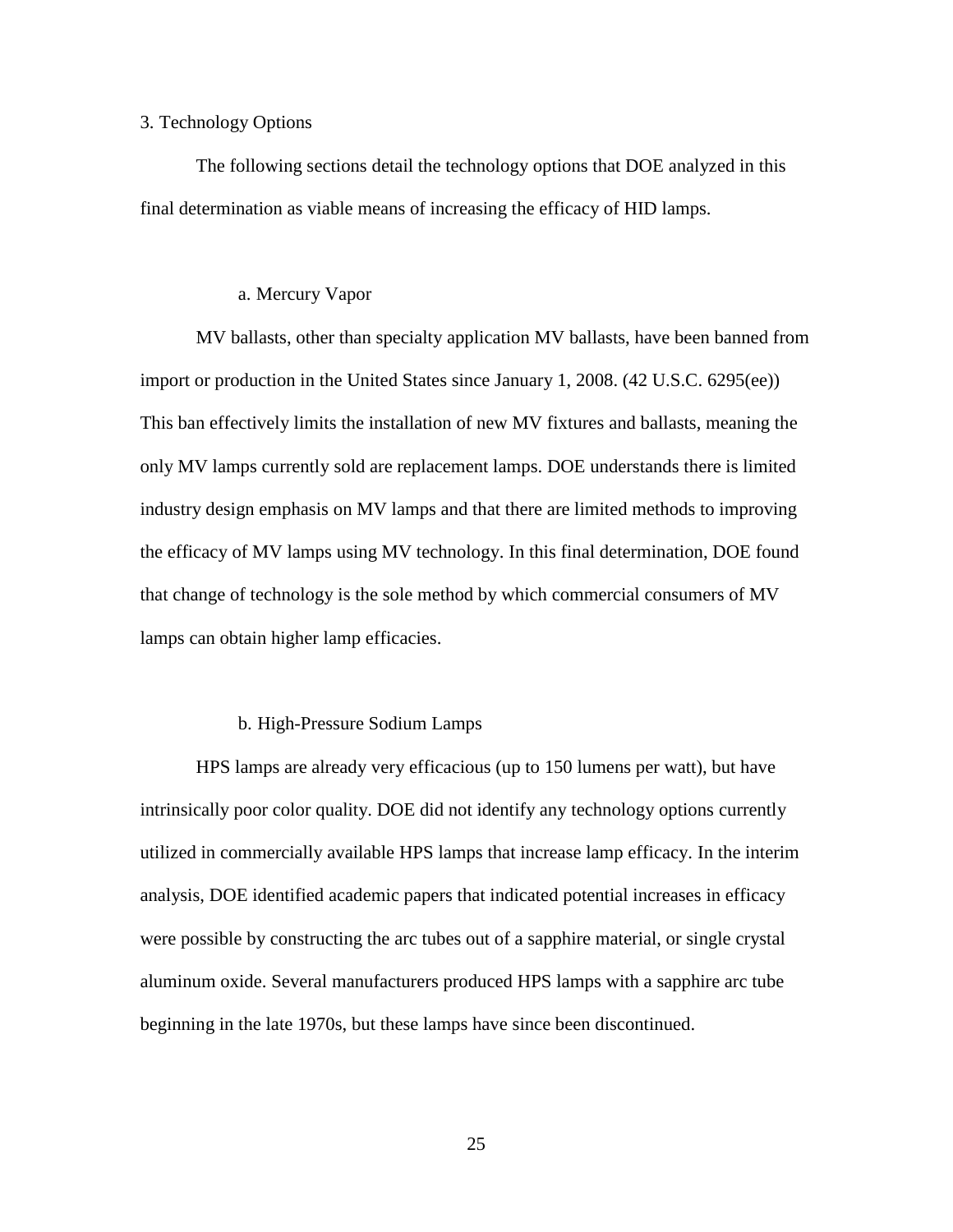In the interim analysis, DOE found that sapphire material had five percent greater necessarily result in an equal increase in efficacy. This is because the material does not Because these lamps are no longer manufactured, DOE cannot empirically validate the catastrophic failure and would require enclosed fixtures for safe operation. Currently, all fixture would reduce the efficacy of the sapphire HPS system (due to absorption in the transmission of light compared to the traditionally used polycrystalline alumina (PCA) material and equated this with a potential five percent increase in lamp efficacy. 78 FR 13566 (Feb. 28, 2013). However, during manufacturer interviews held between the interim analysis and NOPD, DOE received feedback from manufacturers that the increase in transmission associated with using sapphire material instead of PCA does not transmit all wavelengths uniformly, which affects the perceived brightness of the light. potential increase in efficacy using sapphire arc tubes. Additionally, DOE received feedback that HPS lamps using sapphire arc tubes are much more susceptible to HPS lamps that are commercially available can be used in open fixtures. An enclosed lens used to enclose the fixture) and likely negate any small increase in efficacy gained from using sapphire arc tubes.

 increase the efficacy of HPS lamps in practice. As such, DOE concluded sapphire arc tubes are not a valid technology option for HPS lamps. Further, DOE found no other For these reasons, DOE does not believe that the use of sapphire arc tubes would viable technology options to improve the efficacy of HPS lamps. Therefore, DOE determined standards for HPS lamps are not technologically feasible and did not analyze standards for HPS lamps in the final determination.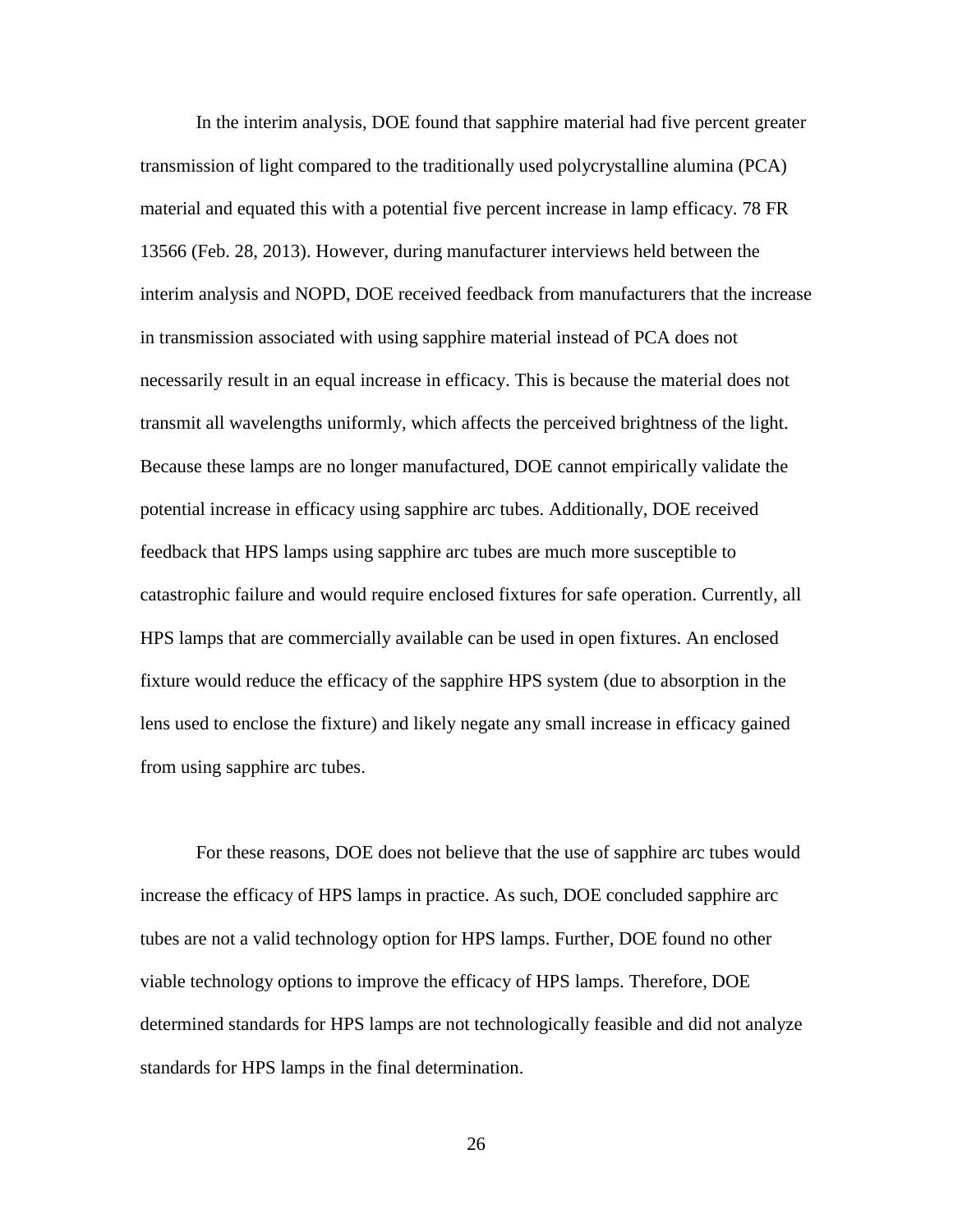# c. Metal Halide

<span id="page-27-0"></span>DOE identified a number of technology options that could improve MH lamp efficacy. These technology options include improving arc tube design through the use of ceramic arc tubes, optimization of the arc tube, and optimization of the arc tube fill gas.

# d. Summary

<span id="page-27-1"></span> final determination. For more detail on the technology options that DOE analyzed to determination TSD. [Table V.2](#page-27-2) summarizes the technology options identified for HID lamps in this improve MV, HPS, and MH lamp efficacy, see chapters 2 and 3 of the final

| <b>Lamp Type</b> | <b>Technology Option</b> | <b>Description</b>                                                                                                                                                                                                                                                                                                          |
|------------------|--------------------------|-----------------------------------------------------------------------------------------------------------------------------------------------------------------------------------------------------------------------------------------------------------------------------------------------------------------------------|
| <b>HPS</b>       | None                     | No technology options available                                                                                                                                                                                                                                                                                             |
| <b>MV</b>        | Change lamp type         | Use MH technology instead of MV technology                                                                                                                                                                                                                                                                                  |
|                  | Ceramic arc tubes        | Use CMH technology instead of quartz MH<br>lamps                                                                                                                                                                                                                                                                            |
| MН               | Arc tube<br>optimization | Design the shape of the arc tube so that it<br>facilitates an increase in MH vapor pressure;<br>change the thickness of quartz, optimize<br>electrode positioning, improve the purity of the<br>materials; and improve the manufacturing<br>processes to ensure the consistency and quality<br>of the arc tube construction |
|                  | Fill gas optimization    | Optimize the gas fill pressure and chemistry                                                                                                                                                                                                                                                                                |

<span id="page-27-2"></span>**Table V.2 Final Determination HID Lamp Technology Options**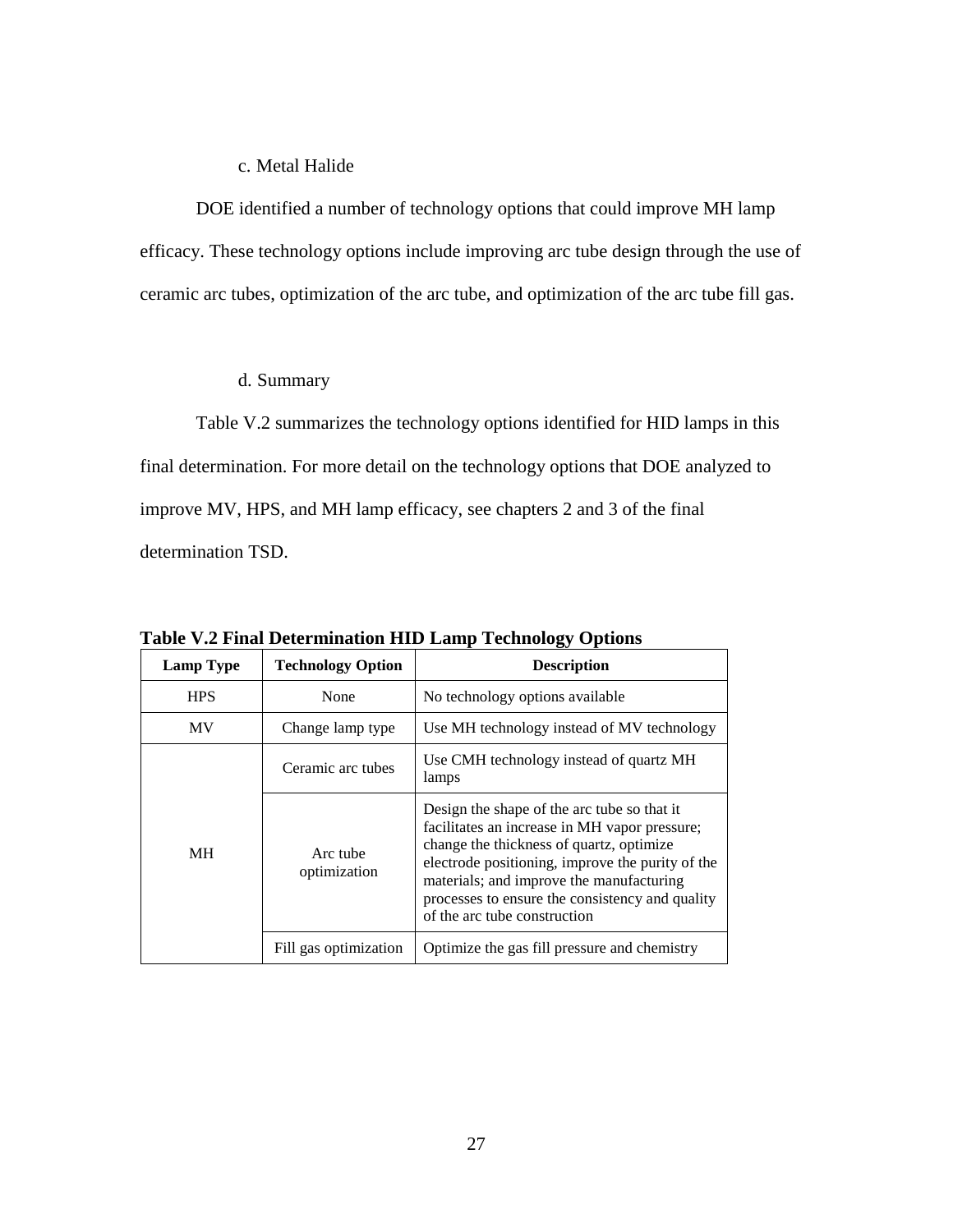#### <span id="page-28-0"></span>B. Screening Analysis

 $\overline{a}$ 

DOE consults with industry, technical experts, and other interested parties to develop a list of technology options for consideration. In the screening analysis, DOE determines which technology options to consider further and which to screen out.

sections  $4(b)(4)$  and  $5(b)$  of the Process Rule provide guidance to DOE for determining Appendix A to subpart C of 10 CFR part 430, "Procedures, Interpretations, and Policies for Consideration of New or Revised Energy Conservation Standards for Consumer Products" (the Process Rule), sets forth procedures to guide DOE in its consideration and promulgation of new or revised energy conservation standards. These procedures elaborate on the statutory criteria provided in 42 U.S.C. 6295(o). In particular, which technology options are unsuitable for further consideration: technological feasibility, practicability to manufacture, install and service, adverse impacts on product utility or product availability, and adverse impacts on health or safety.

For MH lamps, DOE identified ceramic arc tubes as a technology option that can improve lamp efficacy relative to quartz arc tubes. Ceramic arc tubes are a technology option used in all CMH lamps. Although CMH lamps are commercially available from 50–400 W, they are not manufactured from 401–2000 W.7 DOE learned from manufacturers that it is technologically possible to create 401–1000 W CMH lamps on an individual scale in laboratory conditions. However, manufacturers may have difficulty

There is one example of a CMH lamp in this wattage range. It is an 860 W CMH lamp that is designed to be used on a 1000 W ballast and can operate on both probe-start and pulse-start ballasts. Because this lamp employs proprietary technology, DOE does not use this lamp as an example of CMH lamps being commercially available from 401–1000 W.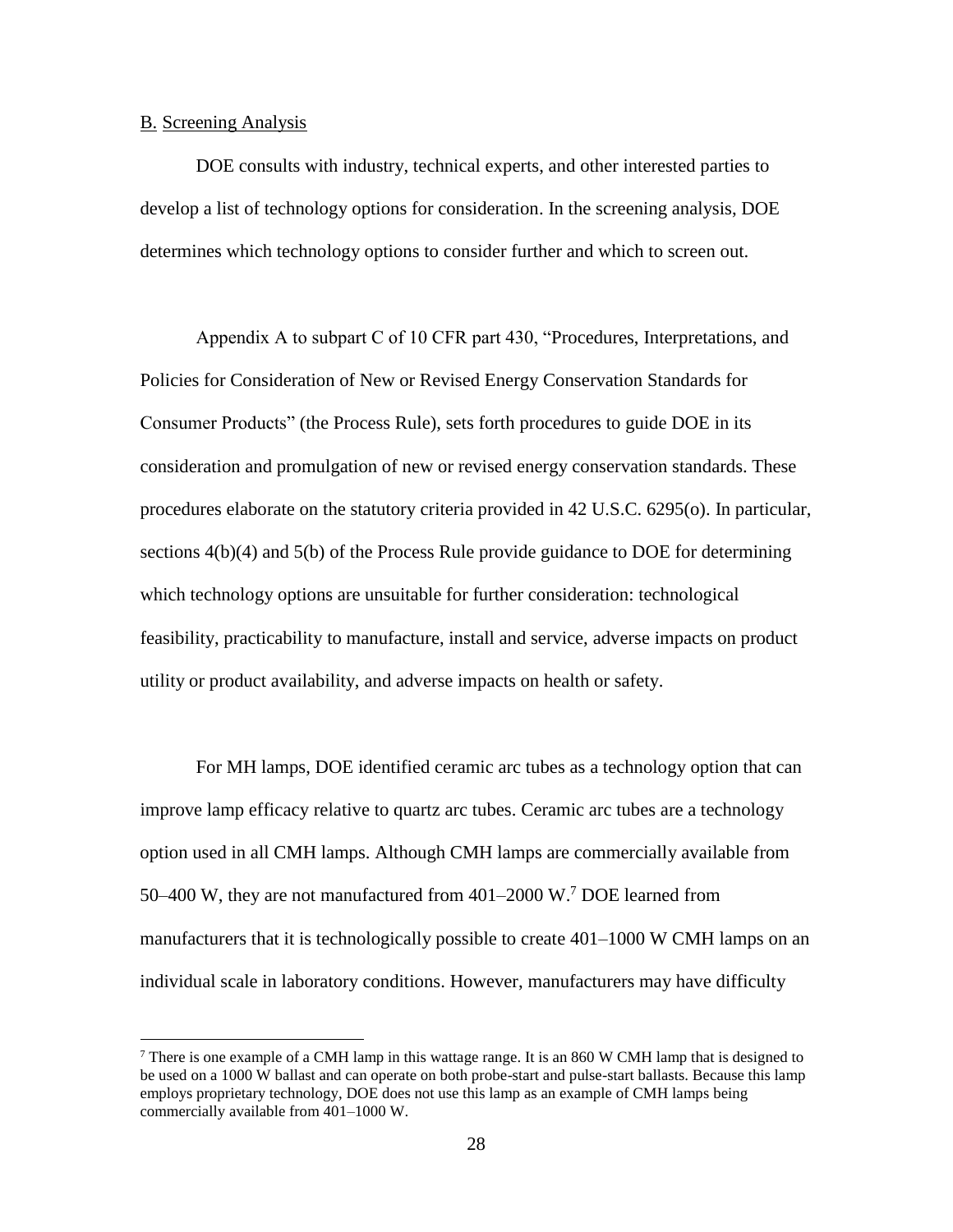DOE determined that ceramic arc tubes for 401–2000 W MH lamps do not pass the producing these lamps on a scale large enough to serve the entire market. Because of this, criterion that they be practicable to manufacture, install, and service. In this final determination, DOE did not consider ceramic arc tubes as design options for MH lamps from 401–2000 W.

 and 4 of the final determination TSD provide additional information regarding the design All other technology options for MV and MH lamps meet the screening criteria and are considered as design options in the engineering analysis. These design options include changing from a MV lamp to a MH lamp, using ceramic arc tubes instead of quartz arc tubes, optimizing the arc tube shape and design, and optimizing the fill gas pressure and chemistry. These design options are summarized in [Table V.3.](#page-29-0) Chapters 2 options considered in the final determination.

| <b>Lamp Type</b> | <b>Design Option</b>              | <b>Description</b>                                                                                                                                                                                                                                                                                                                                           |
|------------------|-----------------------------------|--------------------------------------------------------------------------------------------------------------------------------------------------------------------------------------------------------------------------------------------------------------------------------------------------------------------------------------------------------------|
| <b>HPS</b>       | None                              | No design options available                                                                                                                                                                                                                                                                                                                                  |
| <b>MV</b>        | Change lamp type                  | Use MH technology instead of MV technology                                                                                                                                                                                                                                                                                                                   |
|                  | Ceramic arc tubes<br>$(50-400 W)$ | Use CMH technology instead of quartz MH<br>lamps                                                                                                                                                                                                                                                                                                             |
| <b>MH</b>        | Arc tube<br>optimization          | Design the shape of the arc tube so that it<br>facilitates an increase in MH vapor pressure;<br>change the thickness of quartz, alter the fill gas<br>chemistry; optimize electrode positioning;<br>improve the purity of the materials; and<br>improve the manufacturing processes to ensure<br>the consistency and quality of the arc tube<br>construction |
|                  | Fill gas<br>optimization          | Optimize the gas fill pressure and chemistry                                                                                                                                                                                                                                                                                                                 |

<span id="page-29-0"></span>**Table V.3 Final Determination HID Lamp Design Options**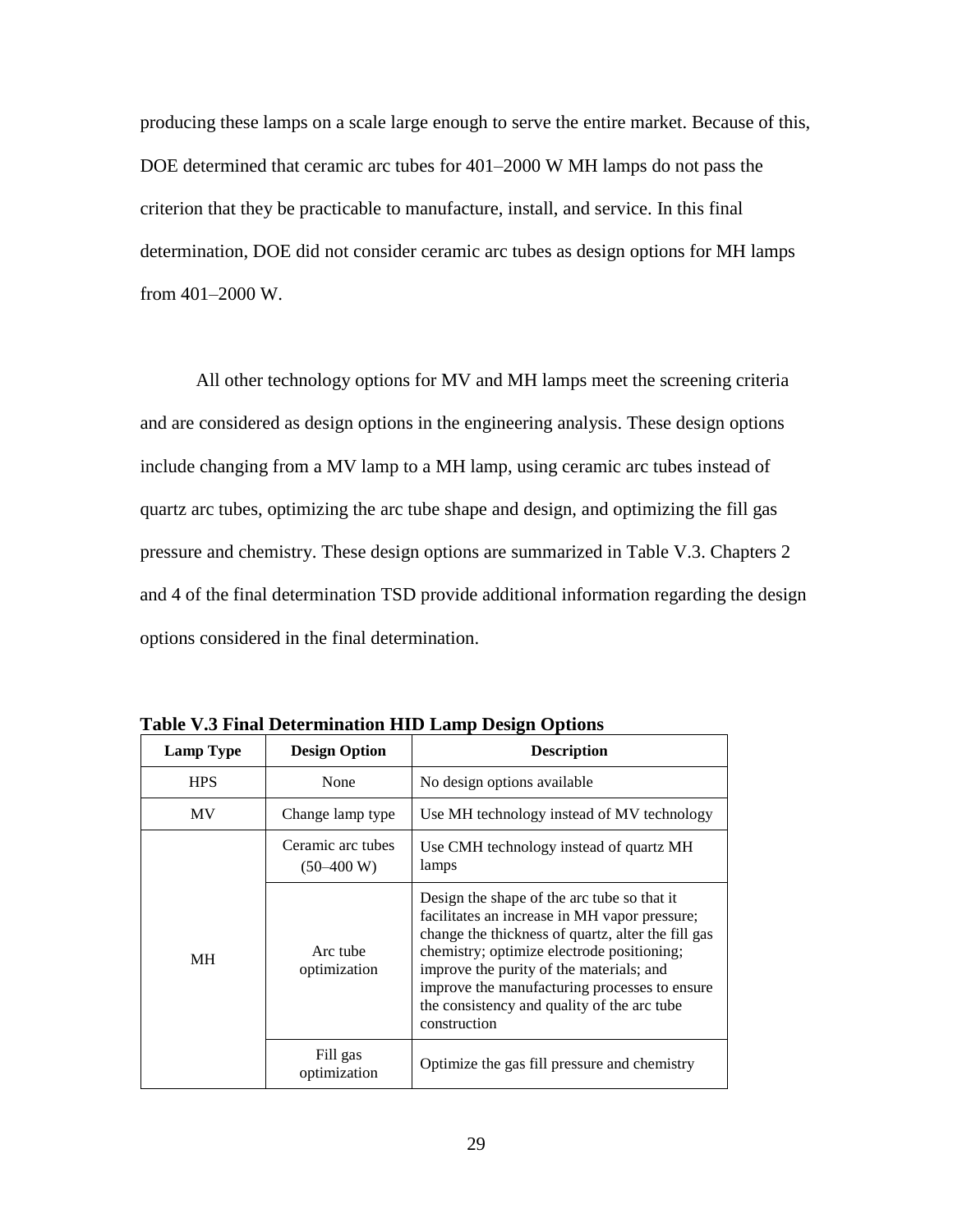#### <span id="page-30-0"></span>C. Engineering Analysis

 the engineering analysis. For this final determination, DOE derived ELs in the engineering analysis and lamp end-user prices in the equipment price determination. The engineering analysis focuses on selecting commercially available lamps that incorporate design options that improve efficacy. The following discussion summarizes the general steps and results of

# <span id="page-30-1"></span>1. Representative Equipment Classes

 equipment classes to those equipment classes it does not analyze directly. [Table V.4](#page-30-3) lists When multiple equipment classes exist, to streamline analysis, DOE selects certain classes as "representative," primarily because of their high market volumes and unique performance characteristics. DOE then scales the ELs from representative the equipment classes that DOE selected as representative.

| <b>CCT</b> Range   | Wattage<br>W             | <b>Bulb Finish*</b> | Luminaire<br>Characteristic** |
|--------------------|--------------------------|---------------------|-------------------------------|
|                    | $\geq 50$ and $\leq 400$ | Clear               | Enclosed                      |
| $≥$ 2800 and ≤4500 | >400 and $\leq 1000$     | Clear               | Enclosed                      |
|                    | >1000 and $\leq$ 2000    | Clear               | Enclosed                      |

<span id="page-30-3"></span>**Table V.4 Representative Equipment Classes for HID Lamps** 

 \* MV lamps regardless of bulb finish are placed in the clear equipment classes for their respective CCT and wattage.

 \*\* MV lamps are placed in the enclosed equipment classes for their respective wattage and CCT.

#### <span id="page-30-2"></span>2. Baseline Lamps and Representative Lamp Types

Because no Federal energy conservation standards exist for HID lamps, the

baseline lamps represent the most common, least efficacious lamps sold within the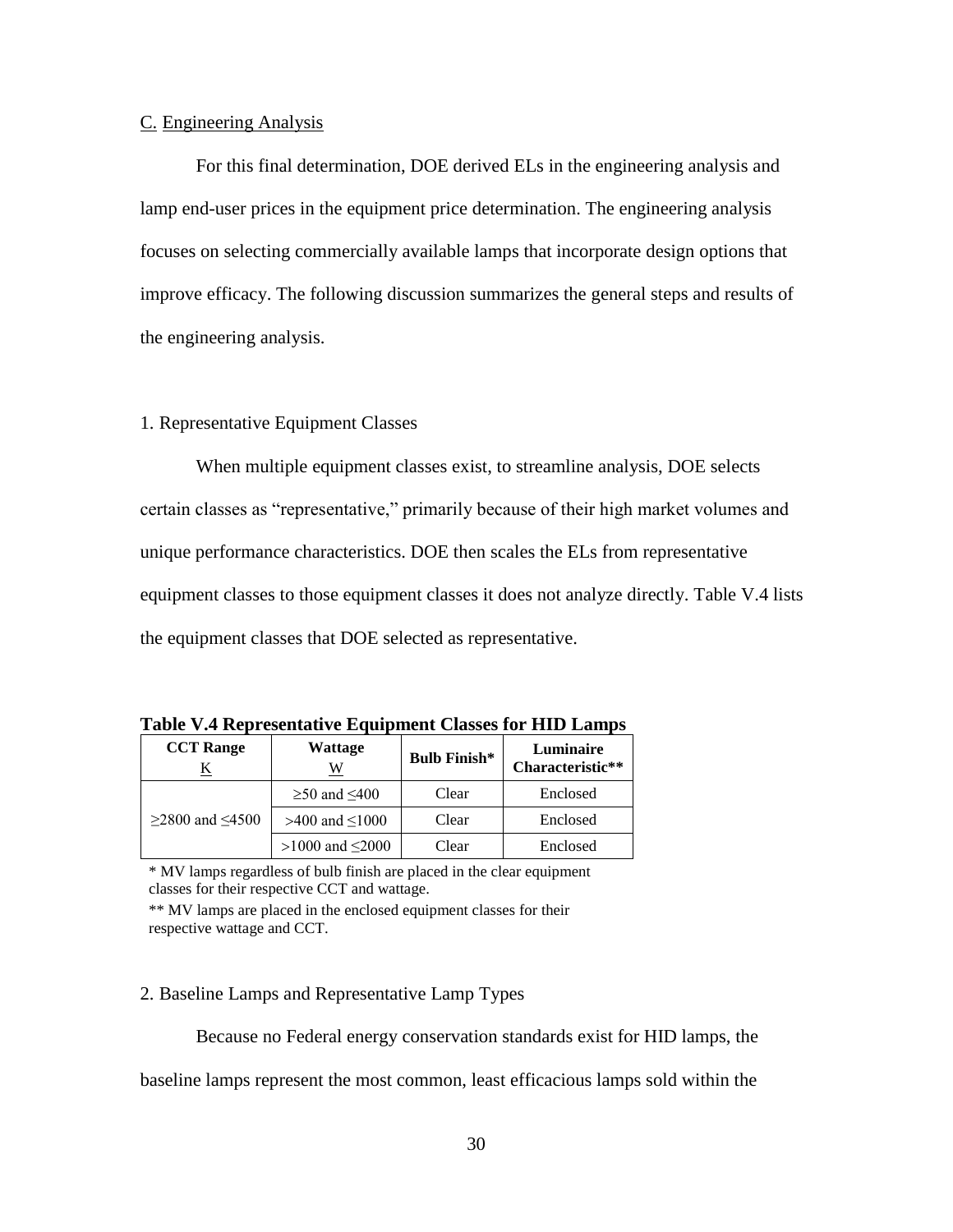efficacious replacements. equipment class. For each baseline lamp, DOE selected more efficacious replacement lamps to measure potential energy-saving improvements. DOE refers to the baseline lamp and its more efficacious replacements collectively herein as a "representative lamp type." The representative lamp type is named by its baseline unit. For example, the 400 W MV representative lamp type refers to the 400 W MV baseline lamp and all of its more

 lamp types, DOE selected multiple baseline models to ensure consideration of different DOE used performance data presented in manufacturer catalogs to determine lamp efficacy. DOE also considered other lamp characteristics in choosing the most appropriate baseline for each equipment class. These characteristics include the wattage and technology type (*i.e.*, MH or MV), among others. For some of the representative high-volume lamps and their associated commercial consumer economics. For example, although MV lamps are the least efficacious products available, the HID market has largely shifted away from MV lamps and commercial consumers of MH lamp-and-ballast systems incur different costs than commercial consumers of MV lamp-and-ballast systems. For these reasons, DOE selected both MV and MH lamps as baselines for certain equipment classes.

[Table V.5](#page-32-1) lists the baseline lamps and representative lamp types. See chapters 2 and 5 of the final determination TSD for additional detail.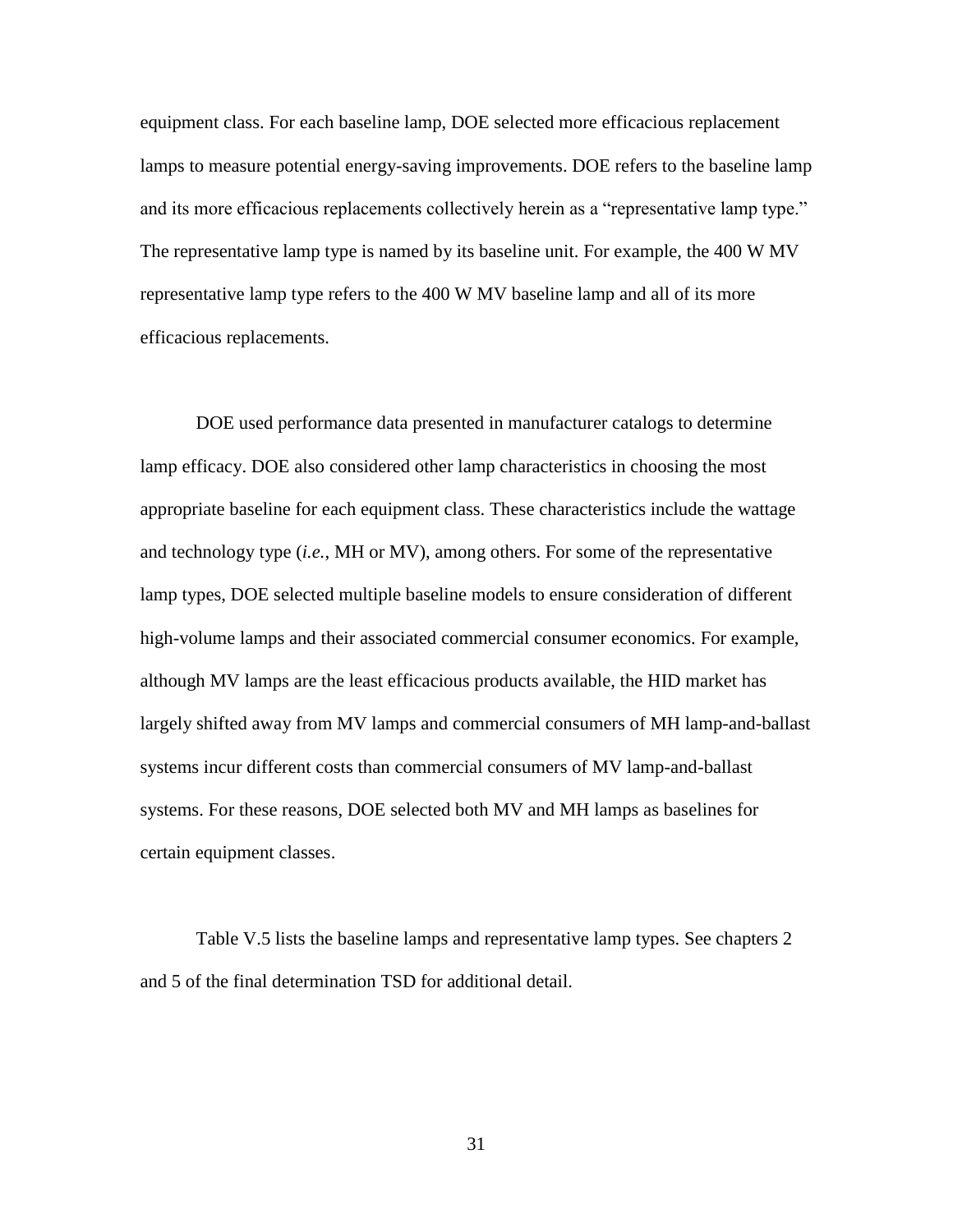| <b>CCT</b> | <b>Wattage</b>  | <b>Bulb</b> | Luminaire        | $\ddot{\phantom{0}}$<br>Representative | <b>Baseline</b>  | <b>Baseline</b> |
|------------|-----------------|-------------|------------------|----------------------------------------|------------------|-----------------|
| Range      |                 | Finish*     | Characteristic** | <b>Lamp Type</b>                       | <b>Lamp Type</b> | <b>Wattage</b>  |
| $2800 -$   |                 |             |                  | 100 W MV                               | <b>MV</b>        | 100             |
|            |                 |             |                  |                                        | <b>MH</b>        | 70              |
|            |                 |             |                  | 175 W MV                               | <b>MV</b>        | 175             |
|            |                 |             |                  |                                        | MH               | 150             |
|            | 50-400 W        | Clear       | Enclosed         | 250 W MV                               | MV               | 250             |
|            |                 |             |                  |                                        | MH               | 175             |
|            |                 |             |                  | 400 W MV                               | MV               | 400             |
| 4500 K     |                 |             |                  |                                        | MH               | 250             |
|            |                 |             |                  | 400 W MH                               | MH               | 400             |
|            |                 | Clear       |                  | 1000 W MV                              | <b>MV</b>        | 1000            |
|            | 401-1000 W      |             | Enclosed         |                                        | MH               | 750             |
|            |                 |             |                  | 1000 W MH                              | MH               | 1000            |
|            | $1001 - 2000$ W | Clear       | Enclosed         | 2000 W MH                              | <b>MH</b>        | 2000            |

<span id="page-32-1"></span>**Table V.5 Baseline Lamps and Representative Lamp Types** 

 \* MV lamps regardless of bulb finish are placed in the clear equipment classes for their respective CCT and wattage.

\*\* MV lamps are placed in the enclosed equipment classes for their respective wattage and CCT.

# <span id="page-32-0"></span>3. More Efficacious Substitutes

 the equipment class (see [Table V.6\)](#page-32-2), DOE analyzed standard efficacy quartz MH, high lamps. DOE selected commercially available HID lamps with efficacies above the baseline as replacements for the baseline model(s) in each representative equipment class. When selecting more efficacious substitute lamps, DOE considered only design options that meet the criteria outlined in the screening analysis (see section [V.B\)](#page-28-0). Depending on efficacy quartz MH, and CMH lamps as more efficacious substitutes for the baseline

| <b>Equipment Class</b> | <b>More Efficacious Substitute Lamps Analyzed</b>                   |
|------------------------|---------------------------------------------------------------------|
| $50 - 400$ W           | Standard efficacy quartz MH, high efficacy quartz MH, and CMH lamps |
| $401 - 1000$ W         | Standard efficacy quartz MH and high efficacy quartz MH lamps       |
| $1001 - 2000$ W        | High efficacy quartz MH lamps                                       |

<span id="page-32-2"></span>**Table V.6 More Efficacious Substitute Lamp Types**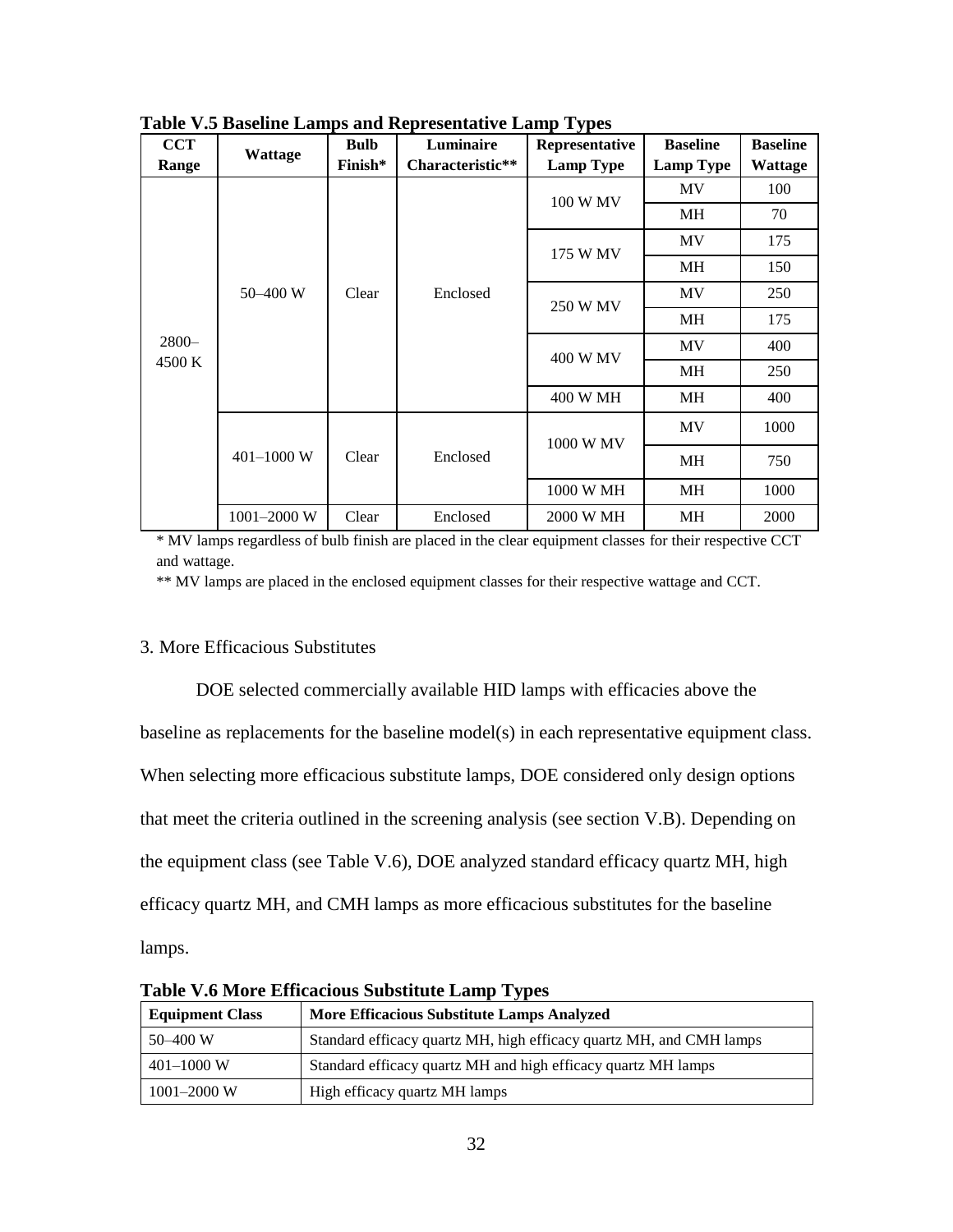In this final determination, DOE considered a number of different potential pathways a commercial consumer might choose when identifying replacements that are more efficacious. When purchasing a new and compliant lamp, a commercial consumer can purchase just a new lamp, a new lamp-and-ballast system, or an entirely new fixture. For each of these options, a commercial consumer can also choose between a replacement that maintains the wattage of the existing system or a reduced wattage replacement. See chapters 2 and 5 of the final determination TSD for additional detail.

# <span id="page-33-0"></span>4. Determine Efficacy Levels

 ELs can be found in chapters 2 and 5 of the final determination TSD. DOE developed ELs based on: (1) the design options associated with the equipment class studied and (2) the max-tech EL for that class. DOE's ELs for this final determination are based on manufacturer catalog data. [Table V.7](#page-33-1) summarizes the EL equations for each representative equipment class. More information on the described

|                                               | Minimum Initial Efficacy <sup>†</sup> (lm/W) |                          |                          |  |  |  |
|-----------------------------------------------|----------------------------------------------|--------------------------|--------------------------|--|--|--|
| <b>Representative Equipment Class</b>         | EL 1                                         | EL 2                     | EL 3                     |  |  |  |
| 2800–4500 K, 50–400 W,<br>$clear*/enclosed**$ | $38.5\times P^{0.1350}$                      | $44.4 \times P^{0.1350}$ | $40.4 \times P^{0.1809}$ |  |  |  |
| 2800–4500 K, 401–1000 W, clear/enclosed       | $0.0116 \times P + 81.8$                     | $0.0173 \times P + 92.8$ | N/A                      |  |  |  |
| 2800–4500 K, 1001–2000 W,<br>clear/enclosed   | 93.4                                         | N/A                      | N/A                      |  |  |  |

<span id="page-33-1"></span>**Table V.7 Efficacy Level Equations for the Representative Equipment Classes** 

 \* MV lamps are placed in the clear equipment classes for their respective CCT and wattage regardless of bulb finish.

\*\* MV lamps are placed in the enclosed equipment classes for their respective wattage and CCT.

† P is defined as the rated wattage of the lamp.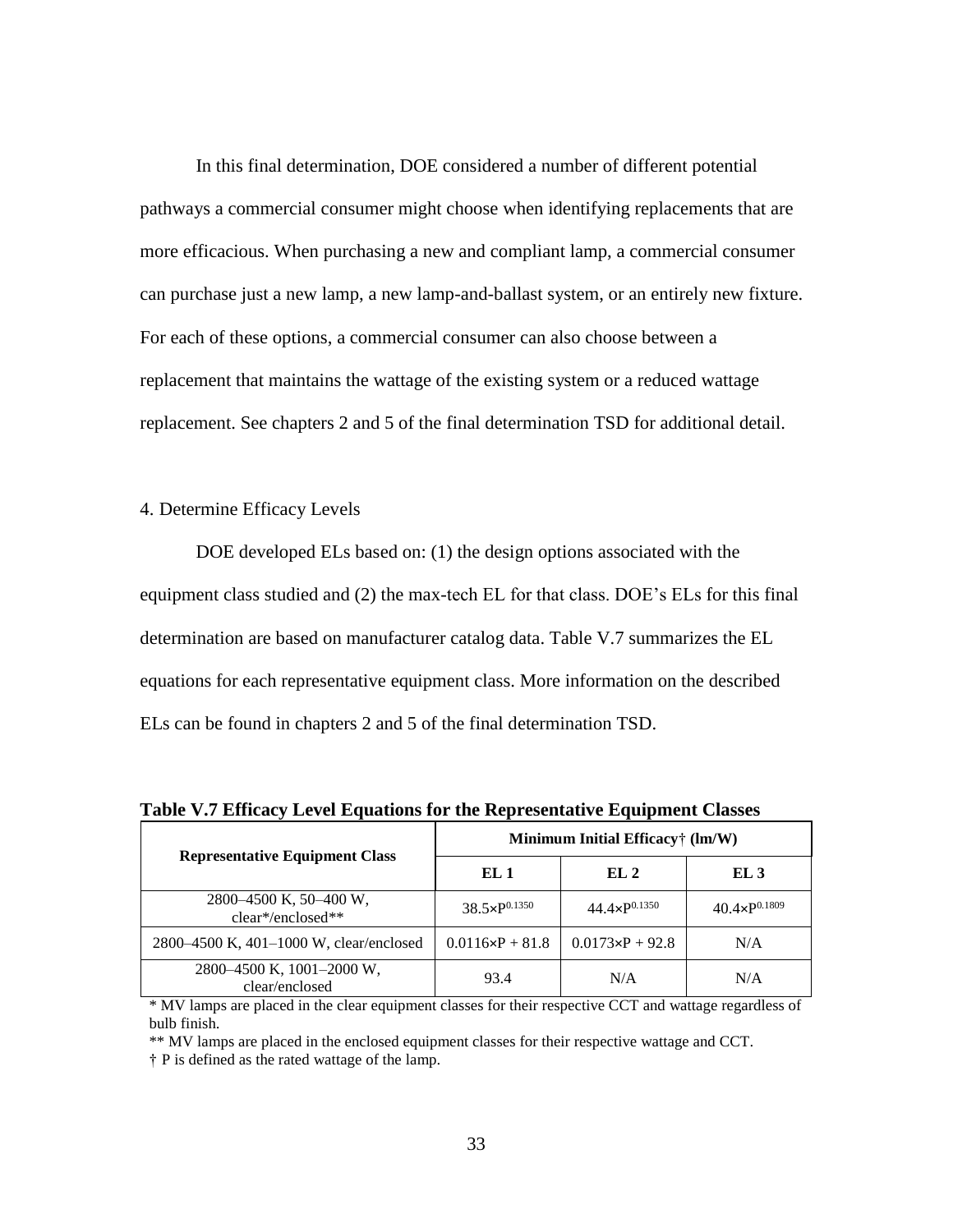#### <span id="page-34-0"></span>5. Scaling to Equipment Classes Not Directly Analyzed

 factors calculated in the final determination analysis. For the equipment classes not analyzed directly, DOE scaled the ELs from the representative to non-representative equipment classes based on efficacy ratios observed in manufacturer catalog data. For example, DOE calculated an average percentage difference in efficacy between lamps in different equipment classes (one representative and one non-representative) and used this percentage difference to scale the ELs from the representative to the non-representative equipment classes. [Table V.8](#page-34-2) lists the scaling

#### <span id="page-34-2"></span>**Table V.8 Scaling Factors**

| <b>Bulb Finish</b> | Luminaire<br><b>Characteristic</b> | $\operatorname{CCT}$ |
|--------------------|------------------------------------|----------------------|
| 0 945              | 0.950                              | 0.812                |

 \*To calculate the efficacy requirement for a scaled equipment class, the representative equipment class equation is multiplied by each scaling factor of the characteristics of the equipment class that differ from the representative class.

#### <span id="page-34-1"></span>6. HID Systems

 $\overline{a}$ 

In this final determination, DOE only analyzed standards for HID lamps.

 both the ballast and the fixture. Additional components may also be required if placing a However, HID lamps are just one component of an HID lighting system. HID lamps must be paired with specific ballasts to regulate the current and power supplied to the lamp. These lamp-and-ballast systems are then housed in an HID lamp fixture<sup>8</sup> to protect the components, enable mounting, and direct the light to the target area. When considering changes to HID lamps, DOE recognizes the importance of also analyzing the impact on new lamp-and-ballast system in an existing fixture, including an appropriate lamp socket

<sup>&</sup>lt;sup>8</sup> Here, DOE uses the term "fixture" to refer to the enclosure that houses the lamp and ballast.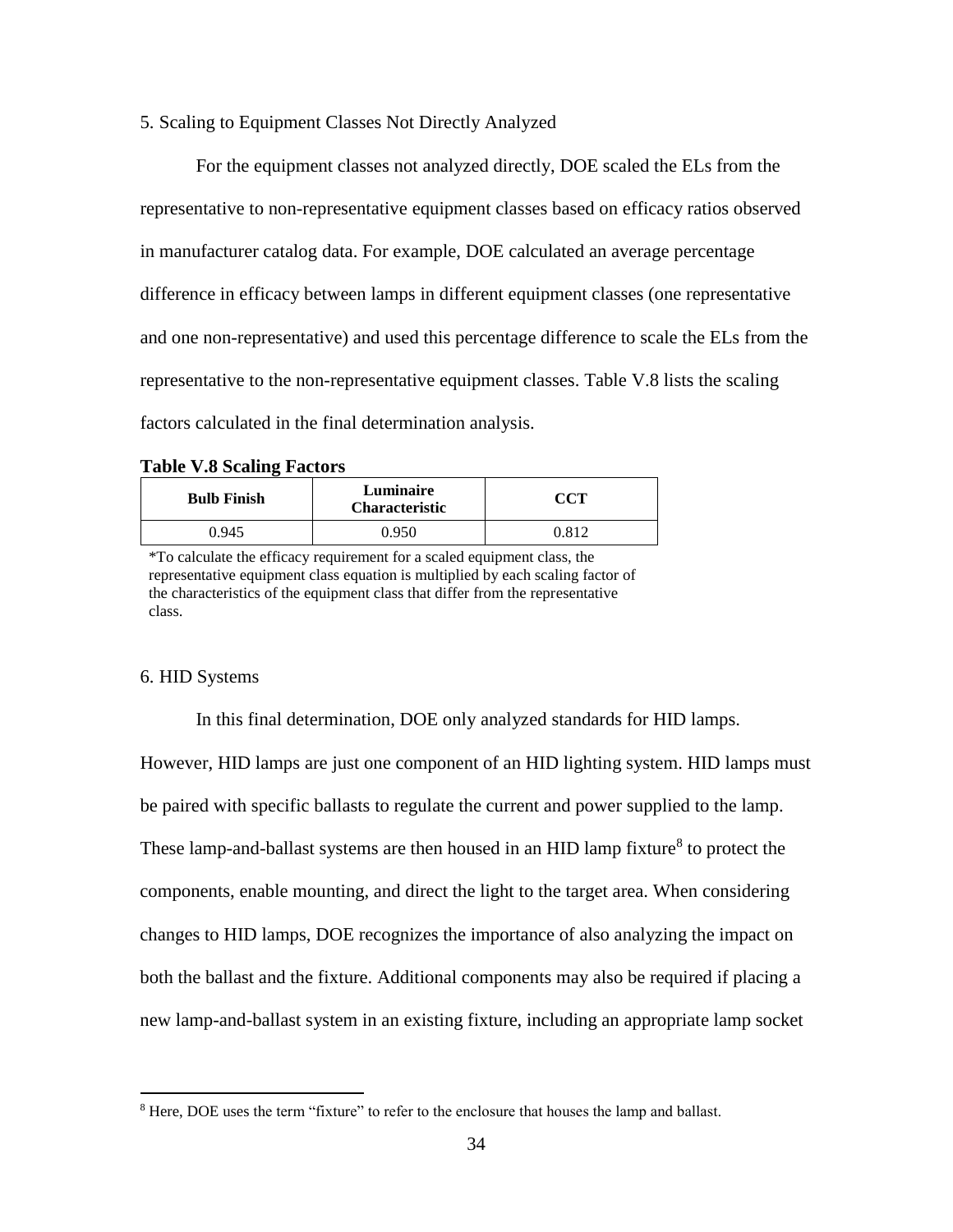and ballast brackets. See chapter 2, chapter 5, appendix 5A, and appendix 5B of the final determination TSD for additional detail.

#### <span id="page-35-0"></span>D. Equipment Price Determination

 lamp-and-ballast retrofit kits because commercial consumers will sometimes also have The equipment price determination describes the methodology followed in developing end-user prices for HID lamps and manufacturer selling prices (MSPs) for ballasts, fixtures, and retrofit kit components (brackets and sockets) analyzed in this final determination. DOE developed ballast and fixture MSPs in addition to lamp MSPs because a change of ballast and fixture is often required when switching to a more efficacious lamp. In addition, DOE developed MSPs for brackets and sockets packaged in the option of keeping the fixture housing and installing a new lamp-and-ballast system. These systems will often require a change in the socket and brackets used for mounting the ballast.

For HID lamps, DOE developed three sets of discounts from blue-book prices, representing low (State procurement), medium (electrical distributors), and high (Internet retailers) end-user lamp prices. For MH ballasts, fixtures, sockets, and brackets, DOE performed teardown analyses to estimate manufacturer production costs (MPCs) and a manufacturer markup analysis to estimate the MSPs. For additional detail on the equipment price determination, see chapters 2, 6, and appendix 6A of the final determination TSD.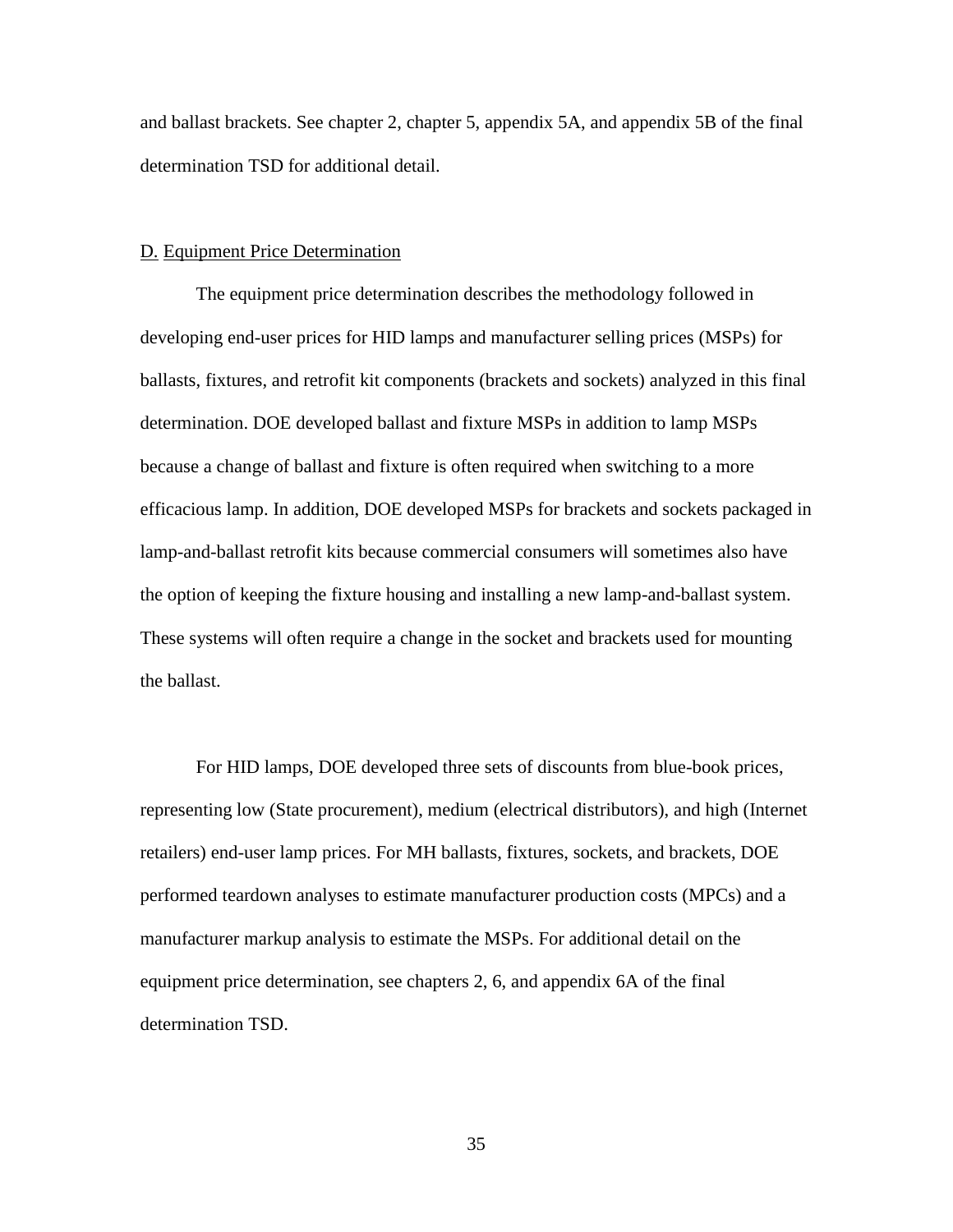#### <span id="page-36-0"></span>E. Markups Analysis

 calculate end-user prices from MSPs for HID ballasts and fixtures as inputs to the LCC and PBP analysis, and the NIA (chapters 9 and 11, respectively, of the final Markups are multipliers that relate MSPs to end-user purchase prices, and vary with the distribution channel through which commercial consumers purchase the equipment. DOE estimated end-user prices for representative HID lamp designs directly, rather than develop MSPs from a bill of materials and manufacturer markup analysis (final determination TSD chapter  $6$ ).<sup>9</sup> However, DOE estimated price markups to determination TSD). Appendix 6A of the final determination TSD describes the process by which DOE developed MPCs and MSPs for HID ballasts and fixtures. Chapters 2 and 7 of the final determination TSD provides additional detail on the markup analysis for developing end-user prices for HID ballasts and fixtures.

# <span id="page-36-1"></span>F. Energy Use Analysis

 $\overline{a}$ 

For the energy use analysis, DOE estimated the energy use of HID lamp-andballast systems in actual field conditions. The energy use analysis provided the basis for other DOE analyses, particularly assessments of the energy savings and the savings in operating costs that could result from DOE's adoption of potential new standard levels. DOE multiplied annual usage (in hours per year) by the lamp-and-ballast system input power (in watts) to develop annual energy use estimates. Chapters 2 and 8 of the final determination TSD provide a more detailed description of DOE's energy use analysis.

<sup>&</sup>lt;sup>9</sup> For this final determination, DOE used estimated markups to develop MSPs for HID lamps for the MIA (see chapter 12 of the final determination TSD).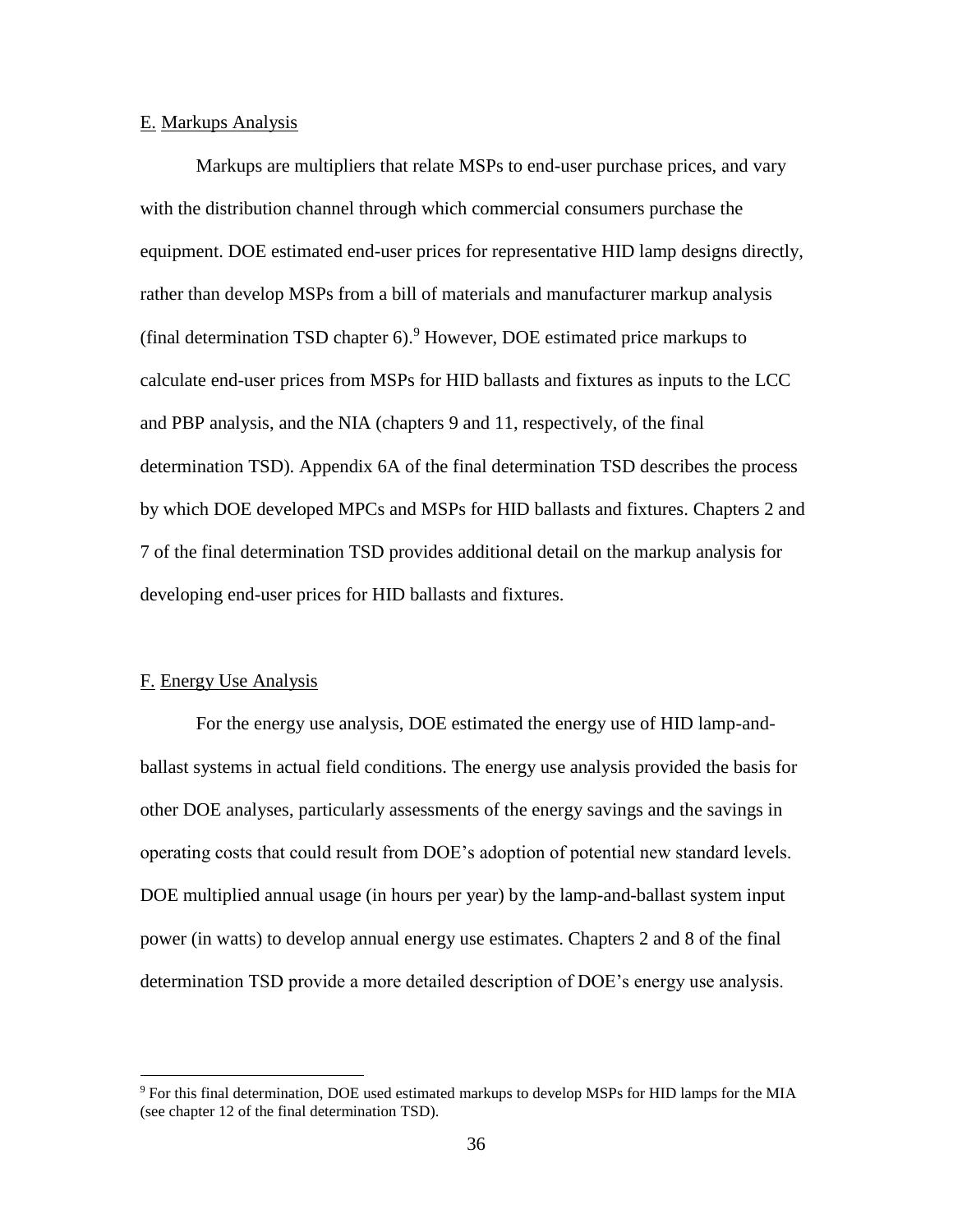#### <span id="page-37-0"></span>G. Life-Cycle Cost and Payback Period Analysis

 an estimated baseline equipment EL. The LCC is the total commercial consumer expense DOE conducted the LCC and PBP analysis to evaluate the economic effects of potential energy conservation standards for HID lamps on individual commercial consumers. For any given EL, DOE calculated the PBP and the change in LCC relative to over the life of the equipment, consisting of purchase, installation, and operating costs (expenses for energy use, maintenance, and repair). To compute the operating costs, DOE discounted future operating costs to the time of purchase and summed them over the lifetime of the equipment. The PBP is the estimated amount of time (in years) it takes commercial consumers to recover the increased purchase cost (including installation) of more efficacious equipment through lower operating costs. DOE calculates the PBP by dividing the change in purchase cost (normally higher) by the change in average annual operating cost (normally lower) that results from the more stringent standard. Chapters 2 and 9, and appendices 9A and 9B, of the final determination TSD provide details on the spreadsheet model and all the inputs to the LCC and PBP analysis.

#### <span id="page-37-1"></span>H. Shipments Analysis

DOE projected equipment shipments to calculate the national effects of potential standards on energy use, NPV, and future manufacturer cash flows. DOE developed shipment projections based on an analysis of key market drivers for each considered HID lamp type. In DOE's shipments model, shipments of equipment are driven by new construction, stock replacements, and other types of purchases. The shipments model takes an accounting approach, tracking market shares of each equipment class and the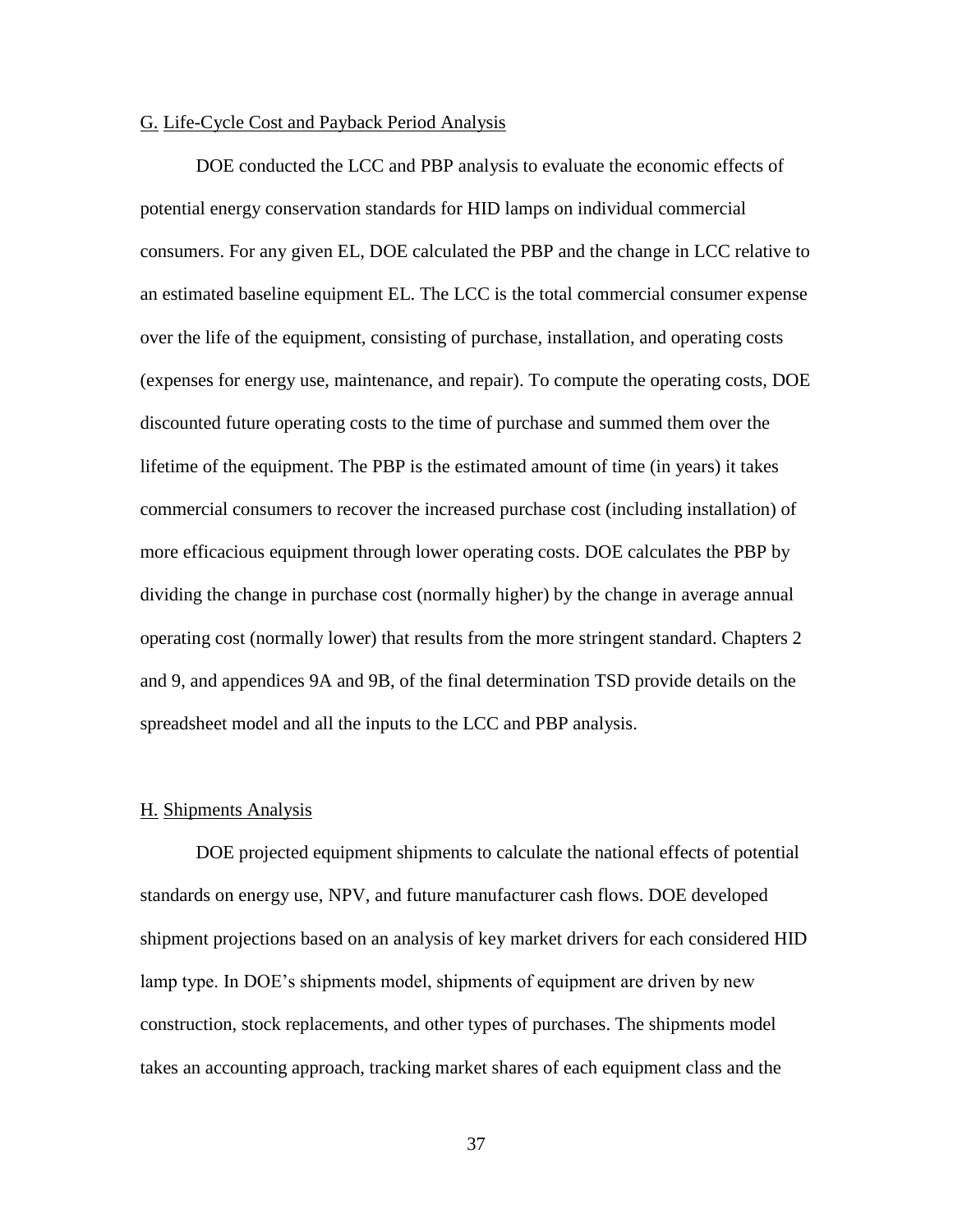inputs to estimate the age distribution of in-service equipment stocks for all years. The vintage of units in the existing stock. Stock accounting uses equipment shipments as age distribution of in-service equipment stocks is a key input to calculations of both the NES and the NPV, because operating costs for any year depend on the age distribution of the stock. Chapters 2 and 10 of the final determination TSD provide a more detailed description of DOE's shipments analysis.

#### <span id="page-38-0"></span>I. National Impact Analysis

DOE's NIA assessed the cumulative NES and the cumulative national economic impacts of ELs (i.e., potential standards cases) considered for the equipment classes analyzed. The analysis measures economic impacts using the NPV metric, which presents total commercial consumer costs and savings expected to result from potential standards at specific ELs, discounted to their present value. For a given EL, DOE calculated the NPV, as well as the NES, as the difference between a no-new-standards case projection and the standards-case projections. Chapters 2 and 11, and appendices 11A and 11B, of the final determination TSD provide details on the spreadsheet model and all the inputs to the NIA.

#### <span id="page-38-1"></span>J. Manufacturer Impact Analysis

DOE conducted an MIA for HID lamps to estimate the financial impact of potential energy conservation standards on manufacturers. The MIA has both quantitative and qualitative aspects. The quantitative part of the MIA relies on the Government Regulatory Impact Model (GRIM), an industry cash-flow model customized for HID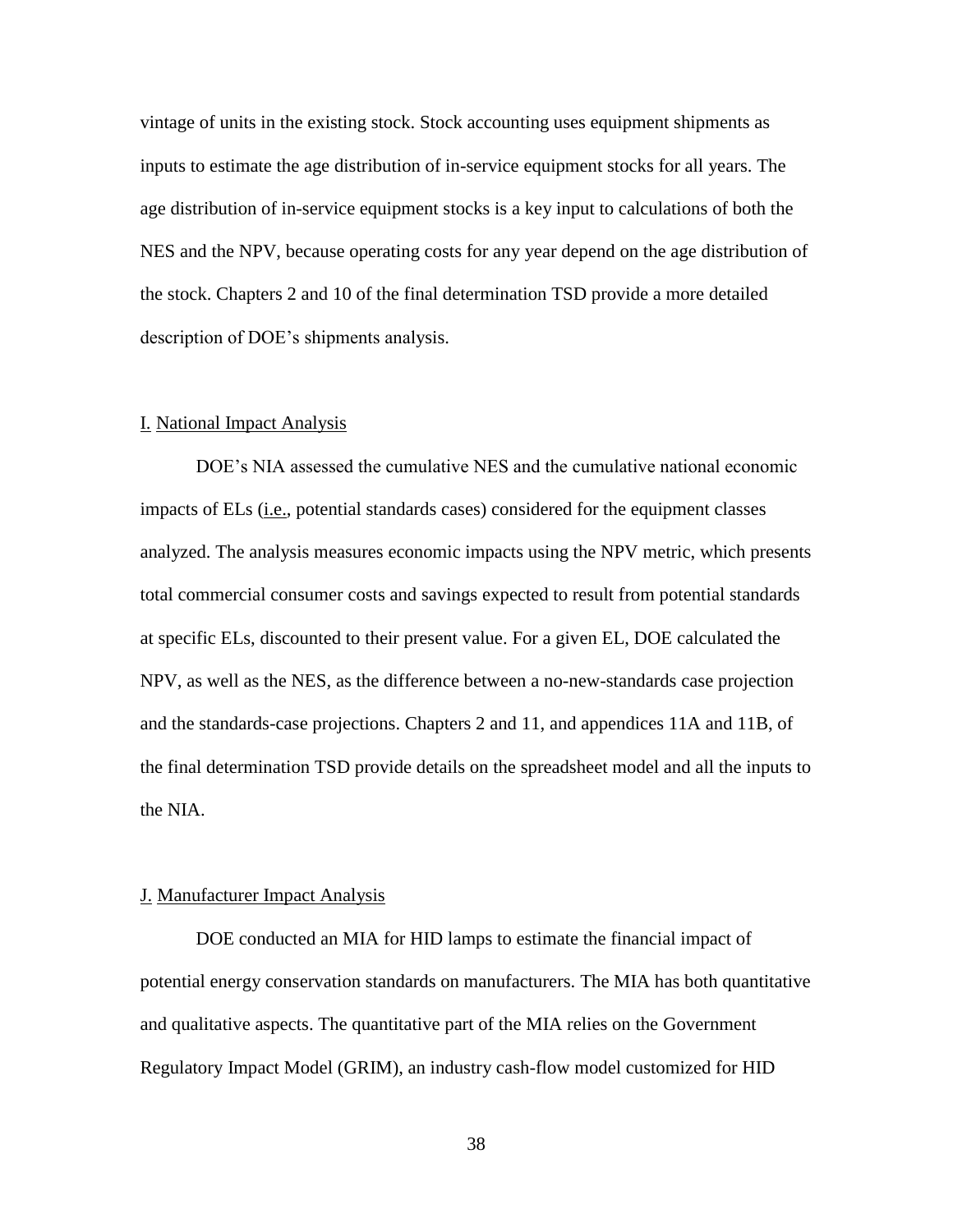lamps covered in this final determination. The key GRIM inputs are industry cost structure data, shipment data, equipment costs, and assumptions about markups and conversion costs. The key MIA output is industry net present value (INPV). DOE used the GRIM to calculate cash flows using standard accounting principles and to compare changes in INPV between a no-new-standards case and various ELs at each equipment class (the standards cases). The difference in INPV between the no-new-standards case and standards cases represents the financial impact of potential energy conservation standards on HID lamp manufacturers. Different sets of assumptions (scenarios) produce different INPV results. The qualitative part of the MIA addresses how potential standards could impact manufacturing capacity and industry competition, as well as any differential impact the potential standard could have on any particular subgroup of manufacturers. See chapter 12 of this final determination TSD for additional details on DOE's MIA.

#### <span id="page-39-0"></span>**VI. Analytical Results**

#### <span id="page-39-1"></span>A. Economic Impacts on Individual Commercial Consumers

To evaluate the net economic impact of standards on commercial consumers, DOE conducted an LCC and PBP analysis for each EL. In general, higher efficacy equipment would affect commercial consumers in two ways: (1) annual operating expenses would decrease; and (2) purchase prices would increase. Section [V.G](#page-37-0) of this determination discusses the inputs DOE used for calculating the LCC and PBP.

The key outputs of the LCC analysis are mean LCC savings relative to the baseline equipment, as well as a probability distribution or likelihood of LCC reduction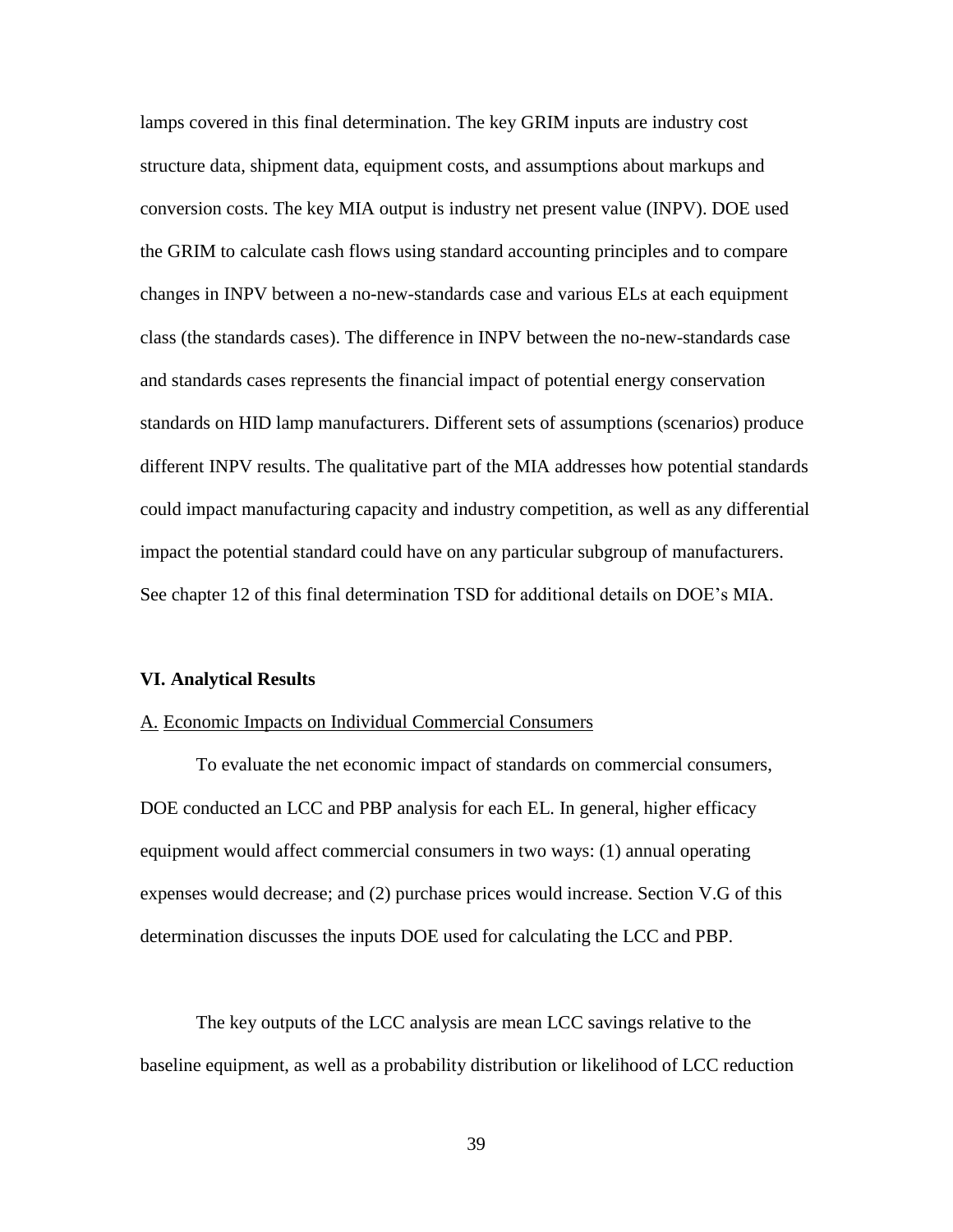or increase, for each efficacy level and equipment class.<sup>10</sup> In its LCC analysis, DOE traditionally assumes that the commercial consumer purchases a covered design upon the compliance date of potential standards (in this case, 2018). The resulting values then necessarily reflect the projected market for HID equipment in 2018, and are reported by equipment class in [Table VI.1,](#page-41-0) [Table VI.2,](#page-42-0) and [Table VI.3.](#page-42-1)

 the commercial consumers purchasing a design compliant with the efficacy level. The LCC analysis also estimates the fraction of commercial consumers for which the LCC will decrease (net benefit), remain unchanged (no impact), or increase (net cost) relative to the baseline case. The last column in each table contains the median PBPs for

 market for HID equipment, which are captured in the NIA shipments period (2018 – be positive in some cases (*e.g.*, EL 2 and EL 3 for the >2800 K and  $\leq$ 4500 K and  $\geq$ 50 W to ≤400 W equipment class), whereas the cumulative NPV results for these ELs are average LCC savings by conducting a sensitivity analysis based on the projected market In evaluating these results relative to cumulative NPV, it is important to note that the LCC and PBP analysis does not reflect the long-term dynamics of the declining 2047). As a result, the average LCC savings—based on the projected 2018 market—may negative (see [Table VI.16\)](#page-53-1). DOE explored the effects of the declining HID market on in 2022, with results reported by equipment class in [Table VI.4,](#page-43-0) [Table VI.5,](#page-43-1) and [Table](#page-44-2)  [VI.6.](#page-44-2) These results show a general erosion of average LCC savings, and demonstrate increasing consistency with the cumulative NPV results. For the >2800 K and  $\leq$ 4500 K

 $\overline{a}$ 

 under consideration, would be unaffected (no impact) if the potential standard were to be set at that EL.  $10$  Commercial consumers, in the no-new-standards scenario, who buy the equipment at or above the EL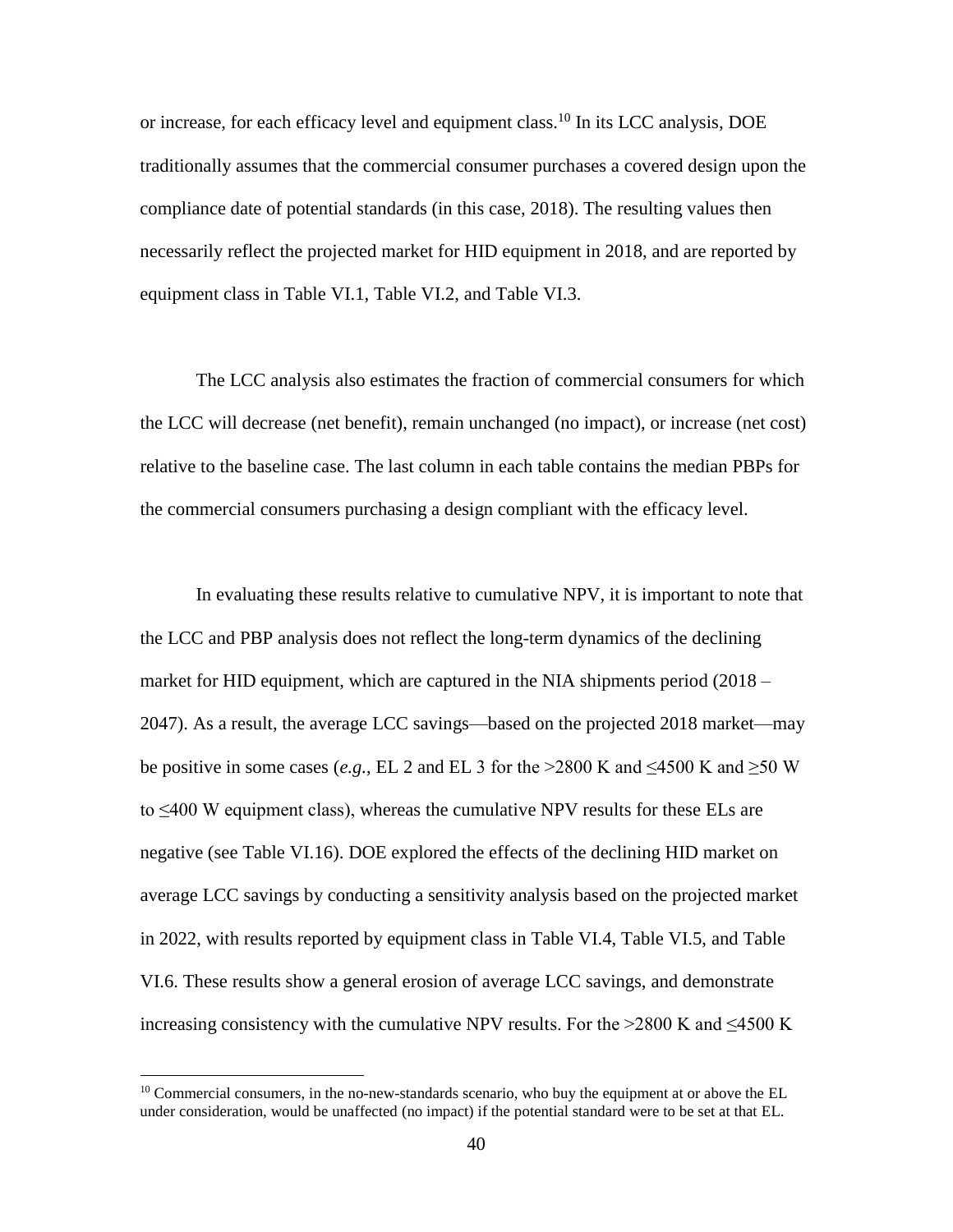and ≥50 W to ≤400 W equipment class, average LCC savings for EL 2 become negative, with a majority of affected commercial consumers remaining negatively impacted. Average LCC savings for EL 3 in this equipment class—while still positive—are significantly diminished, with a majority of affected commercial consumers experiencing a net cost. Following this trend, DOE would expect LCC savings for EL 3 to become increasingly negative for an increasing proportion of affected commercial consumers over the NIA analysis period.

Based on this sensitivity analysis, DOE believes its main LCC and PBP analysis results (including some cases of positive average LCC savings) are consistent with negative cumulative NPV results in the NIA, given the declining market for HID equipment. Chapter 9 of the final determination TSD examines the relationship of the LCC and PBP analysis and projected HID market in further detail.

|                          | Life-Cycle Cost<br>2014\$ |                                                                                      |            | <b>Life-Cycle Cost Savings</b> |                    |                                                                            |                       |                                                           |
|--------------------------|---------------------------|--------------------------------------------------------------------------------------|------------|--------------------------------|--------------------|----------------------------------------------------------------------------|-----------------------|-----------------------------------------------------------|
| <b>Efficacy</b><br>Level | <b>Installed</b><br>Cost  | <b>Discounted</b><br><b>Operating</b><br>Cost                                        | <b>LCC</b> | Average<br><b>Savings</b>      |                    | Percentage of<br><b>Commercial</b><br><b>Consumers that</b><br>Experience* |                       | <b>Median</b><br>Payback<br><b>Period</b><br><b>Years</b> |
|                          |                           |                                                                                      |            | 2014\$                         | <b>Net</b><br>Cost | N <sub>0</sub><br>Impact                                                   | <b>Net</b><br>Benefit |                                                           |
| <b>Baseline</b>          | 335.60                    | 1726.95                                                                              | 2062.55    |                                |                    |                                                                            |                       |                                                           |
| 1                        | 340.72                    | 1724.33                                                                              | 2065.05    | (2.50)                         | 1                  | 99                                                                         | $\Omega$              | 100.00                                                    |
| 2                        | 393.94                    | 1662.25                                                                              | 2056.20    | 6.35                           | 52                 | 36                                                                         | 12                    | 100.00                                                    |
| 3                        | 533.97                    | 1437.77                                                                              | 1971.74    | 90.81                          | 36                 | 23                                                                         | 42                    | 11.00                                                     |
|                          |                           | * Any minor incongruities among various reported metrics are the result of rounding. |            |                                |                    |                                                                            |                       |                                                           |

<span id="page-41-0"></span>**Table VI.1 HID Lamps >2800 K and ≤4500 K and ≥50 W to ≤400 W—LCC and PBP Results**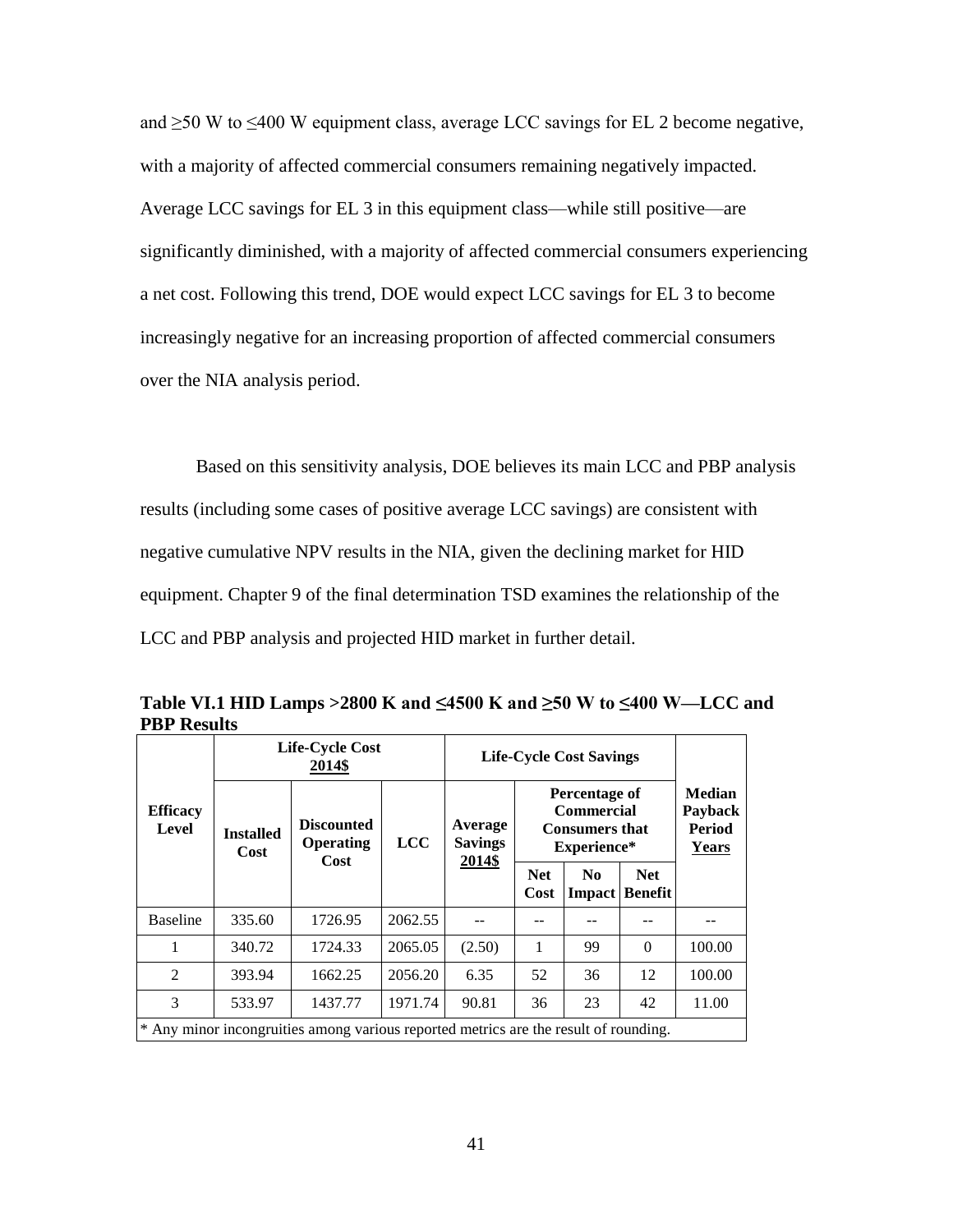# <span id="page-42-0"></span>**Table VI.2 HID Lamps >2800 K and ≤4500 K and >400 and ≤1000 W—LCC and PBP Results**

|                          | <b>Life-Cycle Cost</b><br>2014\$ |                                                                                      |            | <b>Life-Cycle Cost Savings</b>      |                    |                                                                            |                       |                                             |
|--------------------------|----------------------------------|--------------------------------------------------------------------------------------|------------|-------------------------------------|--------------------|----------------------------------------------------------------------------|-----------------------|---------------------------------------------|
| <b>Efficacy</b><br>Level | <b>Installed</b><br>Cost         | <b>Discounted</b><br>Operating<br>Cost                                               | <b>LCC</b> | Average<br><b>Savings</b><br>2014\$ |                    | Percentage of<br><b>Commercial</b><br><b>Consumers that</b><br>Experience* |                       | <b>Median</b><br>Payback<br>Period<br>years |
|                          |                                  |                                                                                      |            |                                     | <b>Net</b><br>Cost | N <sub>0</sub><br>Impact                                                   | <b>Net</b><br>Benefit |                                             |
| <b>Baseline</b>          | 484.68                           | 6065.71                                                                              | 6550.39    |                                     |                    |                                                                            |                       |                                             |
| 1                        | 484.68                           | 6065.71                                                                              | 6550.39    | 0.00                                | $\Omega$           | 100                                                                        | $\Omega$              | $N/A**$                                     |
| $\overline{2}$           | 526.13                           | 6100.06                                                                              | 6626.19    | (75.80)                             | 90                 | 9                                                                          | $\overline{2}$        | 100.00                                      |
|                          |                                  | * Any minor incongruities among various reported metrics are the result of rounding. |            |                                     |                    |                                                                            |                       |                                             |

\*\* Zero impacted commercial consumers (median PBP calculated for affected commercial consumers only).

# <span id="page-42-1"></span>**Table VI.3 HID Lamps >2800 K and ≤4500 K and >1000 W to ≤2000 W—LCC and PBP Results**

|                          |                          | <b>Life-Cycle Cost</b><br>2014\$                                                     |            |                                     | <b>Life-Cycle Cost Savings</b> |                                                                            |                                     |                                                           |
|--------------------------|--------------------------|--------------------------------------------------------------------------------------|------------|-------------------------------------|--------------------------------|----------------------------------------------------------------------------|-------------------------------------|-----------------------------------------------------------|
| <b>Efficacy</b><br>Level | <b>Installed</b><br>Cost | <b>Discounted</b><br><b>Operating</b><br>Cost                                        | <b>LCC</b> | Average<br><b>Savings</b><br>2014\$ |                                | Percentage of<br><b>Commercial</b><br><b>Consumers that</b><br>Experience* |                                     | <b>Median</b><br>Payback<br><b>Period</b><br><b>years</b> |
|                          |                          |                                                                                      |            |                                     | <b>Net</b><br>Cost             | No.                                                                        | <b>Net</b><br><b>Impact Benefit</b> |                                                           |
| <b>Baseline</b>          | 579.09                   | 680.88                                                                               | 1259.97    |                                     |                                |                                                                            |                                     |                                                           |
|                          | 634.99                   | 639.31                                                                               | 1274.30    | (14.33)                             | 7                              | 90                                                                         | 3                                   | 29.34                                                     |
|                          |                          | * Any minor incongruities among various reported metrics are the result of rounding. |            |                                     |                                |                                                                            |                                     |                                                           |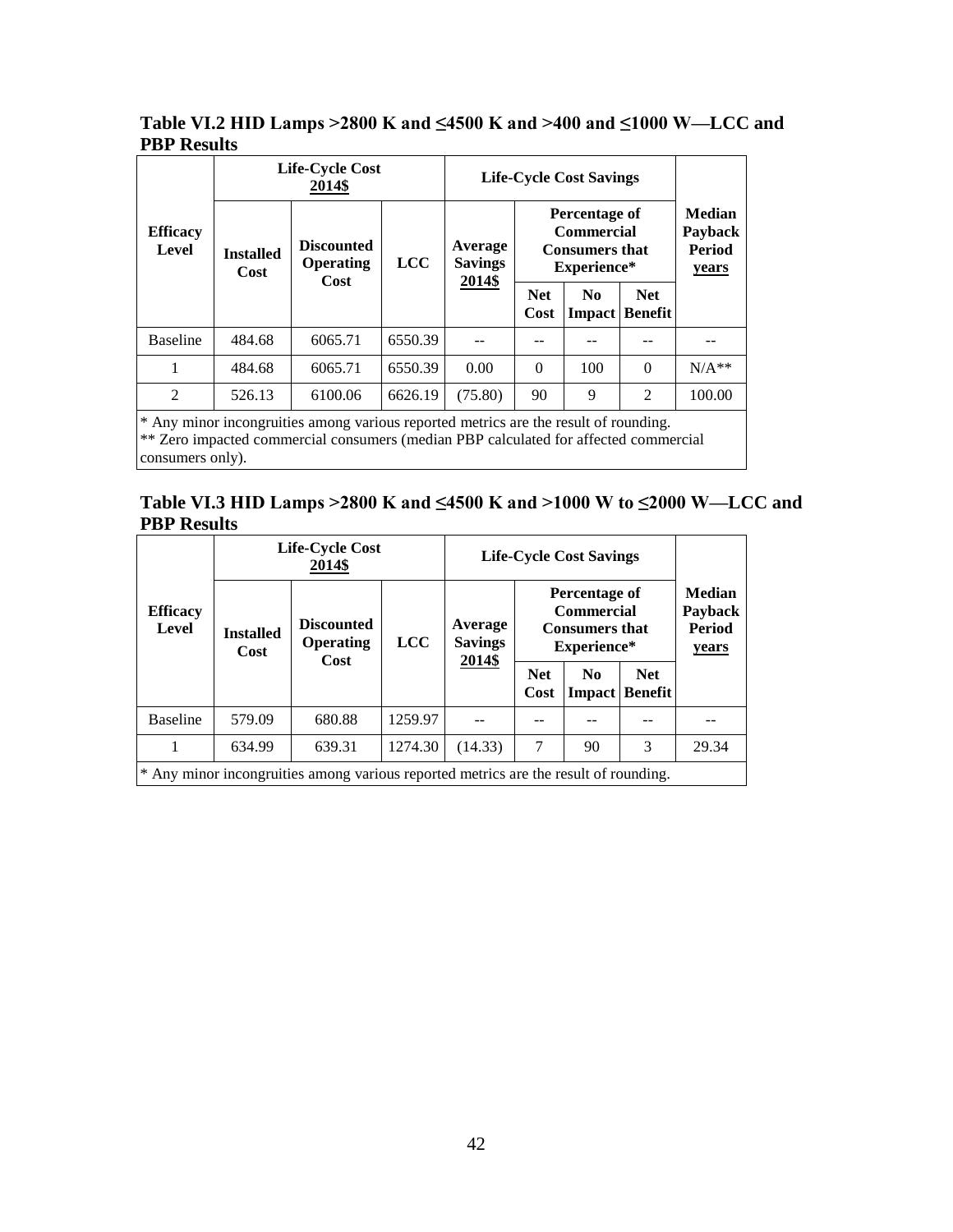# <span id="page-43-0"></span>**Table VI.4 HID Lamps >2800 K and ≤4500 K and ≥50 W to ≤400 W—LCC and PBP Results (2023 Projected Market Basis)**

|                                                                                                                                                                                                                                          | <b>Life-Cycle Cost</b><br>2014\$ |                                        |            | <b>Life-Cycle Cost Savings</b>      |                                                       |                                                                            |                              |                                                           |  |  |
|------------------------------------------------------------------------------------------------------------------------------------------------------------------------------------------------------------------------------------------|----------------------------------|----------------------------------------|------------|-------------------------------------|-------------------------------------------------------|----------------------------------------------------------------------------|------------------------------|-----------------------------------------------------------|--|--|
| <b>Efficacy</b><br>Level                                                                                                                                                                                                                 | <b>Installed</b><br>Cost         | <b>Discounted</b><br>Operating<br>Cost | <b>LCC</b> | Average<br><b>Savings</b><br>2014\$ |                                                       | Percentage of<br><b>Commercial</b><br><b>Consumers that</b><br>Experience* |                              | <b>Median</b><br>Payback<br><b>Period</b><br><b>Years</b> |  |  |
|                                                                                                                                                                                                                                          |                                  |                                        |            |                                     | <b>Net</b><br>N <sub>0</sub><br>Cost<br><b>Impact</b> |                                                                            | <b>Net</b><br><b>Benefit</b> |                                                           |  |  |
| <b>Baseline</b>                                                                                                                                                                                                                          | 326.84                           | 1688.79                                | 2015.63    |                                     |                                                       |                                                                            |                              |                                                           |  |  |
| 1                                                                                                                                                                                                                                        | 327.03                           | 1688.69                                | 2015.72    | (0.08)                              | $\Omega$                                              | 100                                                                        | $\Omega$                     | 100.00                                                    |  |  |
| $\mathfrak{D}$                                                                                                                                                                                                                           | 521.25                           | 1555.77                                | 2077.02    | (61.39)                             | 52                                                    | 37                                                                         | 10                           | 44.38                                                     |  |  |
| 3                                                                                                                                                                                                                                        | 583.73                           | 1401.66                                | 1985.39    | 30.24                               | 42                                                    | 23                                                                         | 35                           | 15.60                                                     |  |  |
| * Any minor incongruities among various reported metrics are the result of rounding, including<br>cases where the percentage of commercial consumers experiencing a net cost or net benefit are<br>greater than zero, but round to zero. |                                  |                                        |            |                                     |                                                       |                                                                            |                              |                                                           |  |  |

# <span id="page-43-1"></span>**Table VI.5 HID Lamps >2800 K and ≤4500 K and >400 and ≤1000 W—LCC and PBP Results (2023 Projected Market Basis)**

|                                                                                                                                                                              |                          | <b>Life-Cycle Cost</b><br>2014\$       |            | <b>Life-Cycle Cost Savings</b> |                                                                                                                                         |     |          |         |                    |               |                              |  |
|------------------------------------------------------------------------------------------------------------------------------------------------------------------------------|--------------------------|----------------------------------------|------------|--------------------------------|-----------------------------------------------------------------------------------------------------------------------------------------|-----|----------|---------|--------------------|---------------|------------------------------|--|
| <b>Efficacy</b><br>Level                                                                                                                                                     | <b>Installed</b><br>Cost | <b>Discounted</b><br>Operating<br>Cost | <b>LCC</b> | Average<br><b>Savings</b>      | <b>Median</b><br>Percentage of<br><b>Commercial</b><br>Payback<br><b>Period</b><br><b>Consumers that</b><br>Experience*<br><b>years</b> |     |          |         |                    |               |                              |  |
|                                                                                                                                                                              |                          |                                        |            | 2014\$                         |                                                                                                                                         |     |          |         | <b>Net</b><br>Cost | No.<br>Impact | <b>Net</b><br><b>Benefit</b> |  |
| <b>Baseline</b>                                                                                                                                                              | 478.73                   | 6031.96                                | 6510.69    |                                |                                                                                                                                         |     |          |         |                    |               |                              |  |
| 1                                                                                                                                                                            | 478.73                   | 6031.96                                | 6510.69    | 0.00                           | $\Omega$                                                                                                                                | 100 | $\Omega$ | $N/A**$ |                    |               |                              |  |
| $\overline{2}$                                                                                                                                                               | 735.66                   | 5980.27                                | 6715.93    | (205.25)                       | 91                                                                                                                                      | 9   | $\Omega$ | 100.00  |                    |               |                              |  |
| * Any minor incongruities among various reported metrics are the result of rounding.<br>** Zero impacted commercial consumers (median PBP calculated for affected commercial |                          |                                        |            |                                |                                                                                                                                         |     |          |         |                    |               |                              |  |

consumers only).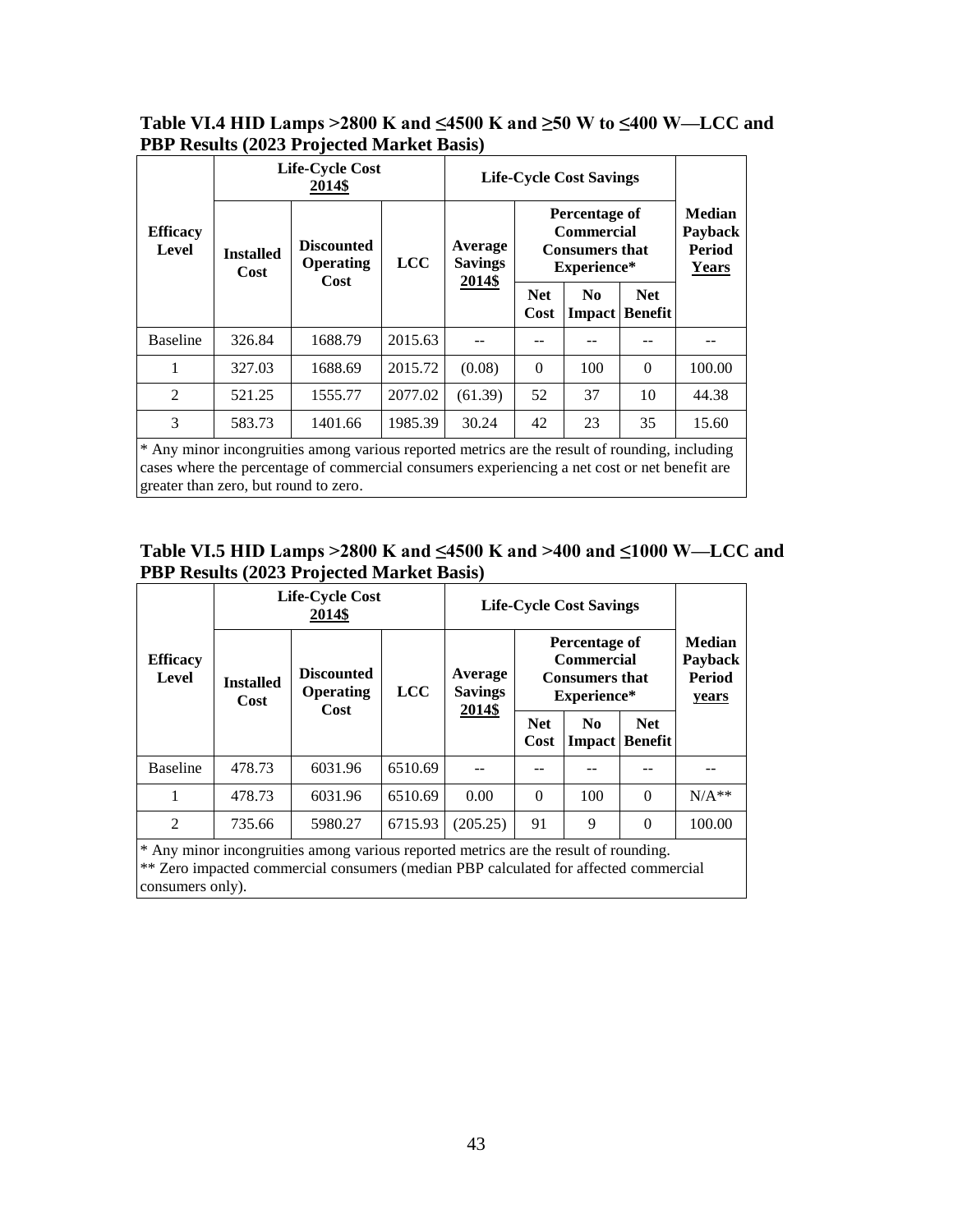<span id="page-44-2"></span>

| Table VI.6 HID Lamps > 2800 K and $\leq$ 4500 K and > 1000 W to $\leq$ 2000 W—LCC and |  |
|---------------------------------------------------------------------------------------|--|
| <b>PBP Results (2023 Projected Market Basis)</b>                                      |  |

|                                                                                      |                          | <b>Life-Cycle Cost</b><br>2014\$       |            |                                     | <b>Life-Cycle Cost Savings</b>                                                                                                   |    |   |                    |                |                                       |  |
|--------------------------------------------------------------------------------------|--------------------------|----------------------------------------|------------|-------------------------------------|----------------------------------------------------------------------------------------------------------------------------------|----|---|--------------------|----------------|---------------------------------------|--|
| <b>Efficacy</b><br>Level                                                             | <b>Installed</b><br>Cost | <b>Discounted</b><br>Operating<br>Cost | <b>LCC</b> | Average<br><b>Savings</b><br>2014\$ | <b>Median</b><br>Percentage of<br><b>Commercial</b><br>Payback<br><b>Period</b><br><b>Consumers that</b><br>Experience*<br>years |    |   |                    |                |                                       |  |
|                                                                                      |                          |                                        |            |                                     |                                                                                                                                  |    |   | <b>Net</b><br>Cost | N <sub>0</sub> | <b>Net</b><br><b>Impact   Benefit</b> |  |
| <b>Baseline</b>                                                                      | 639.90                   | 687.87                                 | 1327.78    |                                     |                                                                                                                                  |    |   |                    |                |                                       |  |
|                                                                                      | 716.39                   | 633.18                                 | 1349.57    | (21.80)                             | 10                                                                                                                               | 86 | 4 | 29.60              |                |                                       |  |
| * Any minor incongruities among various reported metrics are the result of rounding. |                          |                                        |            |                                     |                                                                                                                                  |    |   |                    |                |                                       |  |

#### <span id="page-44-0"></span>B. Economic Impacts on Manufacturers

 DOE performed the MIA to estimate the impact of analyzed energy conservation standards on manufacturers of HID lamps. The following sections describe the expected impacts on HID lamp manufacturers at each EL for each equipment class. Chapter 12 of the final determination TSD explains the MIA in further detail.

#### <span id="page-44-1"></span>1. Industry Cash-Flow Analysis Results

 changes in INPV) of analyzed energy conservation standards on HID lamp manufacturers the following discussion, the INPV results refer to the difference in industry value The tables in the following sections depict the financial impacts (represented by as well as the conversion costs that DOE estimates HID lamp manufacturers would incur at each EL for each equipment class. To evaluate the range of cash-flow impacts on the HID lamp industry, DOE modeled two markup scenarios that correspond to the range of anticipated market responses to analyzed standards. Each scenario results in a unique set of cash flows and corresponding industry values at each EL for each equipment class. In between the no-new-standards case and the standards cases that result from the sum of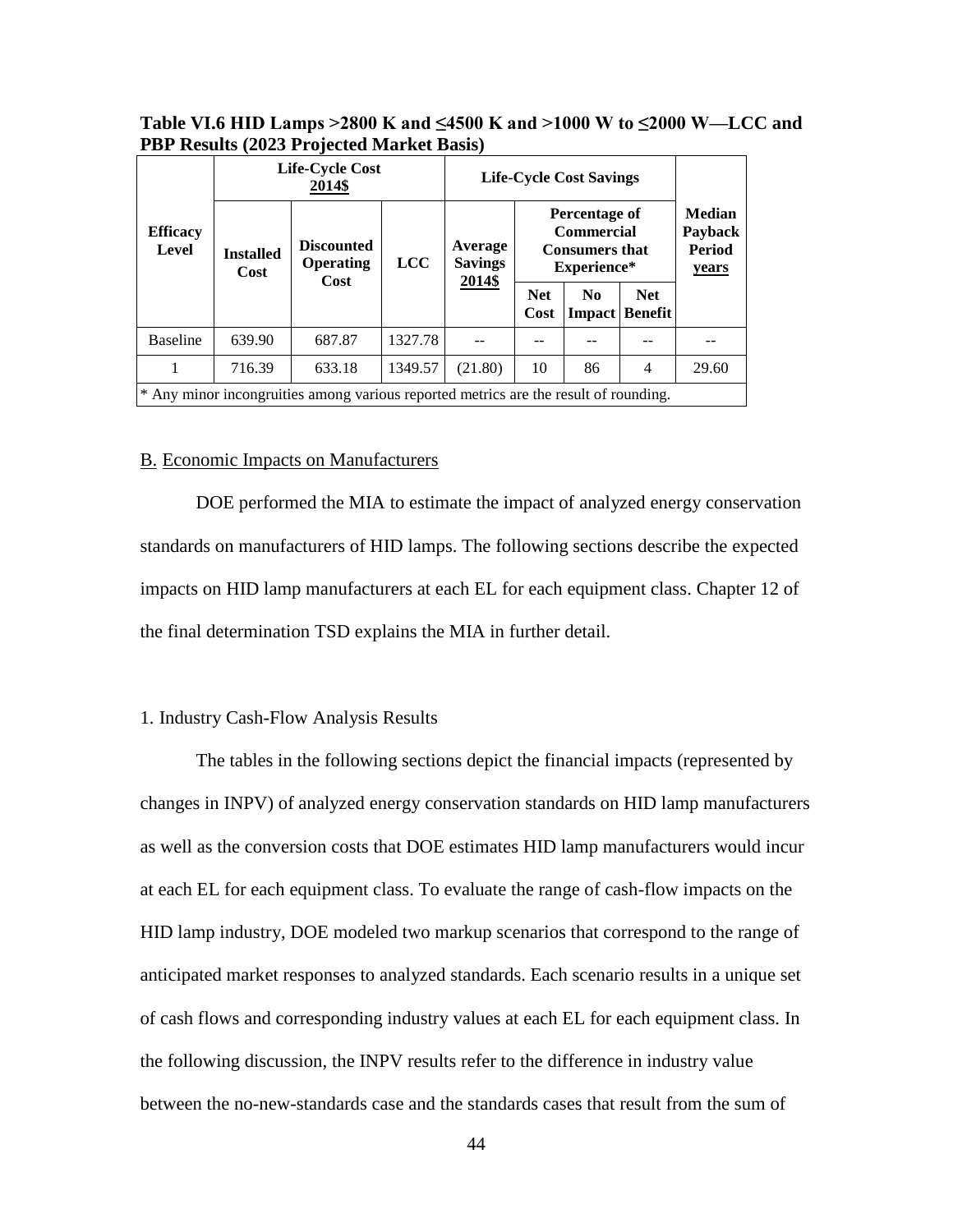discounted cash flows from the reference year (2015) through the end of the analysis period (2047).

 To assess the upper (less severe) end of the range of analyzed impacts on HID lamp manufacturers, DOE modeled a flat, or preservation of gross margin, markup scenario. This scenario assumes that in the standards case, manufacturers would be able to pass along all the higher production costs required for more efficacious equipment to their commercial consumers. To assess the lower (more severe) end of the range of potential impacts, DOE modeled a preservation of operating profit markup scenario. The preservation of operating profit markup scenario assumes that in the standards case, manufacturers would be able to earn the same operating margin in absolute dollars as they would in the no-new-standards case. This represents the lower bound of industry profitability in the standards case.

[Table VI.7](#page-45-0) and [Table VI.8](#page-46-0) present the projected results of the 50-400 W

equipment class under the flat and preservation of operating profit markup scenarios.

<span id="page-45-0"></span>**Table VI.7 Manufacturer Impact Analysis for the ≥50 W to ≤400 W Equipment Class - Flat Markup Scenario** 

|                                    | <b>Units</b>    | No-New-<br><b>Standards</b> | EL    |              |       |  |
|------------------------------------|-----------------|-----------------------------|-------|--------------|-------|--|
|                                    |                 | Case                        |       | $\mathbf{2}$ | 3     |  |
| <b>INPV</b>                        | 2014\$ millions | 290.0                       | 285.3 | 256.6        | 311.8 |  |
|                                    | 2014\$ millions |                             | (4.7) | (33.3)       | 21.8  |  |
| <b>Change in INPV</b>              | $\%$            |                             | (1.6) | (11.5)       | 7.5   |  |
| <b>Product Conversion</b><br>Costs | 2014\$ millions |                             | 7.4   | 31.4         | 55.0  |  |
| <b>Capital Conversion Costs</b>    | 2014\$ millions |                             |       | 6.0          | 54.5  |  |
| <b>Total Conversion Costs</b>      | 2014\$ millions |                             | 7.4   | 37.4         | 109.5 |  |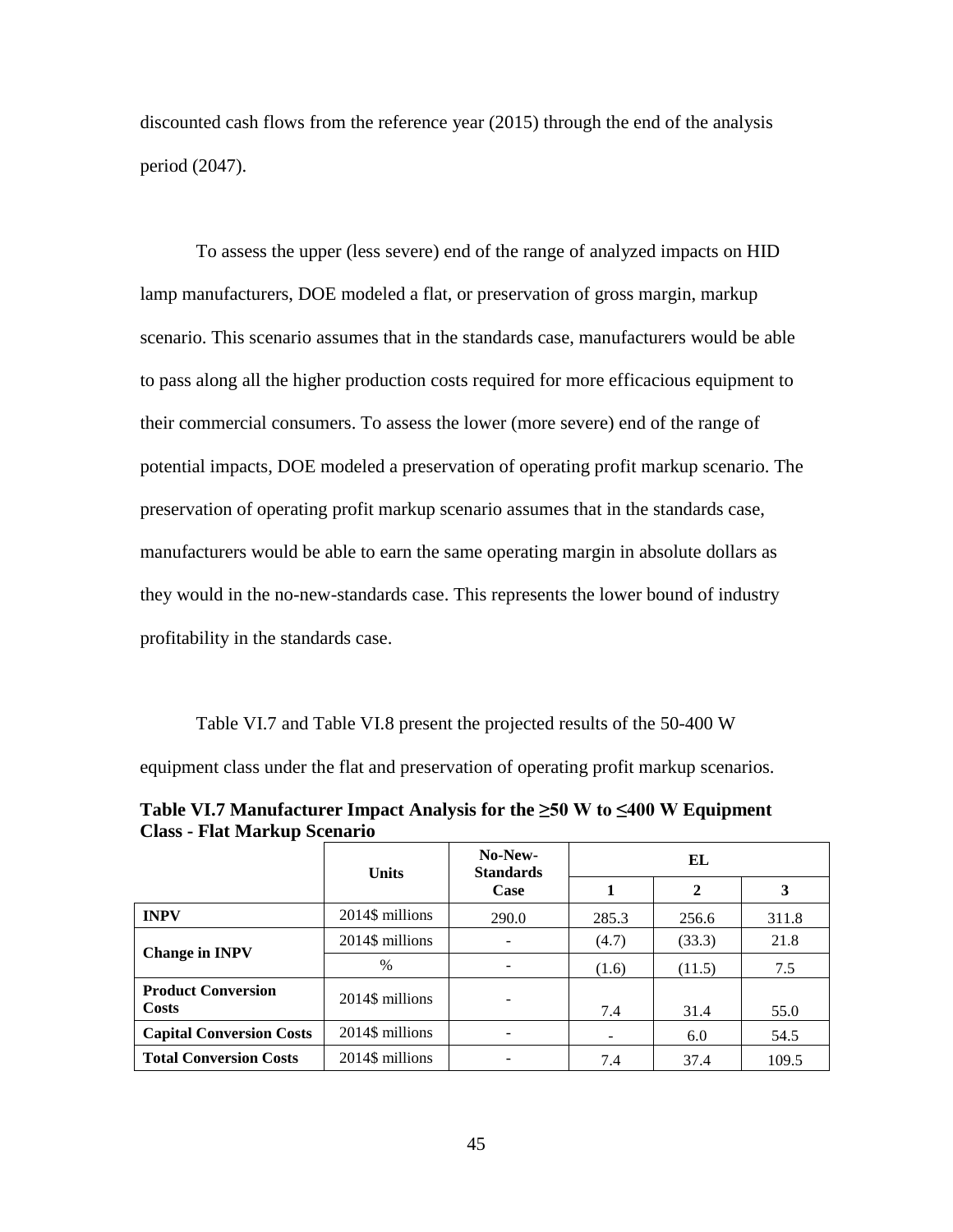|                                 |                 | No-New-<br><b>Units</b> |       | EL          |        |  |  |
|---------------------------------|-----------------|-------------------------|-------|-------------|--------|--|--|
|                                 |                 | <b>Standards Case</b>   |       | $\mathbf 2$ | 3      |  |  |
| <b>INPV</b>                     | 2014\$ millions | 290.0                   | 284.9 | 239.8       | 214.1  |  |  |
|                                 | 2014\$ millions |                         | (5.1) | (50.1)      | (75.9) |  |  |
| <b>Change in INPV</b>           | $\%$            |                         | (1.7) | (17.3)      | (26.2) |  |  |
| <b>Product Conversion Costs</b> | 2014\$ millions |                         | 7.4   | 31.4        | 55.0   |  |  |
| <b>Capital Conversion Costs</b> | 2014\$ millions |                         |       | 6.0         | 54.5   |  |  |
| <b>Total Conversion Costs</b>   | 2014\$ millions |                         | 7.4   | 37.4        | 109.5  |  |  |

<span id="page-46-0"></span>**Table VI.8 Manufacturer Impact Analysis for the ≥50 W to ≤400 W Equipment Class - Preservation of Operating Profit Markup Scenario** 

[Table VI.9](#page-46-1) and [Table VI.10](#page-46-2) present the projected results of the 401-1000 W

equipment class under the flat and preservation of operating profit markup scenarios.

<span id="page-46-1"></span>

| Table VI.9 Manufacturer Impact Analysis for the $\geq 400$ W to $\leq 1000$ W Equipment |  |
|-----------------------------------------------------------------------------------------|--|
| <b>Class - Flat Markup Scenario</b>                                                     |  |

|                                                    | <b>Units</b>    | No-New-<br><b>Standards</b> | EL    |      |  |
|----------------------------------------------------|-----------------|-----------------------------|-------|------|--|
|                                                    |                 | Case                        |       |      |  |
| <b>INPV</b>                                        | 2014\$ millions | 44.6                        | 44.2  | 44.8 |  |
| <b>Change in INPV</b>                              | 2014\$ millions |                             | (0.3) | 0.2  |  |
|                                                    | $\%$            |                             | (0.8) | 0.6  |  |
| <b>Product Conversion Costs</b>                    | 2014\$ millions |                             | 0.5   | 4.9  |  |
| 2014\$ millions<br><b>Capital Conversion Costs</b> |                 |                             |       | 0.8  |  |
| <b>Total Conversion Costs</b>                      | 2014\$ millions |                             | 0.5   | 5.7  |  |

<span id="page-46-2"></span>

| Table VI.10 Manufacturer Impact Analysis for the $\geq 400$ W to $\leq 1000$ W Equipment |
|------------------------------------------------------------------------------------------|
| <b>Class - Preservation of Operating Profit Markup Scenario</b>                          |

|                                 | <b>Units</b>    | No-New-               | EL    |       |  |
|---------------------------------|-----------------|-----------------------|-------|-------|--|
|                                 |                 | <b>Standards Case</b> |       |       |  |
| <b>INPV</b>                     | 2014\$ millions | 44.6                  | 44.2  | 40.7  |  |
| <b>Change in INPV</b>           | 2014\$ millions |                       | (0.3) | (3.9) |  |
|                                 | $\frac{0}{0}$   |                       | (0.8) | (8.7) |  |
| <b>Product Conversion Costs</b> | 2014\$ millions |                       | 0.5   | 4.9   |  |
| <b>Capital Conversion Costs</b> | 2014\$ millions |                       |       | 0.8   |  |
| <b>Total Conversion Costs</b>   | 2014\$ millions |                       | 0.5   | 5.7   |  |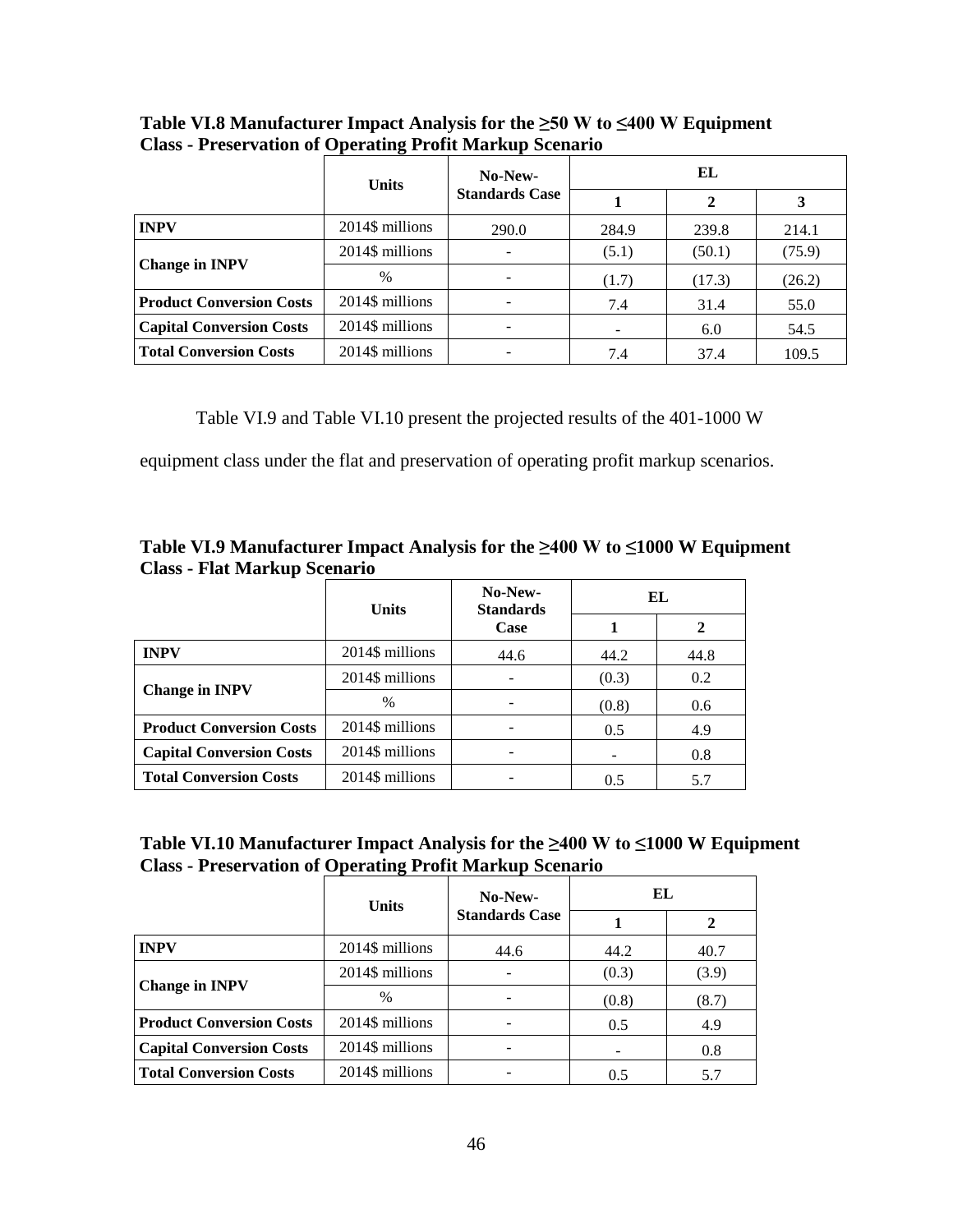[Table VI.11](#page-47-1) and [Table VI.12](#page-47-2) present the projected results of the 1001-2000 W

equipment class under the flat and preservation of operating profit markup scenarios.

|                                 | <b>Units</b>    | No-New-<br><b>Standards</b> | EL     |
|---------------------------------|-----------------|-----------------------------|--------|
|                                 |                 | Case                        |        |
| <b>INPV</b>                     | 2014\$ millions | 3.0                         | 2.2    |
| <b>Change in INPV</b>           | 2014\$ millions |                             | (0.8)  |
|                                 | $\%$            |                             | (25.2) |
| <b>Product Conversion Costs</b> | 2014\$ millions |                             | 0.6    |
| <b>Capital Conversion Costs</b> | 2014\$ millions |                             | 0.4    |
| <b>Total Conversion Costs</b>   | 2014\$ millions |                             | 0.9    |

<span id="page-47-1"></span>**Table VI.11 Manufacturer Impact Analysis for the ≥1000 W to ≤2000 W Equipment Class - Flat Markup Scenario** 

<span id="page-47-2"></span>

| Table VI.12 Manufacturer Impact Analysis for the $\geq$ 1000 W to $\leq$ 2000 W Equipment |
|-------------------------------------------------------------------------------------------|
| <b>Class - Preservation of Operating Profit Markup Scenario</b>                           |

|                                 | <b>Units</b>    | No-New-               | EL     |
|---------------------------------|-----------------|-----------------------|--------|
|                                 |                 | <b>Standards Case</b> |        |
| <b>INPV</b>                     | 2014\$ millions | 3.0                   | 2.3    |
|                                 | 2014\$ millions |                       | (0.7)  |
| <b>Change in INPV</b>           | $\%$            |                       | (24.4) |
| <b>Product Conversion Costs</b> | 2014\$ millions |                       | 0.6    |
| <b>Capital Conversion Costs</b> | 2014\$ millions |                       | 0.4    |
| <b>Total Conversion Costs</b>   | 2014\$ millions |                       | 0.9    |

# <span id="page-47-0"></span>2. Impacts on Employment

 DOE quantitatively assessed the impacts of analyzed energy conservation expenditures and number of domestic production workers in the no-new-standards case standards on direct employment. DOE used the GRIM to estimate the domestic labor and at each EL for the 50–400 W equipment class, since the 50–400 W equipment class represents over 90 percent of all covered HID lamp shipments in 2018. Furthermore, manufacturers stated that most domestic employment decisions would be based on the standards set for the 50–400 W equipment class.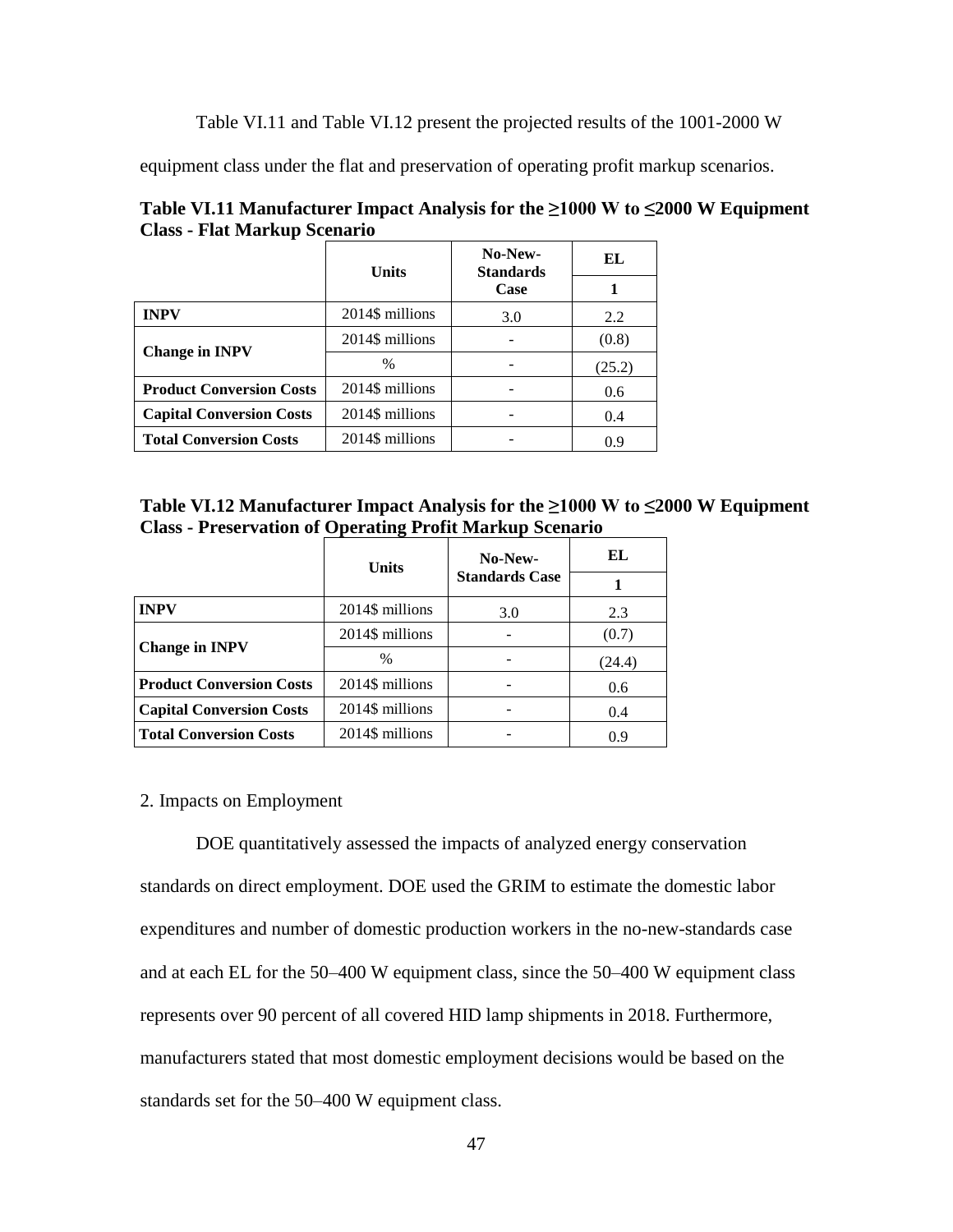The employment impacts shown in [Table VI.13](#page-49-1) represent the potential production employment that could result following analyzed energy conservation standards. The workers that could occur after compliance with the analyzed energy conservation upper bound of the results estimates the maximum change in the number of production standards assuming that manufacturers continue to produce the same scope of covered equipment in the same domestic production facilities. It also assumes that domestic production does not shift to lower labor-cost countries. Because there is a real risk of manufacturers evaluating sourcing decisions in response to analyzed energy conservation standards, the lower bound of the employment results includes the estimated total number of U.S. production workers in the industry who could lose their jobs if some or all existing production were moved outside of the United States.

 absence of potential energy conservation standards, there would be approximately 219 DOE estimates that approximately one third of the HID lamps sold in the United States are manufactured domestically. With this assumption, DOE estimates that in the domestic production workers involved in manufacturing HID lamps in 2018. The table below shows the range of the impacts of analyzed standards on U.S. production workers in the HID lamp industry.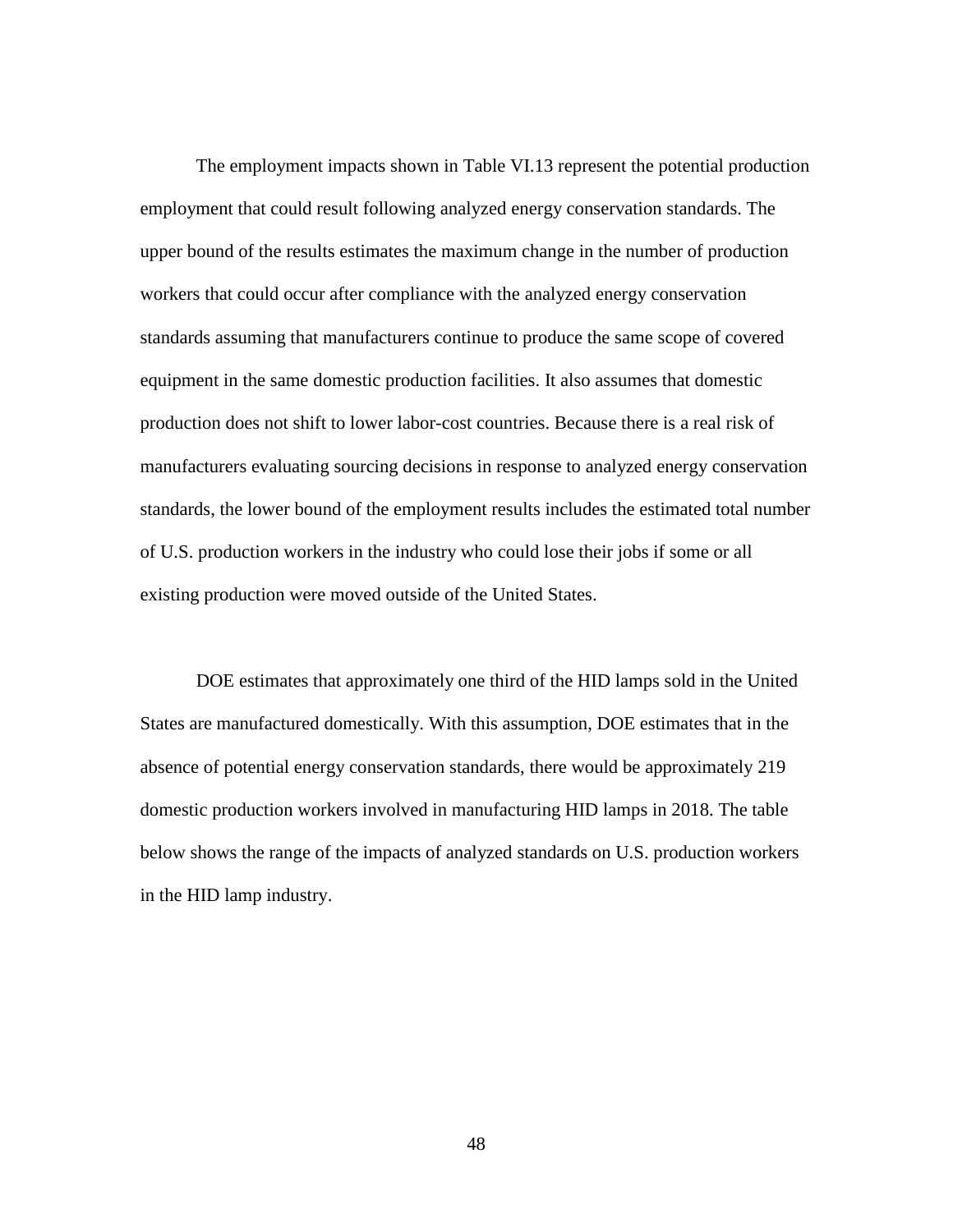|                                                                                                               | No-New-<br><b>Standards</b> | 50–400 W Equipment Class EL |              |                |
|---------------------------------------------------------------------------------------------------------------|-----------------------------|-----------------------------|--------------|----------------|
|                                                                                                               | Case                        |                             |              |                |
| <b>Total Number of Domestic Production</b><br>Workers in 2018<br>(without changes in production<br>locations) | 219                         | 220                         | 228          | 357            |
| Potential Changes in Domestic<br>Production Workers in 2018*                                                  |                             | $0$ to $1$                  | $(110)$ to 9 | $(219)$ to 138 |

# <span id="page-49-1"></span> **Table VI.13 Potential Changes in the Total Number of Domestic High-Intensity Discharge Lamp Production Workers in 2018**

 \*DOE presents a range of potential employment impacts. Numbers in parentheses indicate negative numbers

#### <span id="page-49-0"></span>3. Impacts on Manufacturing Capacity

HID lamp manufacturers stated that they did not anticipate any significant capacity constraints unless all lamps in the 50–400 W equipment class had to be converted to CMH technology. Most manufacturers stated that they do not have the equipment to produce the volume of CMH lamps that would be necessary to satisfy demand. Manufacturers would have to expend significant capital resources to obtain additional equipment that is specific to CMH lamp production. Manufacturers also pointed out that thousands of man-hours would be necessary to redesign specific lamps and lamp production lines at ELs requiring CMH. The combination of obtaining new equipment and the engineering effort that manufacturers would have to undergo could cause significant downtime for manufacturers. Most manufacturers agreed that there would not be any significant capacity constraints at any ELs that did not require CMH technology.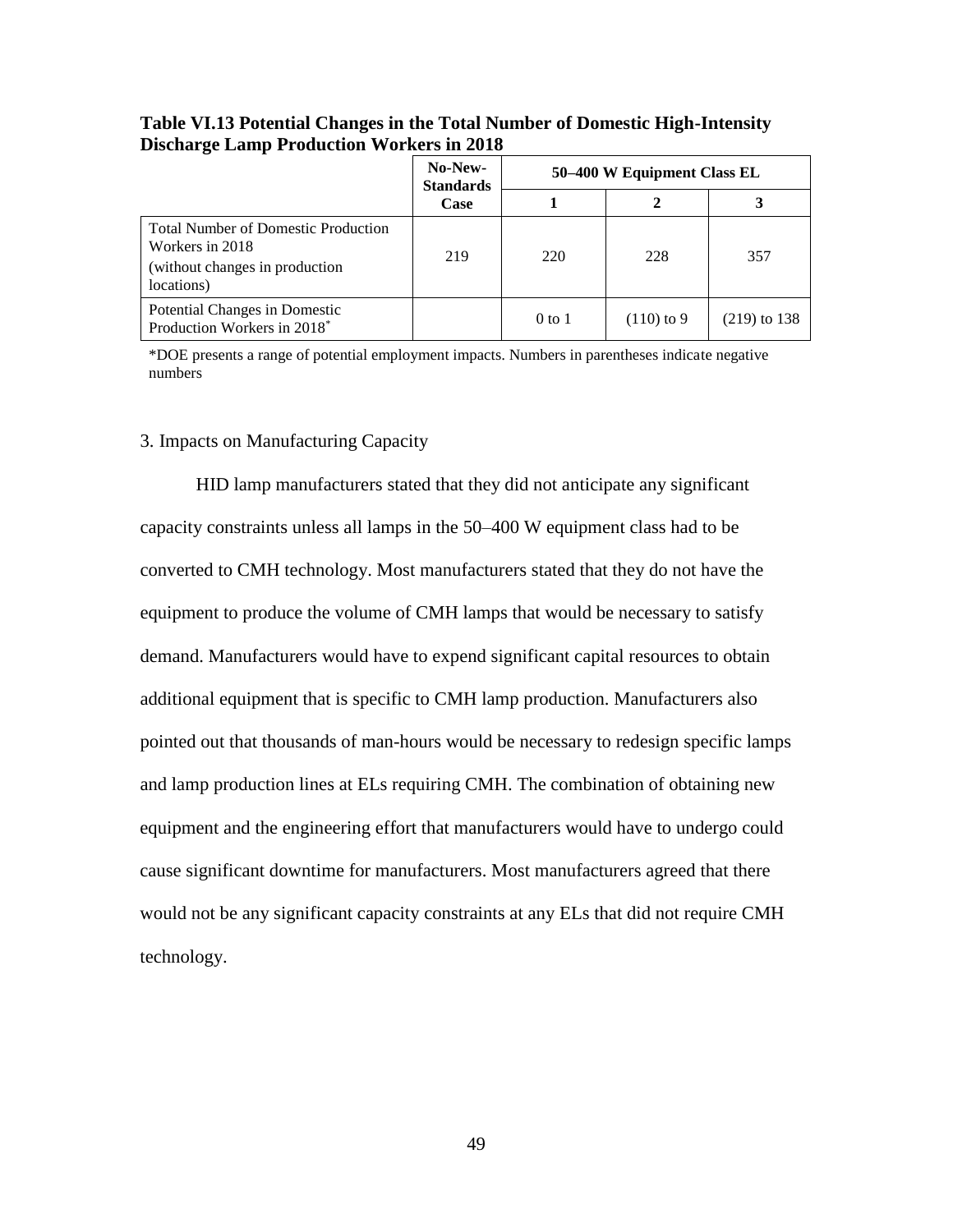#### <span id="page-50-0"></span>4. Impacts on Subgroups of Manufacturers

Flexibility Act, 5 USC 601, et seq. Using average cost assumptions to develop an industry cash-flow estimate may not be adequate for assessing differential impacts among manufacturer subgroups. Small manufacturers, niche equipment manufacturers, and manufacturers exhibiting cost structures substantially different from the industry average could be affected disproportionately. DOE did not identify any adversely impacted subgroups for HID lamps for this final determination based on the results of the industry characterization. DOE analyzed the impacts on small manufacturers as required by the Regulatory

#### <span id="page-50-1"></span>5. Cumulative Regulatory Burden

 conducted a cumulative regulatory burden analysis to make sure that the standards While any one regulation may not impose a significant burden on manufacturers, the combined effects of recent or impending regulations may have serious consequences for some manufacturers, groups of manufacturers, or an entire industry. Assessing the impact of a single regulation may overlook this cumulative regulatory burden. In addition to energy conservation standards, other regulations can significantly affect manufacturers' financial operations. Multiple regulations affecting the same manufacturer can strain profits and lead companies to abandon product lines or markets with lower expected future returns than competing equipment. For these reasons, DOE considered in this determination do not create a cumulative regulatory burden that is unacceptable to the overall lighting industry.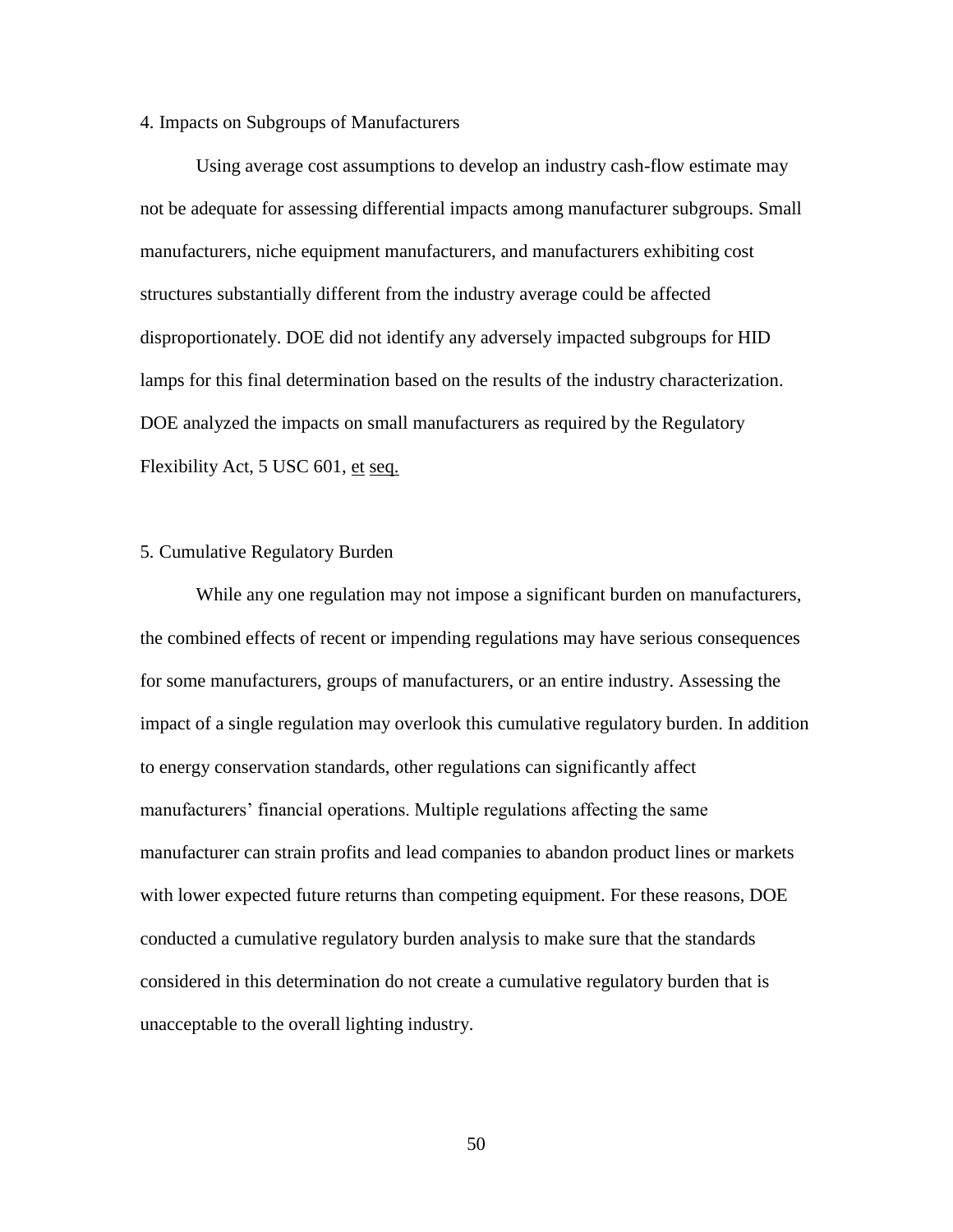# <span id="page-51-0"></span>C. National Impact Analysis

# <span id="page-51-1"></span>1. Significance of Energy Savings

 energy consumption between each standards case and the no-new-standards case. [Table](#page-51-2)  [Table VI.15](#page-51-3) presents the estimated FFC energy savings for each efficacy level. Chapter For each efficacy level, DOE projected energy savings for HID lamps purchased in the 30-year period that begins in the year 2018, ending in the year 2047. The savings are measured over the entire lifetime of equipment purchased in the 30-year period. DOE quantified the energy savings attributable to each efficacy level as the difference in [VI.14](#page-51-2) presents the estimated primary energy savings for each efficacy level analyzed. 11 of the final determination TSD describes these estimates in more detail.

| <b>Equipment Class</b>                                     | <b>Efficacy</b><br>Level | <b>National</b><br><b>Primary</b><br><b>Energy</b><br><b>Savings</b><br>quads |
|------------------------------------------------------------|--------------------------|-------------------------------------------------------------------------------|
|                                                            |                          | 0.003                                                                         |
| $>2800$ K and $\leq 4500$ K and $>50$ W to $\leq 400$ W    | $\mathfrak{D}$           | 0.14                                                                          |
|                                                            | 3                        | 1.34                                                                          |
| $\geq$ 2800 K and $\leq$ 4500 K and >400 and $\leq$ 1000 W |                          | 0.00                                                                          |
|                                                            | $\mathfrak{D}$           | 0.002                                                                         |
| ≥2800 K and ≤4500 K and >1000 W to ≤2000 W                 |                          | 0.001                                                                         |

<span id="page-51-2"></span> **Levels for Units Sold in 2018–2047 Table VI.14 Cumulative National Primary Energy Savings for HID Lamp Efficacy** 

<span id="page-51-3"></span>

| Table VI.15 Cumulative National Full-Fuel-Cycle Energy Savings for HID Lamp |
|-----------------------------------------------------------------------------|
| <b>Efficacy Levels for Units Sold in 2018–2047</b>                          |

| <b>Equipment Class</b>                  | <b>Efficacy</b><br>Level | <b>National</b><br><b>FFC</b><br><b>Energy</b><br><b>Savings</b><br>quads |
|-----------------------------------------|--------------------------|---------------------------------------------------------------------------|
| ≥2800 K and ≤4500 K and ≥50 W to ≤400 W |                          | 0.003                                                                     |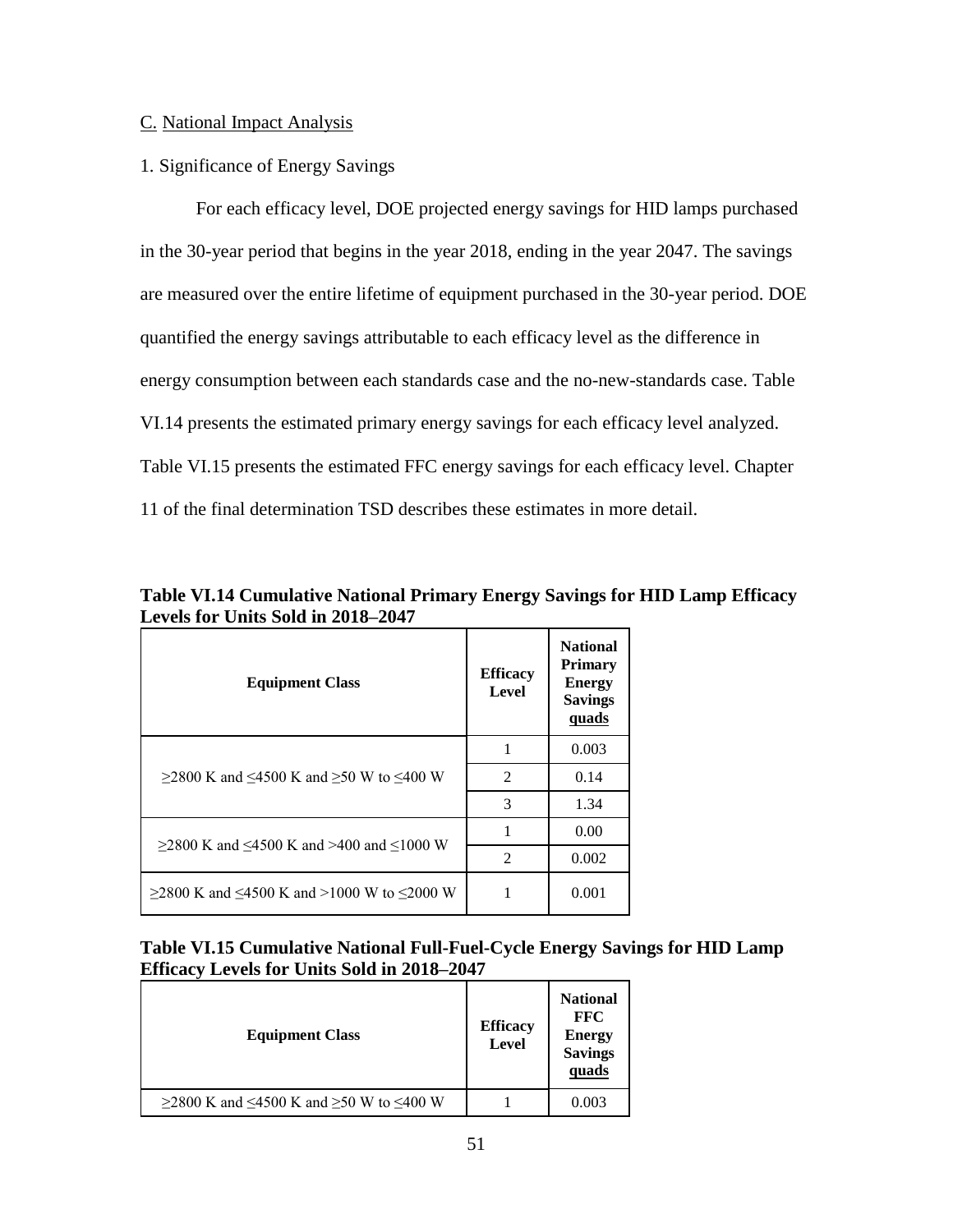|                                            | 2 | 0.15  |
|--------------------------------------------|---|-------|
|                                            |   | 1.40  |
| ≥2800 K and ≤4500 K and >400 and ≤1000 W   |   | 0.00  |
|                                            |   | 0.002 |
| ≥2800 K and ≤4500 K and >1000 W to ≤2000 W |   | 0.001 |

# <span id="page-52-0"></span>2. Net Present Value of Commercial Consumer Costs and Benefits

 consumers that would result from the efficacy levels considered for HID lamps. In DOE estimated the cumulative NPV of the total costs and savings for commercial accordance with the Office of Management and Budget's (OMB's) guidelines on regulatory analysis, <sup>11</sup> DOE calculated the NPV using both a 7-percent and a 3-percent real discount rate. The 7-percent rate is an estimate of the average before-tax rate of return on private capital in the U.S. economy, and reflects the returns on real estate and small business capital as well as corporate capital. This discount rate approximates the opportunity cost of capital in the private sector (OMB analysis has found the average rate of return on capital to be near this rate). The 3-percent rate reflects the potential effects of standards on private consumption (e.g*.,* through higher prices for products and reduced purchases of energy). This rate represents the rate at which society discounts future consumption flows to their present value. It can be approximated by the real rate of return on long-term government debt (i.e., yield on U.S. Treasury notes), which has averaged about 3 percent for the past 30 years.

 $\overline{a}$ 

<sup>&</sup>lt;sup>11</sup> OMB Circular A-4, section E (Sept. 17, 2003). Available at: [www.whitehouse.gov/omb/circulars\\_a004\\_a-4.](http://www.whitehouse.gov/omb/circulars_a004_a-4)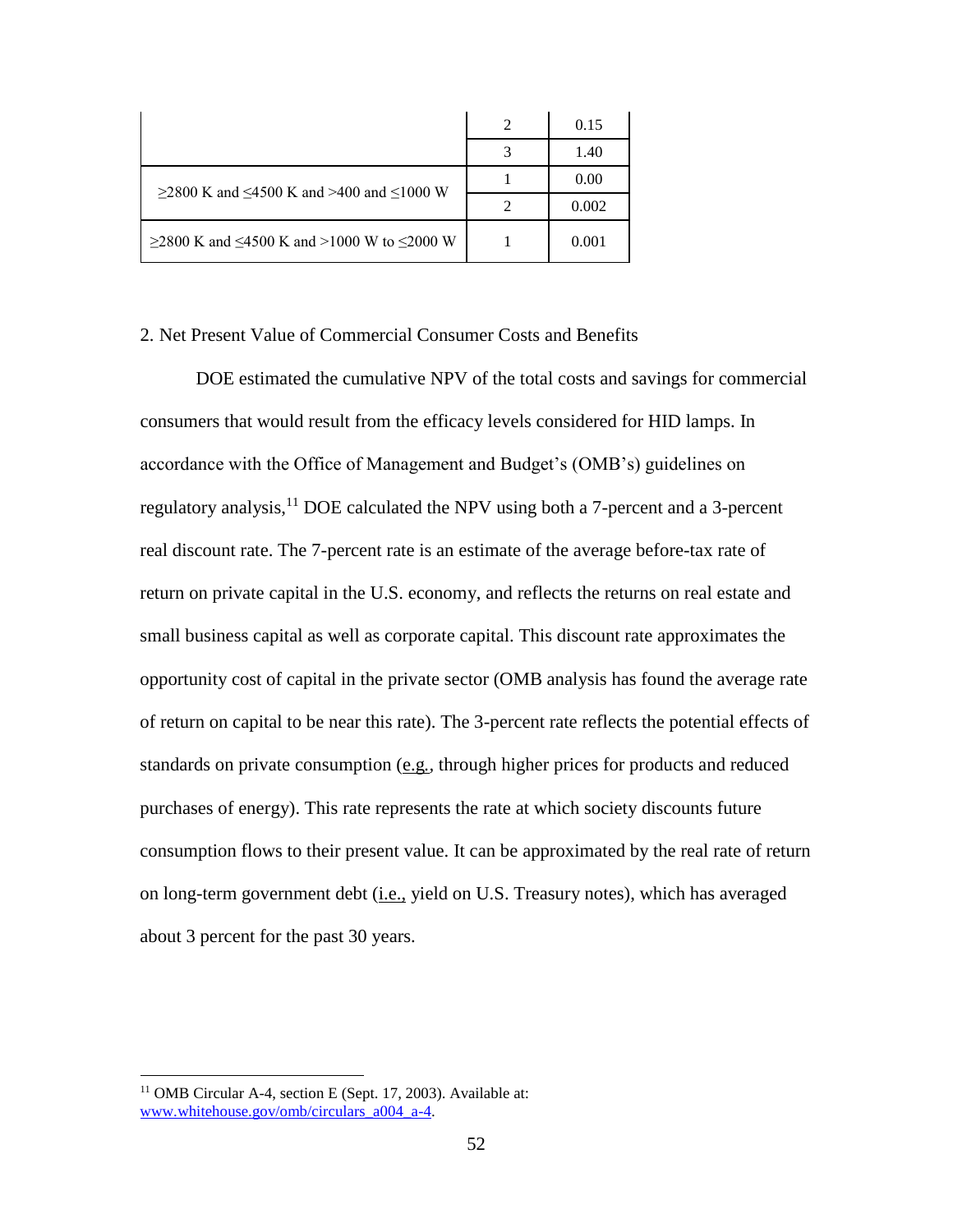[Table VI.16](#page-53-1) shows the commercial consumer NPV results for each efficacy level DOE considered for HID lamps, using both 7-percent and 3-percent discount rates. In each case, the impacts cover the lifetime of equipment purchased in 2018 through 2047. See chapter 11 of the final determination TSD for more detailed NPV results.

|                                                          | <b>Efficacy</b> | <b>Net Present Value</b><br>billion 2014\$  |                                      |
|----------------------------------------------------------|-----------------|---------------------------------------------|--------------------------------------|
| <b>Equipment Class</b>                                   | Level           | <b>7-Percent</b><br><b>Discount</b><br>Rate | 3-Percent<br><b>Discount</b><br>Rate |
|                                                          | 1               | $(0.03)*$                                   | (0.01)                               |
| $>$ 2800 K and <4500 K and >50 W to <400 W               | $\overline{2}$  | (1.21)                                      | (2.20)                               |
|                                                          | 3               | (1.69)                                      | (1.14)                               |
| $>2800$ K and $\leq 4500$ K and $>400$ and $\leq 1000$ W |                 | 0.00                                        | 0.00                                 |
|                                                          | $\overline{2}$  | (0.25)                                      | (0.49)                               |
| $>$ 2800 K and <4500 K and >1000 W to <2000 W            | 1               | (0.012)                                     | (0.02)                               |

<span id="page-53-1"></span> **Efficacy Levels for Units Sold in 2018–2047 Table VI.16 Net Present Value of Commercial Consumer Benefits for HID Lamp** 

\* Values in parenthesis are negative values.

#### <span id="page-53-0"></span>D. Determination

 As required by EPCA, this final determination analyzed whether standards for HID lamps would be technologically feasible, economically justified, and would result in significant energy savings. (42 U.S.C. 6317(a)(1)) Each of these criteria is discussed below.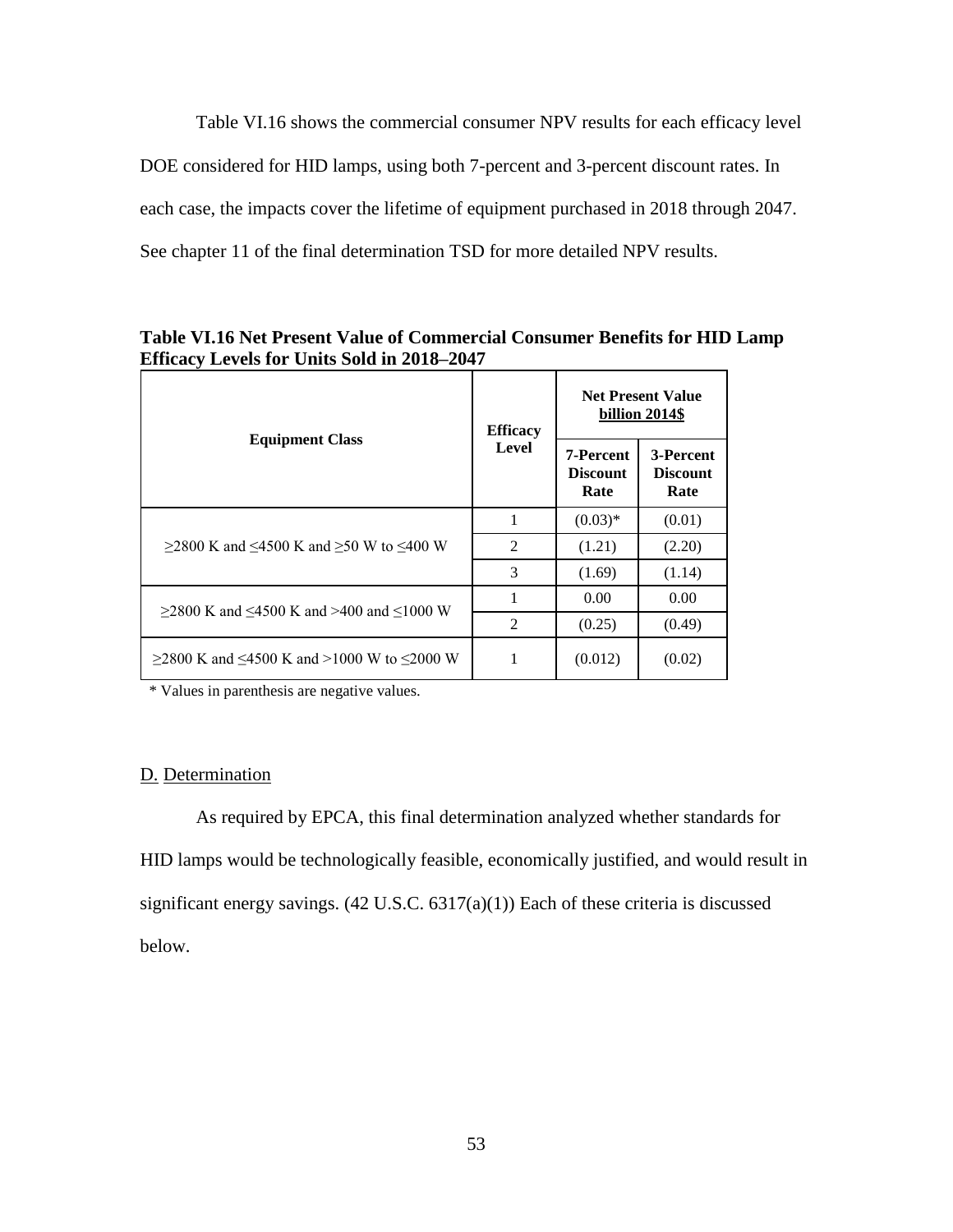#### <span id="page-54-0"></span>1. Technological Feasibility

 not provide adequate ultraviolet light output to act as a direct substitute for specialty DOE determines that energy conservation standards for certain other HID lamps (MV regarding the limited market availability of MH lamps that meet EL 3 at 250 W. EPCA mandates that DOE determine whether energy conservation standards for HID lamps would be "technologically feasible."  $(42 \text{ U.S.C. } 6317(a)(1))$  DOE determines that standards for HPS lamps would not be technologically feasible due to the lack of technology options discussed in section [V.A.3.](#page-25-0) DOE determines that standards for MV lamps for specialty applications are not technologically feasible because MH lamps do application MV lamp (see chapter 2 of the final determination TSD for additional detail). and MH lamps) would be technologically feasible because they can be satisfied with HID lighting systems currently available on the market. However, DOE has some concern Currently, only one manufacturer produces a lamp subject to standards that meets EL 3 at 250 W, though some lamps not subject to standards (i.e., lamps operated by electronic ballasts only) may also be available as an energy saving replacement.

#### <span id="page-54-1"></span>2. Significance of Energy Savings

 for HID lamps would result in "significant energy savings." (42 U.S.C. 6317(a)(1)) DOE EPCA also mandates that DOE determine whether energy conservation standards determines that standards for certain categories of HID lamps (MH and MV lamps less than 50 W, MH lamps greater than 2000 W, MV lamps greater than 1000 W, directional lamps, self-ballasted lamps, lamps designed to operate exclusively on electronic ballasts, high-CRI MH lamps, colored MH lamps, and electrodeless lamps) would not result in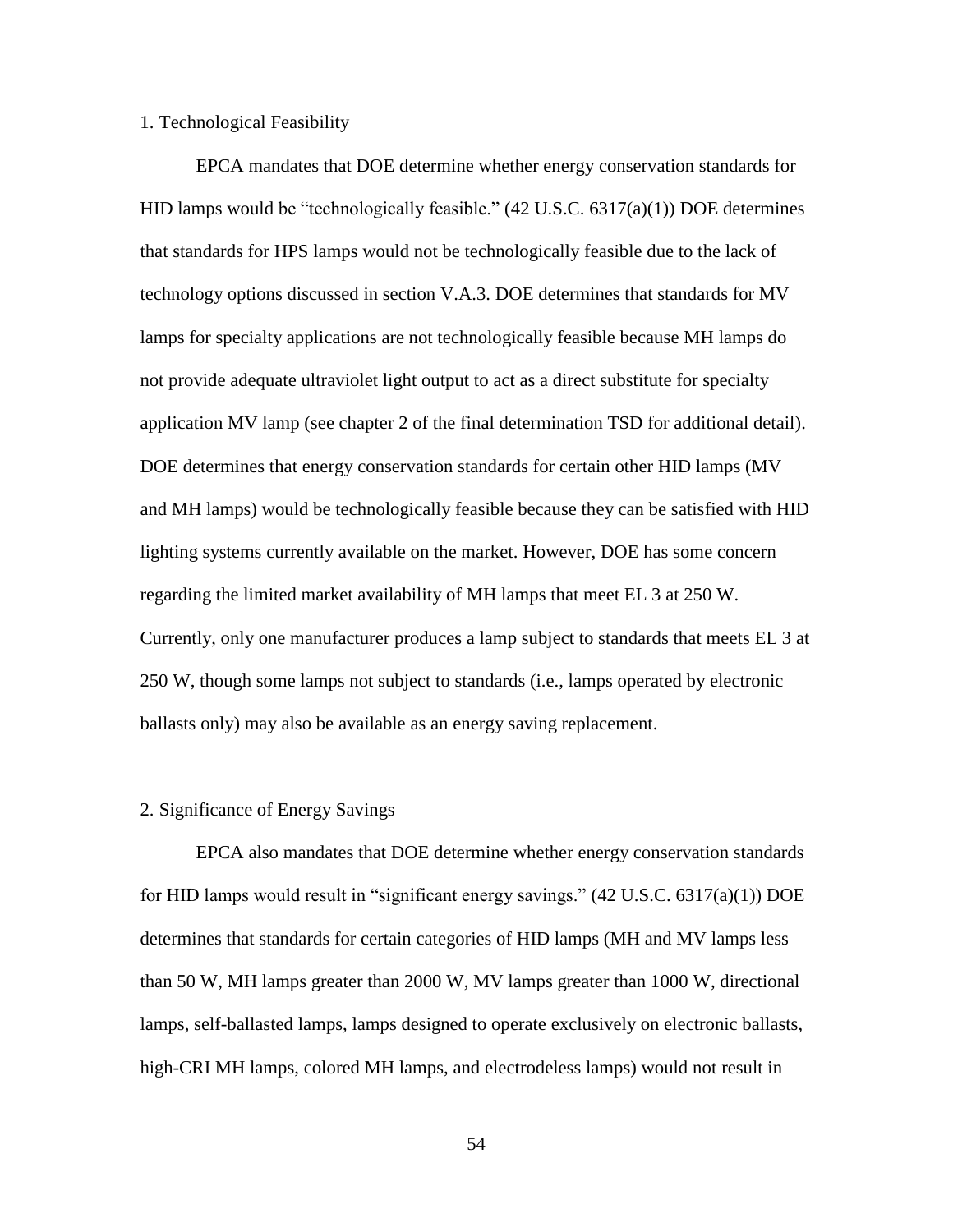other HID lamps would result in maximum energy savings of up to 1.4 quads over a 30 significant energy savings due to low shipment market share (see chapter 2 of the final determination TSD for additional detail). However, DOE estimates that a standard for all year analysis period (2018–2047). Therefore, DOE determines that potential energy conservation standards for certain HID lamps would result in significant energy savings.

#### <span id="page-55-0"></span>3. Economic Justification

 3. Economic Justification EPCA requires DOE to determine whether energy conservation standards for HID lamps would be economically justified. (42 U.S.C. 6317(a)(1)) Using the methods and data described in section [V.G,](#page-37-0) DOE conducted an LCC analysis to estimate the net costs/benefits to users from increased efficacy in the considered HID lamps. DOE then aggregated the results from the LCC analysis to estimate national energy savings and national economic impacts in section [VI.A.](#page-39-1) DOE also conducted an MIA to estimate the financial impact of potential energy conservation standards on manufacturers.

 purchase only a new lamp at EL 3. In this case, all commercial consumers would need to DOE first considered the most efficacious level, EL 3, which is applicable only to the 50 W–400 W equipment class. Regarding economic impacts to commercial consumers, DOE notes that regulation of the 400 W MH representative lamp type (a subset of the 50–400 W equipment class) does not allow commercial consumers to purchase a new ballast and fixture in addition to a new lamp in order to achieve energy and cost savings. Purchasing a new lamp, ballast, and fixture rather than only a lamp represents a large first cost difference (about a 400 percent increase). All other lamp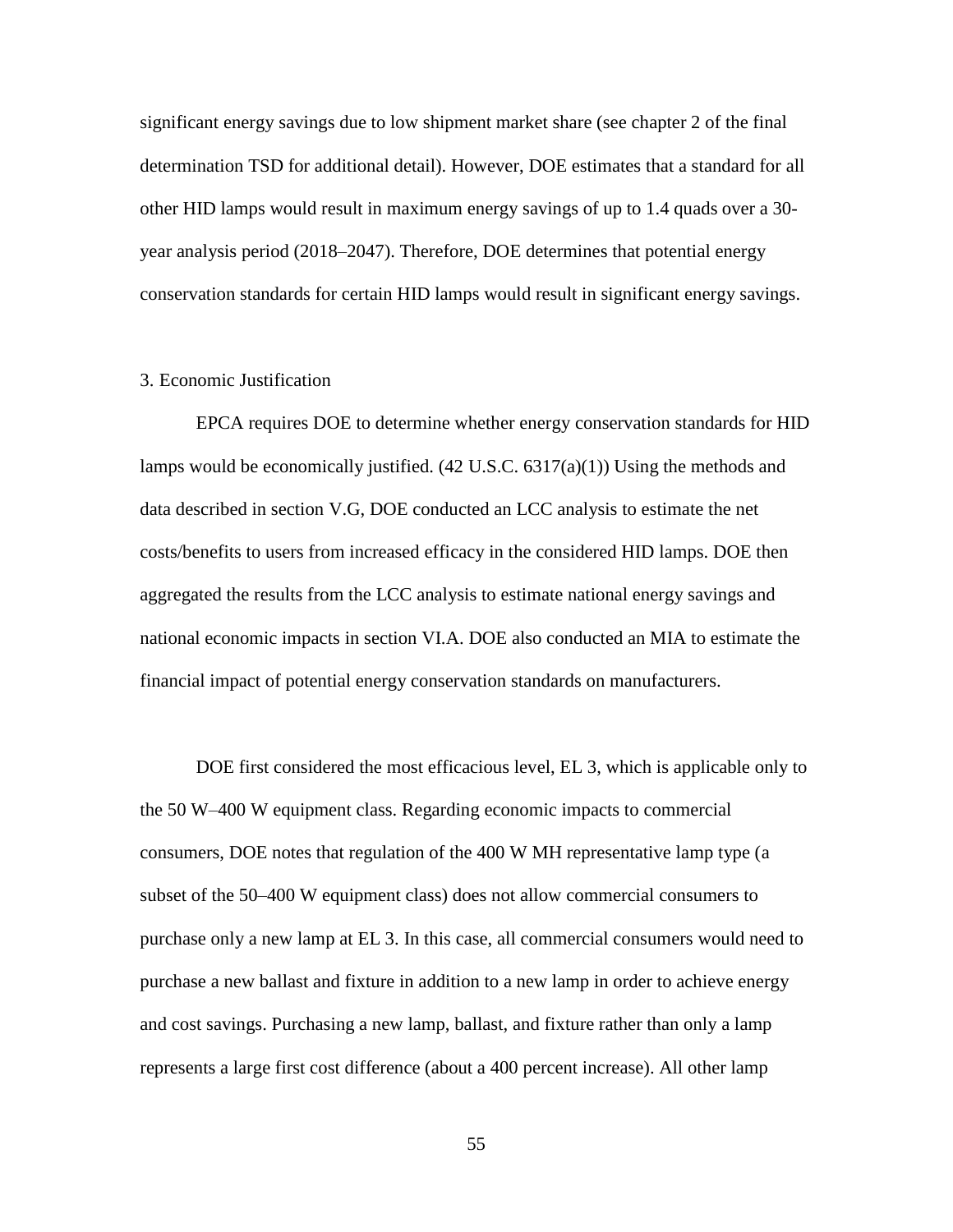negative NPV of commercial consumer benefit of –\$1.69 billion using a 7-percent using a 3-percent discount rate. types and equipment classes offer a direct lamp replacement (a more efficacious, but equal wattage replacement). The 50–400 W equipment class at EL 3 has an estimated discount rate, and a negative NPV of commercial consumer benefit of –\$1.14 billion

Regarding economic impacts to manufacturers, at EL 3 for the 50–400 W equipment class, DOE estimates industry will need to invest approximately \$109.5 million in conversion costs. New investment would be necessary to produce EL 3 CMH lamps at a mass market scale for the 50–400 W equipment class. As a result, EL 3 has large conversion costs. At EL 3 for the 50–400 W equipment class, the projected change in INPV ranges from a decrease of \$75.9 million to an increase of \$21.8 million, which equates to a decrease of 26.2 percent and an increase of 7.5 percent, respectively, in INPV for manufacturers of HID lamps.

 commercial consumers, and potential decrease in industry net present value for HID lamp On the basis of the negative NPV, large differences in first costs for some manufacturers (including large conversion costs), DOE determined that the EL 3 standard was not economically justified.

DOE then considered the next most efficacious level, EL 2, which applies to the 50–400 W and 401–1000 W equipment classes. Regarding economic impacts to commercial consumers, the 50–400 W equipment class at EL 2 has an estimated negative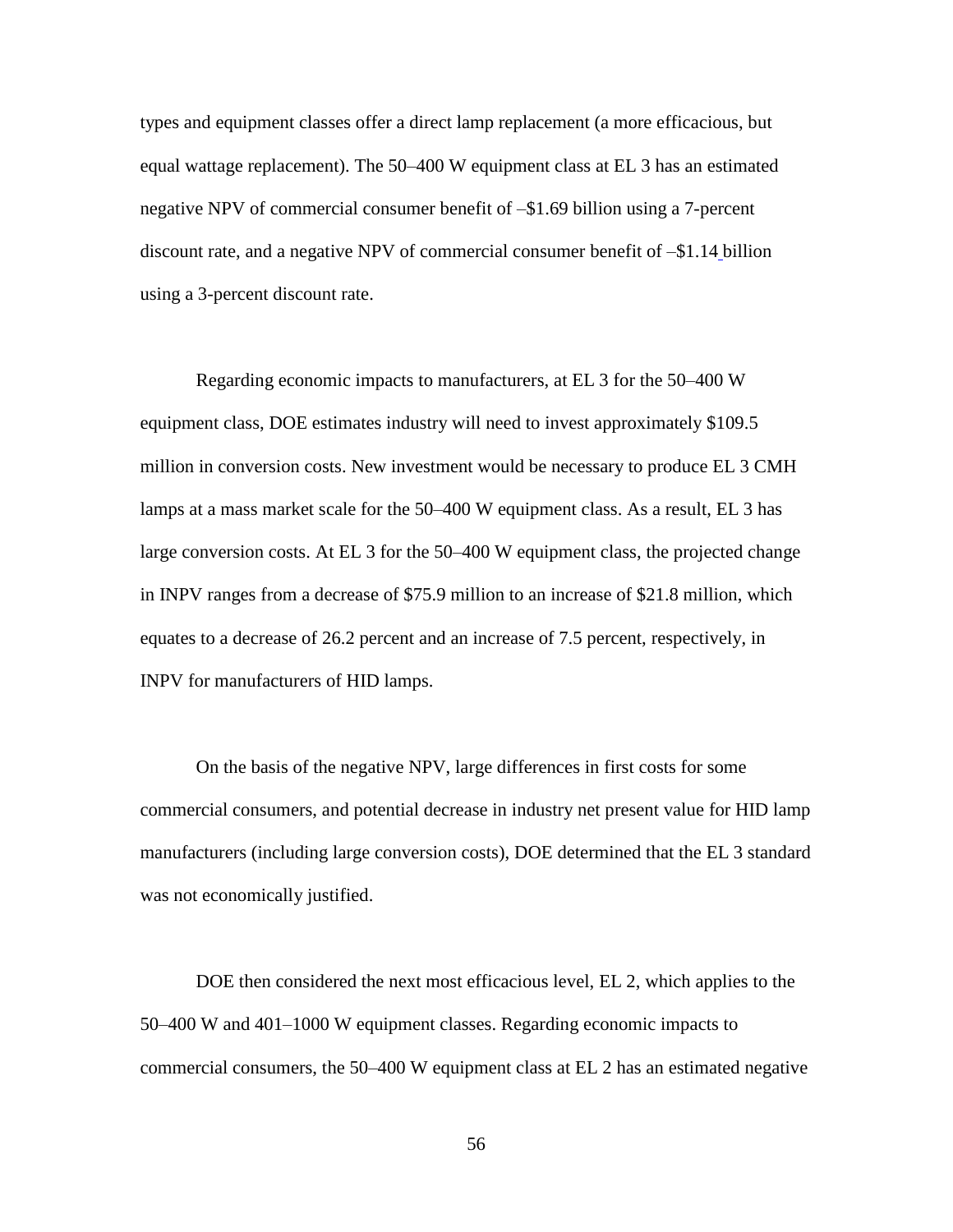NPV of commercial consumer benefit of –\$1.21 billion using a 7-percent discount rate, and a negative NPV of commercial consumer benefit of –\$2.20 billion using a 3-percent discount rate. The 401–1000 W equipment class at EL 2 has an estimated negative NPV of commercial consumer benefit of –\$0.25 billion using a 7-percent discount rate, and a negative NPV of commercial consumer benefit of –\$0.49 billion using a 3-percent discount rate.

 in conversion costs. At EL 2 for the 401–1000 W equipment class, DOE estimates projected change in INPV ranges from a decrease of \$50.1 million to a decrease of \$33.3 million, which equates to a decrease of 17.3 percent and a decrease of 11.5 percent, respectively, in INPV for manufacturers of HID lamps. At EL 2 for the 401–1000 W 0.6 percent, respectively, in INPV for manufacturers of HID lamps. Regarding economic impacts to manufacturers, at EL 2 for the 50–400 W equipment class, DOE estimates industry will need to invest approximately \$37.4 million industry will need to invest approximately \$5.7 million in conversion costs. Conversion costs are small because minimal capital expenditures are necessary to produce EL 2 compliant lamps at a mass market scale. At EL 2 for the 50–400 W equipment class, the equipment class, the projected change in INPV ranges from a decrease of \$3.9 million to an increase of \$0.2 million, which equates to a decrease of 8.7 percent and an increase of

On the basis of the negative NPV and potential decrease in industry net present value for HID lamp manufacturers, DOE determined that an EL 2 standard was not economically justified.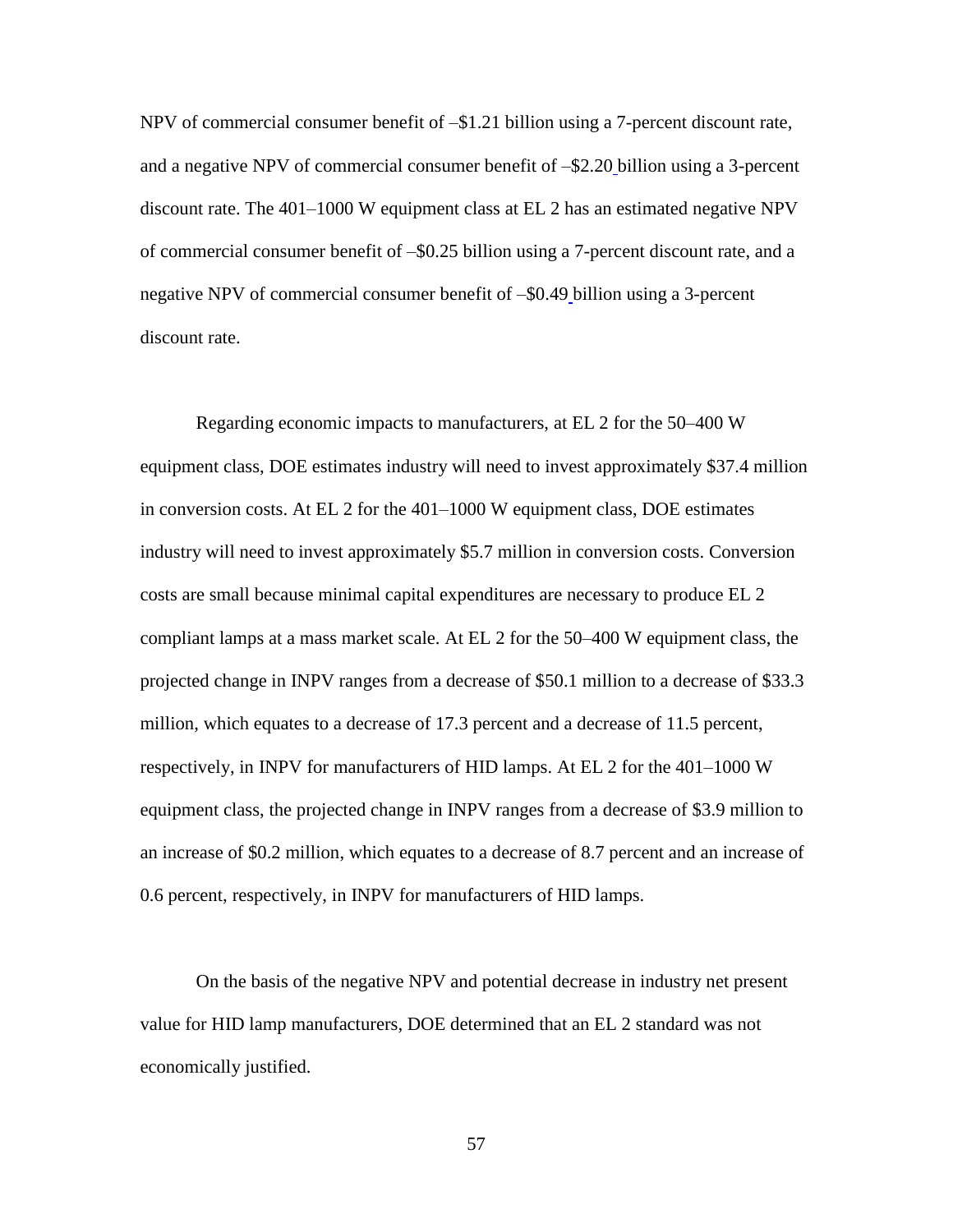Finally, DOE considered EL 1, which applies to the 50–400 W, 401–1000 W, and an estimated negative NPV of –\$0.02 billion using a 3-percent discount rate. The NPV 1001–2000 W equipment classes. Regarding economic impacts to commercial consumers, the 50–400 W equipment class at EL 1 has an estimated negative NPV of commercial consumer benefit of –\$0.03 billion using a 7-percent discount rate, and a negative NPV of commercial consumer benefit of –\$0.01 billion using a 3-percent discount rate. The 401–1000 W equipment class at EL 1 has an NPV of commercial consumer benefit of \$0.0 using a 7-percent discount rate, and \$0.0 using a 3-percent discount rate. The 1001–2000 W equipment class at EL 1 has an estimated negative NPV of commercial consumer benefit of –\$0.012 billion using a 7-percent discount rate, and for 400–1000 W equipment class because of no shipments for this baseline.

 in conversion costs. At EL 1 for the 401–1000 W equipment class, DOE estimates industry will need to invest approximately \$0.5 million in conversion costs. At EL 1 for approximately \$0.9 million in conversion costs. Conversion costs are small because ranges from a decrease of \$5.1 million to a decrease of \$4.7 million, which equates to a Regarding economic impacts to manufacturers, at EL 1 for the 50–400 W equipment class, DOE estimates industry will need to invest approximately \$7.4 million the 1001–2000 W equipment class, DOE estimates industry will need to invest minimal capital expenditures are necessary to produce EL 1 compliant lamps at a mass market scale. At EL 1 for the 50–400 W equipment class, the projected change in INPV decrease of 1.7 percent and a decrease of 1.6 percent, respectively, in INPV for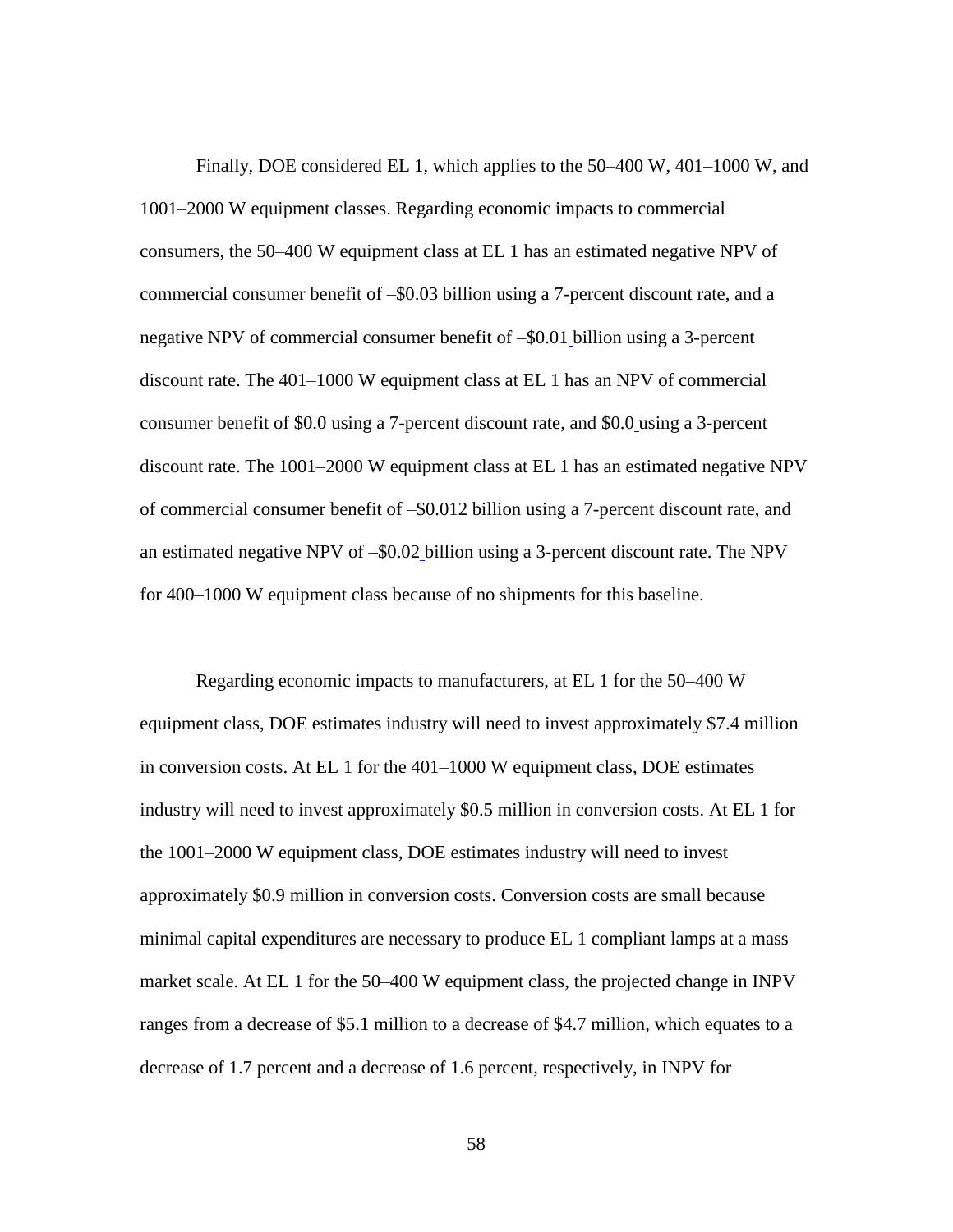change in INPV is a decrease of \$0.3 million, which equates to a decrease of 0.8 percent, the projected change in INPV ranges from a decrease of \$0.8 million to a decrease of \$0.7 million, which equates to a decrease of 25.2 percent and a decrease of 24.4 percent, respectively, in INPV for manufacturers of HID lamps. manufacturers of HID lamps. At EL 1 for the 401–1000 W equipment class, the projected in INPV for manufacturers of HID lamps. At EL 1 for the 1001–2000 W equipment class,

 On the basis of the negative NPV and potential decrease in industry net present value for HID lamp manufacturers, DOE determined that an EL 1 standard was not economically justified.

<span id="page-59-0"></span>4. Conclusions

 DOE determines that standards for HID lamps are either not technologically (see [Table VI.17\)](#page-59-1). Therefore, DOE is not establishing energy conservation standards for HID lamps. feasible, would not result in significant energy savings, or are not economically justified

<span id="page-59-1"></span>

|  |  |  | Table VI.17 Rationale for Not Establishing Energy Conservation Standards |  |
|--|--|--|--------------------------------------------------------------------------|--|
|  |  |  |                                                                          |  |

| <b>Lamp Category</b>     |                                                                      | <b>Rationale</b>                                                 |                                 |
|--------------------------|----------------------------------------------------------------------|------------------------------------------------------------------|---------------------------------|
| Directional HID lamps    |                                                                      |                                                                  | Would not result in significant |
|                          |                                                                      |                                                                  | energy savings                  |
| Self-ballasted HID lamps |                                                                      |                                                                  | Would not result in significant |
|                          |                                                                      |                                                                  | energy savings                  |
|                          |                                                                      | HID lamps designed to operate exclusively on electronic ballasts | Would not result in significant |
|                          |                                                                      |                                                                  | energy savings                  |
|                          | HID lamps that have a CCT of 5000–6999 K, have a non-screw base, and | Not technologically feasible                                     |                                 |
| have a non-T-shaped bulb |                                                                      |                                                                  |                                 |
| Electrodeless HID lamps  |                                                                      | Would not result in significant                                  |                                 |
|                          |                                                                      |                                                                  | energy savings                  |
| Other HID                | <b>HPS</b> Lamps                                                     |                                                                  | Not technologically feasible    |
| Lamps                    | <b>MV</b> Lamps                                                      | MV lamps less than 50 W or greater than                          | Would not result in significant |
|                          |                                                                      | 1000 W                                                           | energy savings                  |
|                          |                                                                      | MV lamps that are double-ended, have a                           | Not technologically feasible    |
|                          |                                                                      | non-screw base, and have no outer bulb                           |                                 |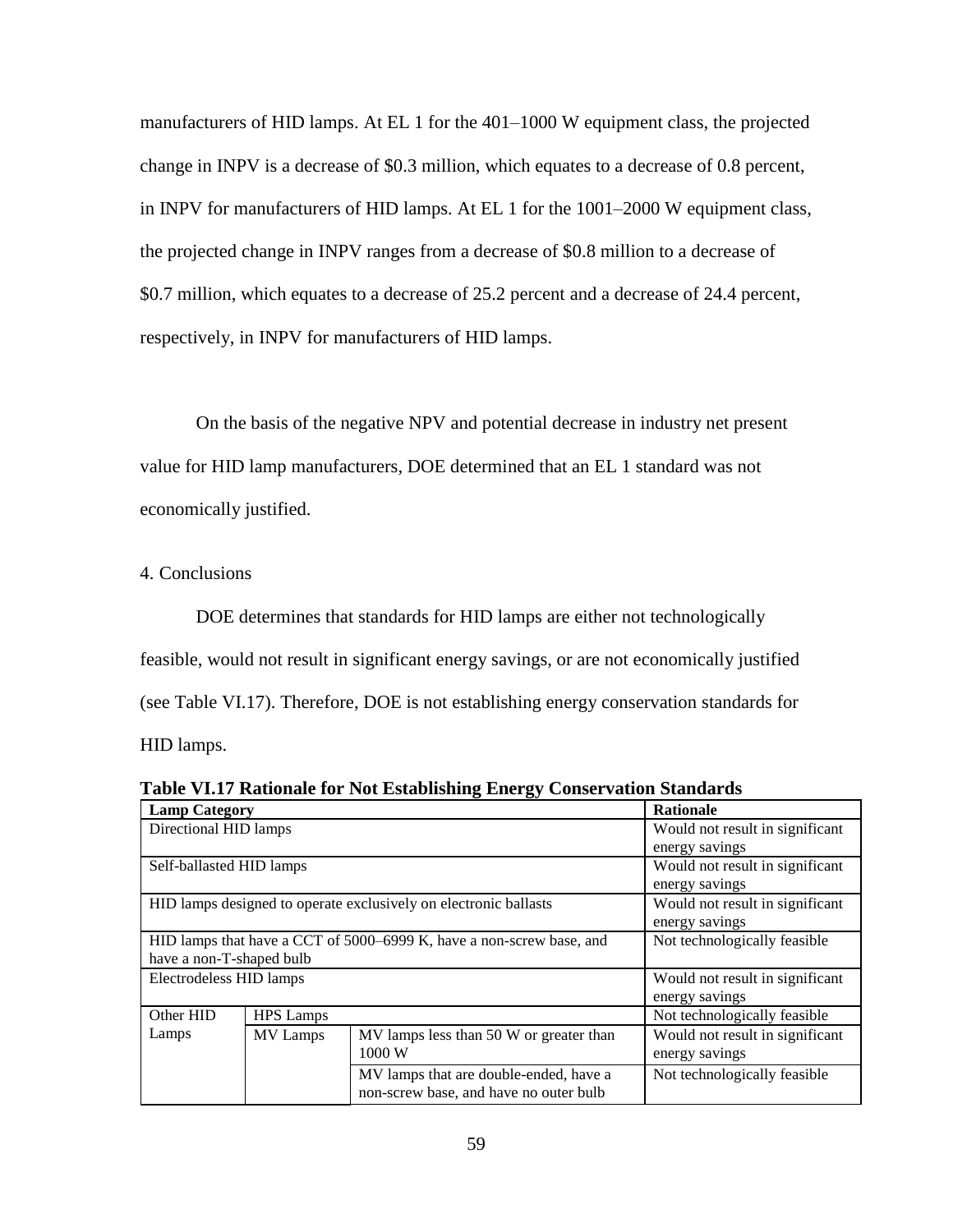|                 | MV lamps greater than or equal to 50 W<br>and less than or equal to 1000 W. | Not economically justified                        |
|-----------------|-----------------------------------------------------------------------------|---------------------------------------------------|
| <b>MH</b> Lamps | MH lamps less than 50 W or greater than<br>2000 W                           | Would not result in significant<br>energy savings |
|                 | MH lamps with CCT less than 2800 K and<br>greater than or equal to 7000 K   | Would not result in significant<br>energy savings |
|                 | High-CRI MH lamps                                                           | Would not result in significant<br>energy savings |
|                 | Colored MH lamps                                                            | Would not result in significant<br>energy savings |
|                 | MH lamps greater than or equal to 50 W<br>and less than or equal to 2000 W. | Not economically justified                        |

#### <span id="page-60-0"></span>**VII. Procedural Issues and Regulatory Review**

#### <span id="page-60-1"></span>A. Review Under Executive Orders 12866 and 13563

This final determination is not subject to review under Executive Order (E.O.) 12866, "Regulatory Planning and Review." 58 FR 51735 (October 4, 1993).

#### <span id="page-60-2"></span>B. Review Under the Regulatory Flexibility Act

 initial regulatory flexibility analysis (IRFA) for any rule that by law must be proposed for The Regulatory Flexibility Act (5 U.S.C. 601 et seq.) requires preparation of an public comment, and a final regulatory flexibility analysis (FRFA) for any such rule that an agency adopts as a final rule, unless the agency certifies that the rule, if promulgated, will not have a significant economic impact on a substantial number of small entities. As required by Executive Order 13272, "Proper Consideration of Small Entities in Agency Rulemaking," 67 FR 53461 (August 16, 2002), DOE published procedures and policies on February 19, 2003, to ensure that the potential impacts of its rules on small entities are properly considered during the rulemaking process. 68 FR 7990 DOE has made its procedures and policies available on the Office of the General Counsel's website (http://energy.gov/gc/office-general-counsel).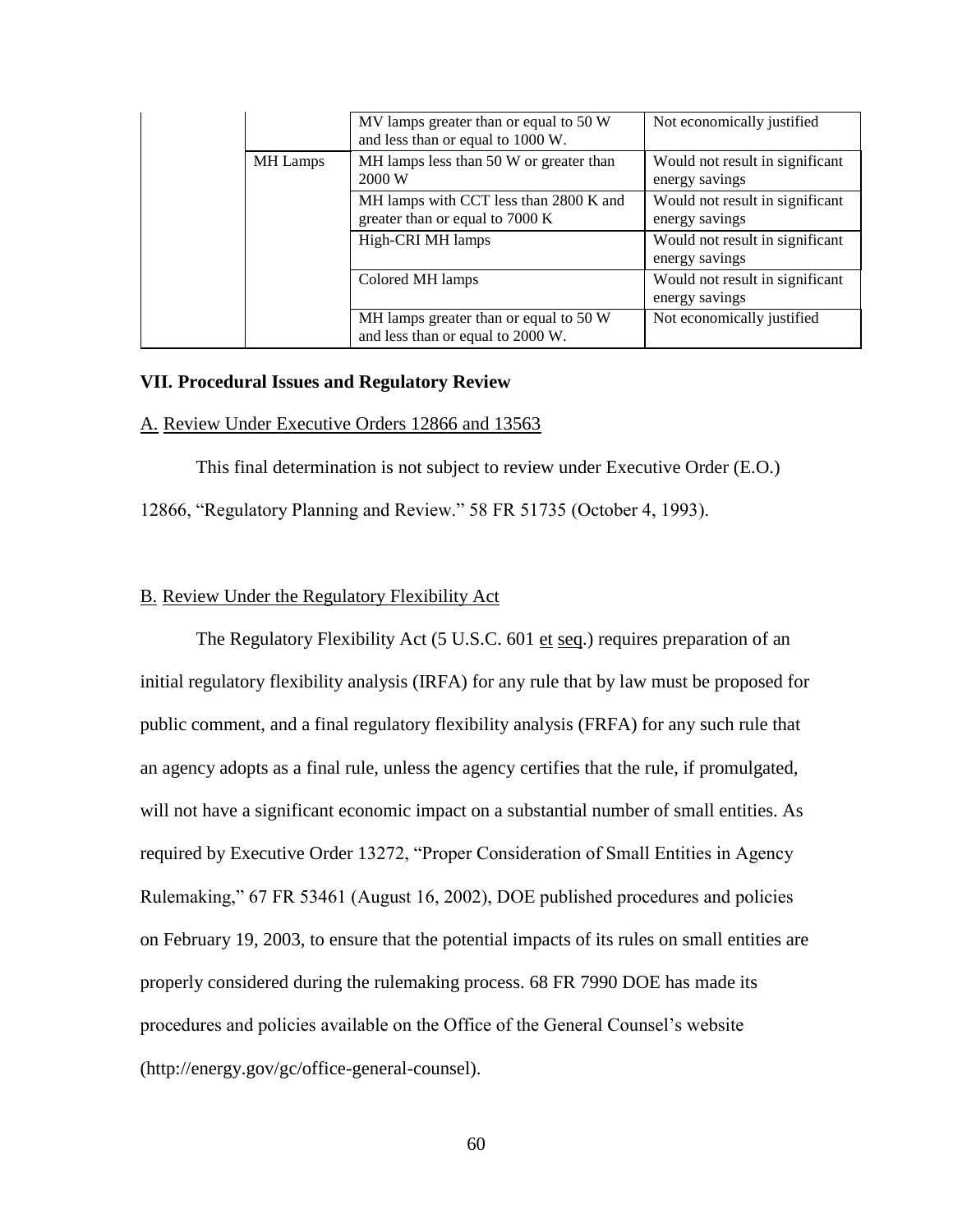Flexibility Act and the policies and procedures published on February 19, 2003. In the final determination, DOE finds that standards for HID lamps would not meet all of the energy savings. The final determination does not establish any energy conservation standards for HID lamps, and DOE is not prescribing standards for HID lamps at this time. On the basis of the foregoing, DOE certifies that the final determination has no certification and supporting statement of factual basis to the Chief Counsel for Advocacy DOE reviewed this final determination under the provisions of the Regulatory required criteria of technologically feasibility, economic justification, and significant significant economic impact on a substantial number of small entities. Accordingly, DOE has not prepared an FRFA for this final determination. DOE will transmit this of the Small Business Administration for review under 5 U.S.C. 605(b).

#### <span id="page-61-0"></span>C. Review Under the Paperwork Reduction Act

 This final determination does not impose new information or record keeping Reduction Act. (44 U.S.C. 3501 et seq.) requirements since it does not impose any standards. Accordingly, the Office of Management and Budget (OMB) clearance is not required under the Paperwork

#### <span id="page-61-1"></span>D. Review Under the National Environmental Policy Act of 1969

 economic justification, and significant energy savings. DOE has determined that review In this final determination, DOE determines that energy conservation standards for HID lamps do not meet all of the required criteria of technologically feasibility,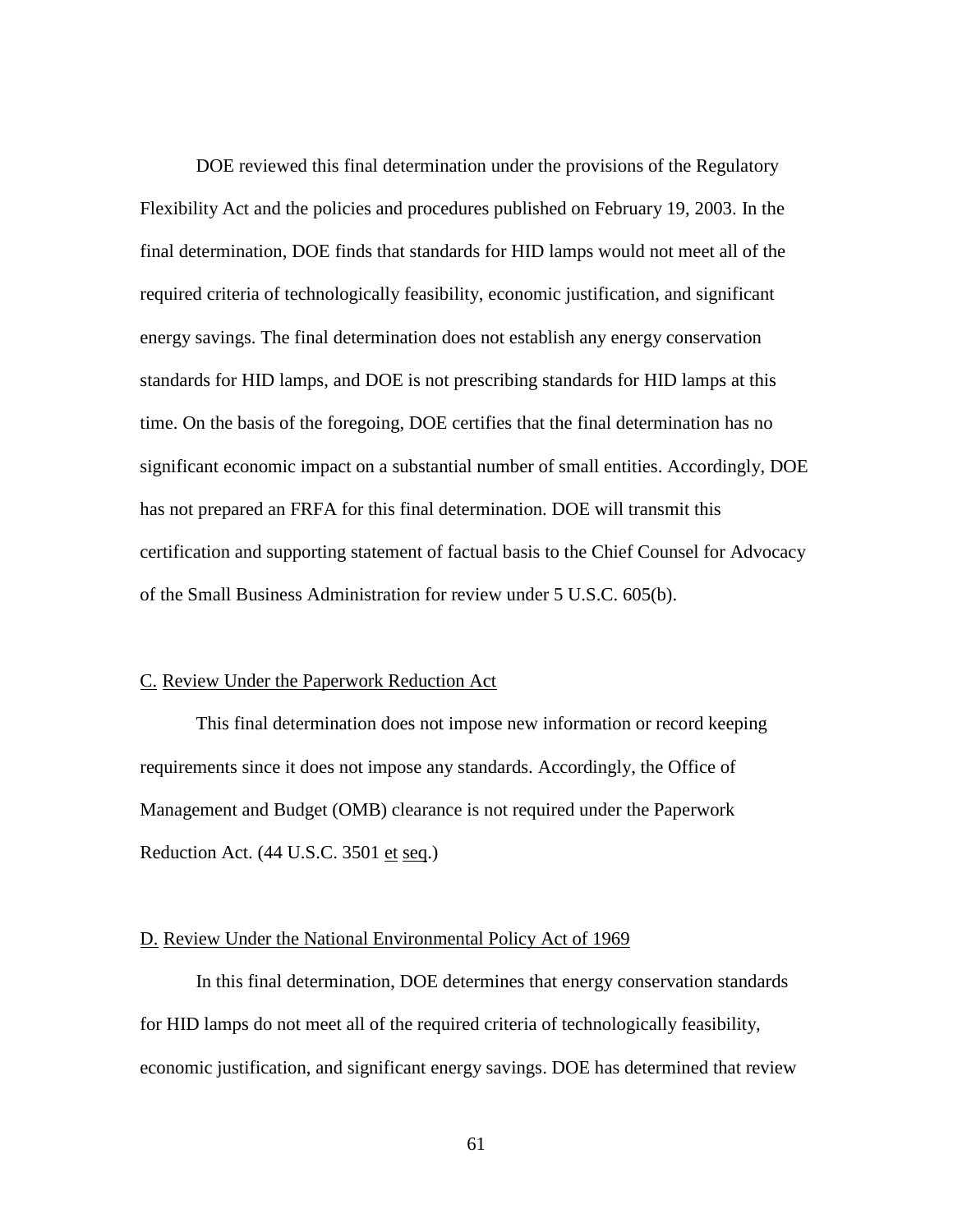at 42 U.S.C. 4321 et seq. is not required at this time because standards are not being meaningfully evaluated." Because this final determination concludes only that future standards are not warranted, and does not propose or set any standard, DOE has under the National Environmental Policy Act of 1969 (NEPA), Pub. L. 91-190, codified imposed. NEPA review can only be initiated "as soon as environmental impacts can be determined that there are no environmental impacts to be evaluated at this time. Accordingly, neither an environmental assessment not an environmental impact statement is required.

#### <span id="page-62-0"></span>E. Review Under Executive Order 13132

 Order requires agencies to examine the constitutional and statutory authority supporting the policymaking discretion of the states. Therefore, no action is required by Executive Executive Order 13132, "Federalism." 64 FR 43255 (Aug. 10, 1999) imposes certain requirements on Federal agencies formulating and implementing policies or regulations that preempt State law or that have Federalism implications. The Executive any action that would limit the policymaking discretion of states and to carefully assess the necessity for such actions. The Executive Order also requires agencies to have an accountable process to ensure meaningful and timely input by State and local officials in the development of regulatory policies that have Federalism implications. On March 14, 2000, DOE published a statement of policy describing the intergovernmental consultation process it will follow in the development of such regulations. 65 FR 13735. As this final determination finds that standards are not warranted for HID lamps, there is no impact on Order 13132.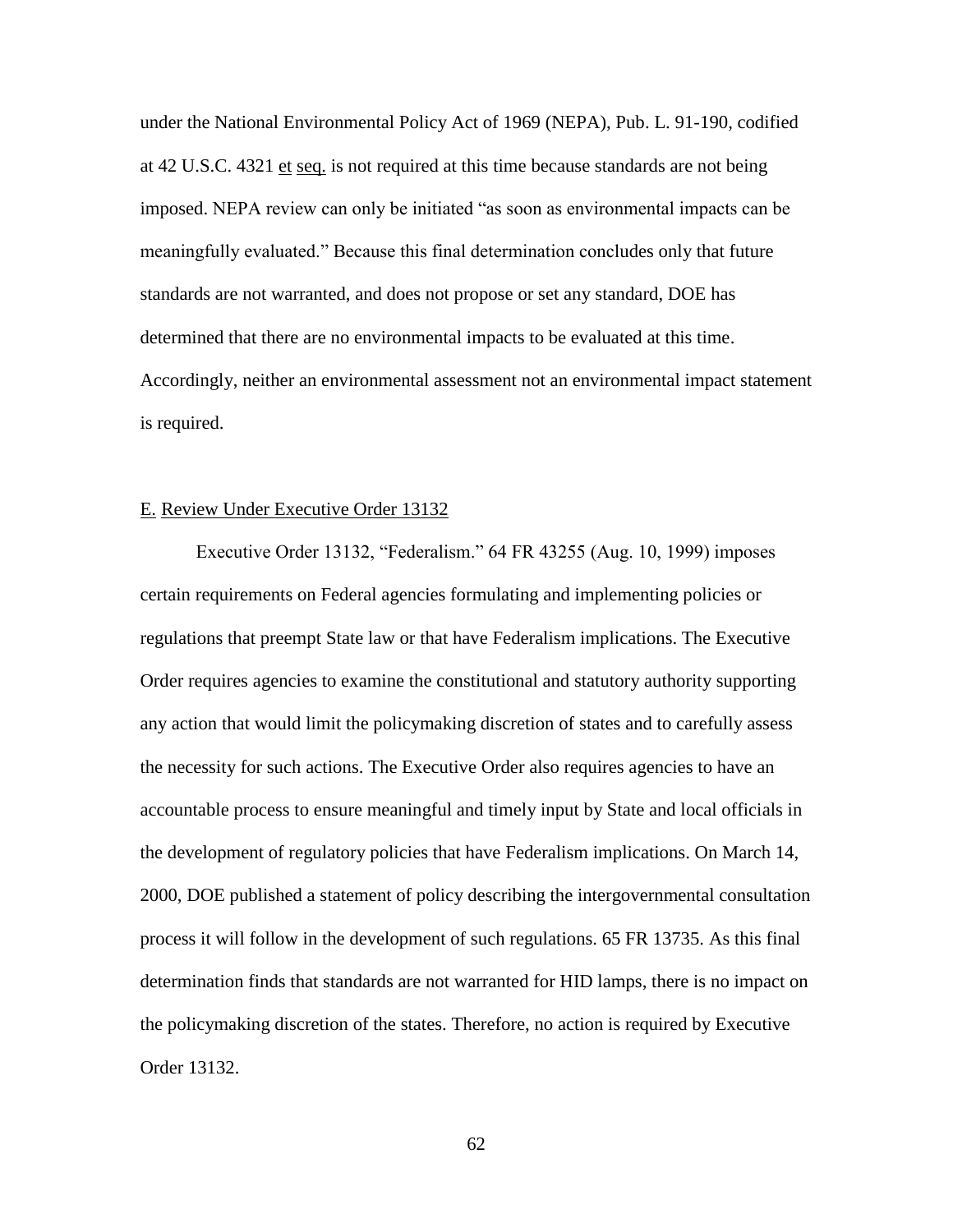#### <span id="page-63-0"></span>F. Review Under Executive Order 12988

section 3(a) and section 3(b) to determine whether they are met or it is unreasonable to With respect to the review of existing regulations and the promulgation of new regulations, section 3(a) of Executive Order 12988, "Civil Justice Reform," imposes on Federal agencies the general duty to adhere to the following requirements: (1) eliminate drafting errors and ambiguity; (2) write regulations to minimize litigation; and (3) provide a clear legal standard for affected conduct rather than a general standard and promote simplification and burden reduction. 61 FR 4729 (Feb. 7, 1996). Section 3(b) of Executive Order 12988 specifically requires that Executive agencies make every reasonable effort to ensure that the regulation: (1) clearly specifies the preemptive effect, if any; (2) clearly specifies any effect on existing Federal law or regulation; (3) provides a clear legal standard for affected conduct while promoting simplification and burden reduction; (4) specifies the retroactive effect, if any; (5) adequately defines key terms; and (6) addresses other important issues affecting clarity and general draftsmanship under any guidelines issued by the Attorney General. Section 3(c) of Executive Order 12988 requires Executive agencies to review regulations in light of applicable standards in meet one or more of them. DOE has completed the required review and determined that, to the extent permitted by law, this final determination meets the relevant standards of Executive Order 12988.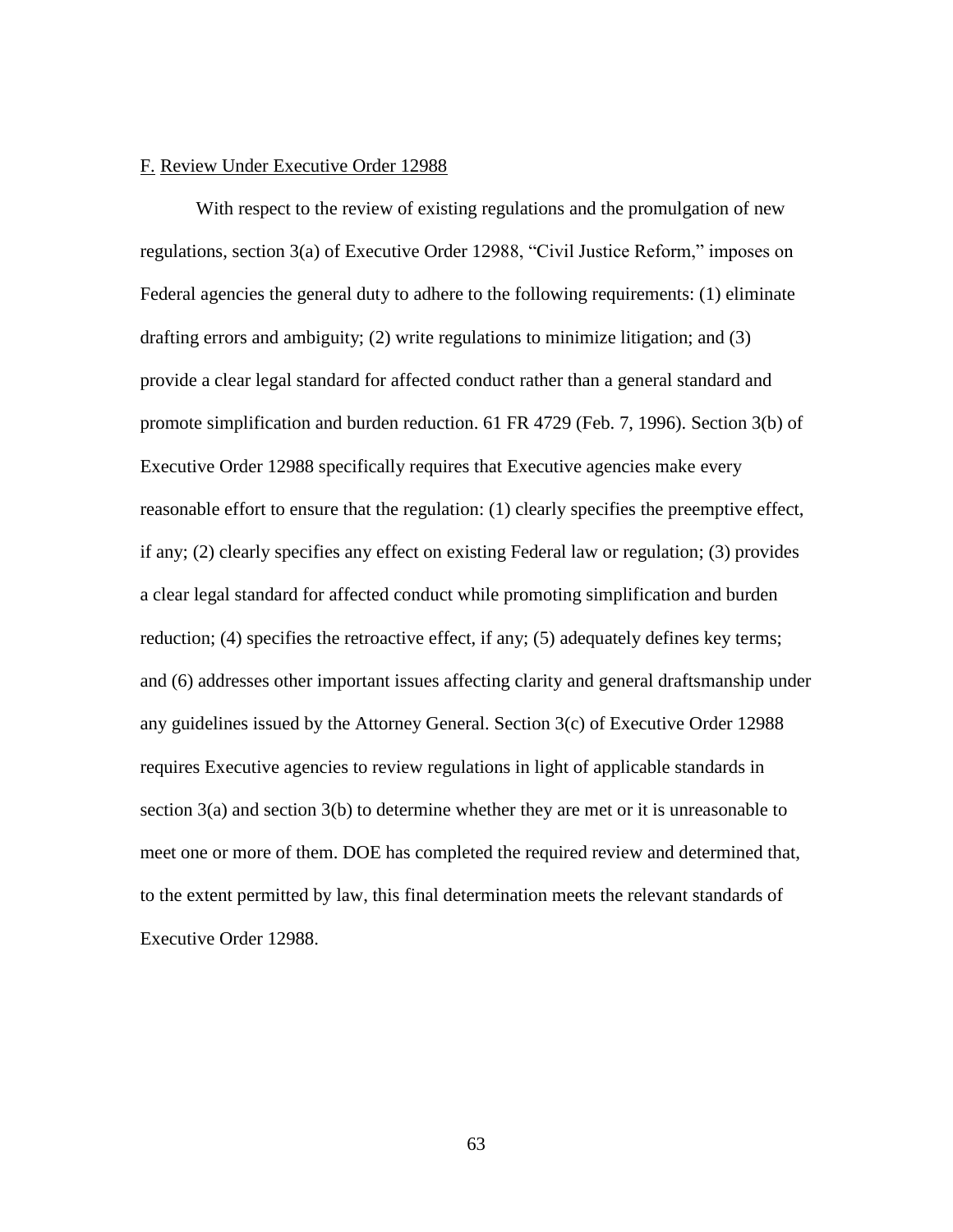#### <span id="page-64-0"></span>G. Review Under the Unfunded Mandates Reform Act of 1995

 contains neither an intergovernmental mandate nor a mandate that may result in the Title II of the Unfunded Mandates Reform Act of 1995 (UMRA) requires each Federal agency to assess the effects of Federal regulatory actions on State, local, and Tribal governments and the private sector. Pub. L. 104-4, sec. 201 (codified at 2 U.S.C. 1531). For a proposed regulatory action likely to result in a rule that may cause the expenditure by State, local, and Tribal governments, in the aggregate, or by the private sector of \$100 million or more in any one year (adjusted annually for inflation), section 202 of UMRA requires a Federal agency to publish a written statement that estimates the resulting costs, benefits, and other effects on the national economy. (2 U.S.C. 1532(a), (b)) The UMRA also requires a Federal agency to develop an effective process to permit timely input by elected officers of State, local, and Tribal governments on a proposed "significant intergovernmental mandate," and requires an agency plan for giving notice and opportunity for timely input to potentially affected small governments before establishing any requirements that might significantly or uniquely affect small governments. On March 18, 1997, DOE published a statement of policy on its process for intergovernmental consultation under UMRA. 62 FR 12820. DOE's policy statement is also available at [http://energy.gov/gc/office-general-counsel.](http://energy.gov/gc/office-general-counsel) This final determination expenditure of \$100 million or more in any year, so these UMRA requirements do not apply.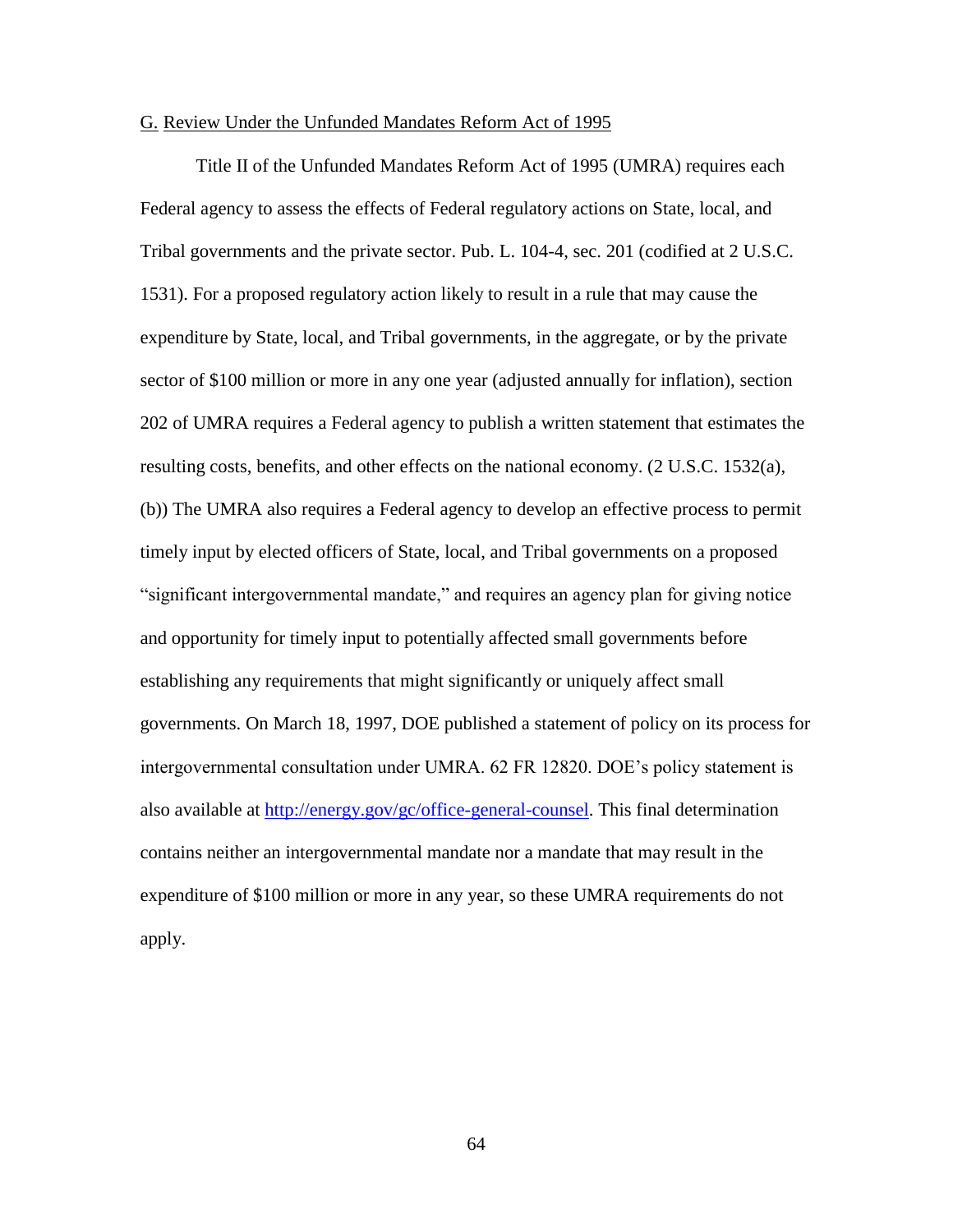#### <span id="page-65-0"></span>H. Review Under the Treasury and General Government Appropriations Act, 1999

Section 654 of the Treasury and General Government Appropriations Act, 1999 (Pub. L. 105-277) requires Federal agencies to issue a Family Policymaking Assessment for any rule that may affect family well-being. This final determination does not have any impact on the autonomy or integrity of the family as an institution. Accordingly, DOE has concluded that it is not necessary to prepare a Family Policymaking Assessment.

#### <span id="page-65-1"></span>I. Review Under Executive Order 12630

DOE has determined, under Executive Order 12630, "Governmental Actions and Interference with Constitutionally Protected Property Rights" 53 FR 8859 (Mar. 18, 1988) that this final determination does not result in any takings that might require compensation under the Fifth Amendment to the U.S. Constitution.

#### <span id="page-65-2"></span>J. Review Under the Treasury and General Government Appropriations Act, 2001

Section 515 of the Treasury and General Government Appropriations Act, 2001 (44 U.S.C. 3516, note) provides for Federal agencies to review most disseminations of information to the public under guidelines established by each agency pursuant to general guidelines issued by OMB. OMB's guidelines were published at 67 FR 8452 (Feb. 22, 2002), and DOE's guidelines were published at 67 FR 62446 (Oct. 7, 2002). DOE has reviewed this final determination under the OMB and DOE guidelines and has concluded that it is consistent with applicable policies in those guidelines.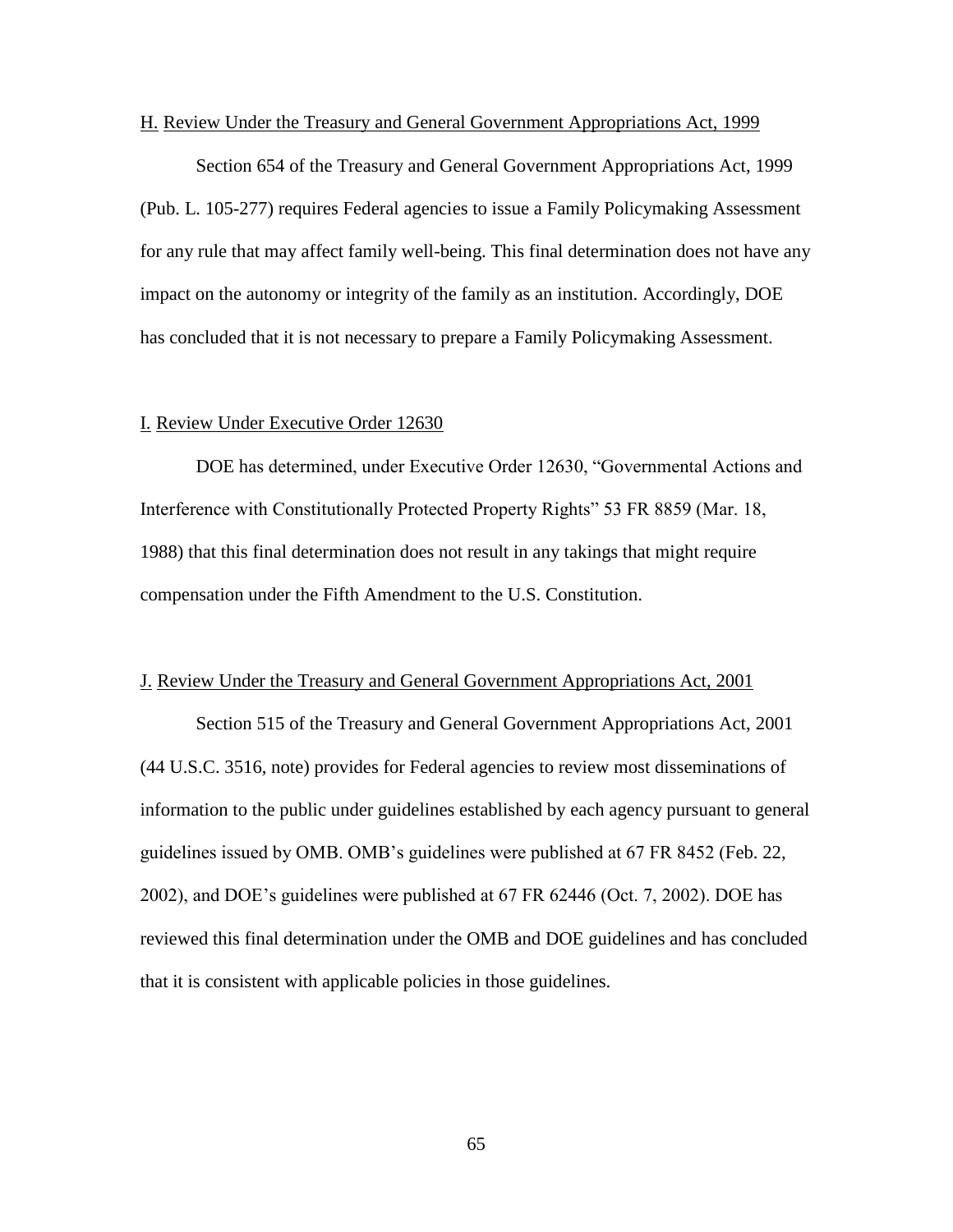#### <span id="page-66-0"></span>K. Review Under Executive Order 13211

 Federal agencies to prepare and submit to OIRA at OMB, a Statement of Energy Effects Executive Order 13211, "Actions Concerning Regulations That Significantly Affect Energy Supply, Distribution, or Use" 66 FR 28355 (May 22, 2001), requires for any proposed significant energy action. A "significant energy action" is defined as any action by an agency that promulgates or is expected to lead to promulgation of a final rule, and that: (1) is a significant regulatory action under Executive Order 12866, or any successor order; and (2) is likely to have a significant adverse effect on the supply, distribution, or use of energy, or (3) is designated by the Administrator of OIRA as a significant energy action. For any proposed significant energy action, the agency must give a detailed statement of any adverse effects on energy supply, distribution, or use should the proposal be implemented, and of reasonable alternatives to the action and their expected benefits on energy supply, distribution, and use.

 Because the final determination finds that standards for HID lamps are not warranted, it is not a significant energy action, nor has it been designated as such by the Administrator at OIRA. Accordingly, DOE has not prepared a Statement of Energy Effects.

#### <span id="page-66-1"></span>L. Review Under the Information Quality Bulletin for Peer Review

On December 16, 2004, OMB, in consultation with the Office of Science and Technology Policy (OSTP), issued its Final Information Quality Bulletin for Peer Review (the Bulletin). 70 FR 2664 (Jan. 14, 2005). The Bulletin establishes that certain scientific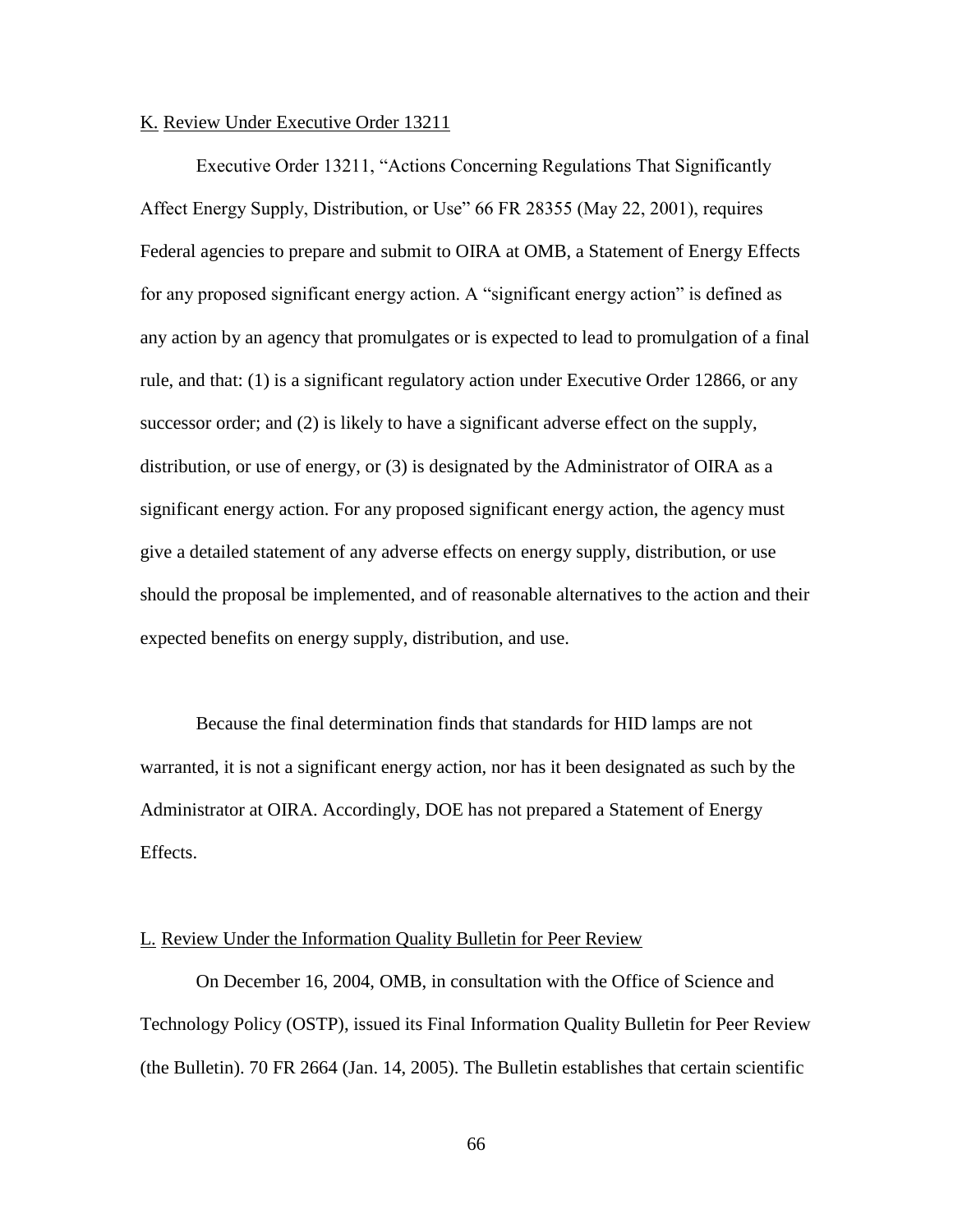information shall be peer reviewed by qualified specialists before it is disseminated by the Federal Government, including influential scientific information related to agency regulatory actions. The purpose of the Bulletin is to enhance the quality and credibility of the Government's scientific information. Under the Bulletin, the energy conservation standards rulemaking analyses are "influential scientific information," which the Bulletin defines as scientific information the agency reasonably can determine will have, or does have, a clear and substantial impact on important public policies or private sector decisions. 70 FR 2667.

In response to OMB's Bulletin, DOE conducted formal in-progress peer reviews of the energy conservation standards development process and analyses and has prepared a Peer Review Report pertaining to the energy conservation standards rulemaking analyses. Generation of this report involved a rigorous, formal, and documented evaluation using objective criteria and qualified and independent reviewers to make a judgment as to the technical/scientific/business merit, the actual or anticipated results, and the productivity and management effectiveness of programs and/or projects. The "Energy Conservation Standards Rulemaking Peer Review Report" dated February 2007 has been disseminated and is available at the following website:

[www1.eere.energy.gov/buildings/appliance\\_standards/peer\\_review.html.](https://www1.eere.energy.gov/buildings/appliance_standards/peer_review.html)